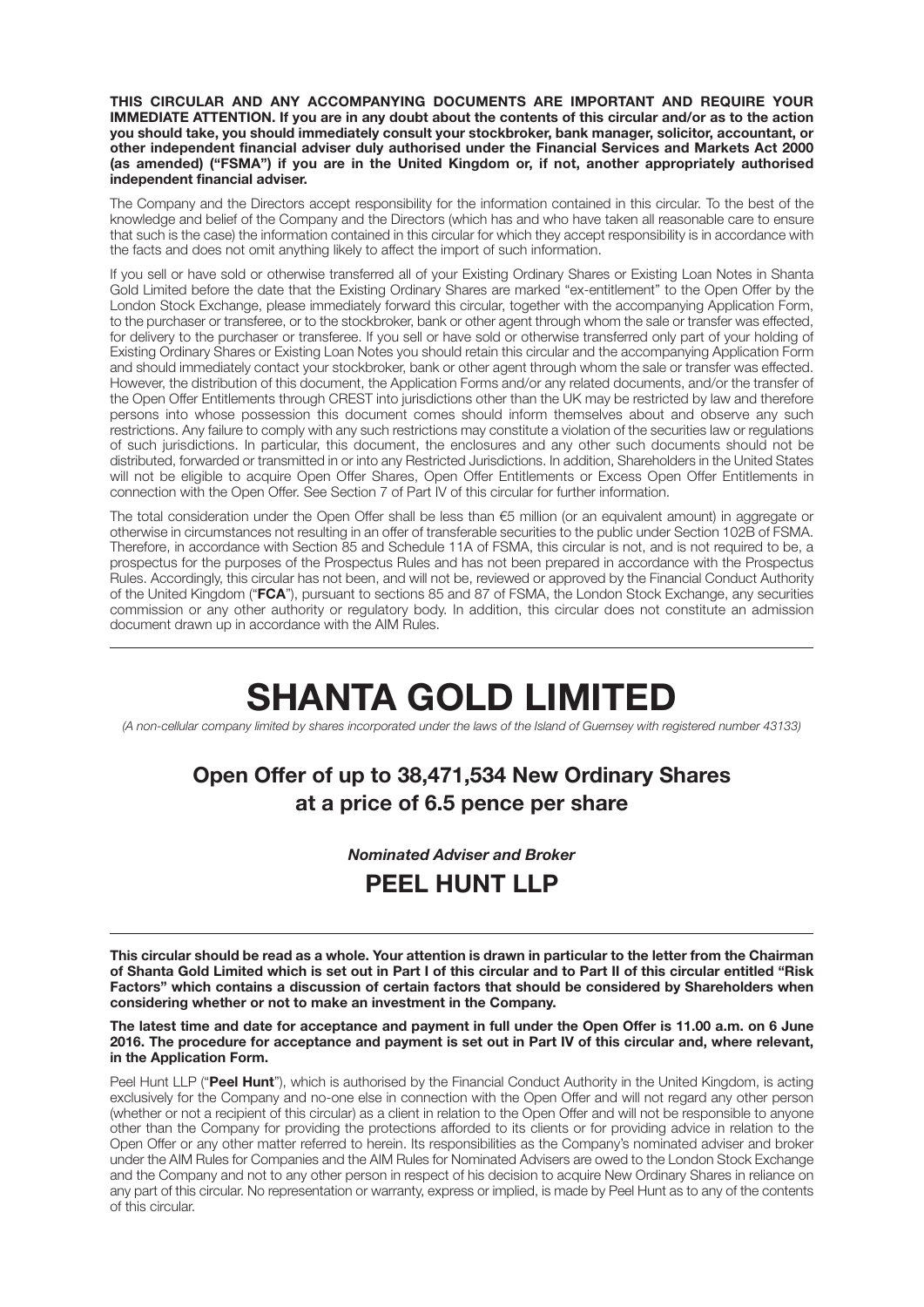The Existing Ordinary Shares are admitted to trading on AIM, a market operated by the London Stock Exchange. AIM is a market designed primarily for emerging or smaller companies to which a higher investment risk tends to be attached than to larger or more established companies. AIM securities are not admitted to the Official List of the UK Listing Authority. A prospective investor should be aware of the risks of investing in such companies and should make the decision to invest only after careful consideration and, if appropriate, consultation with an independent financial adviser. Application will be made to the London Stock Exchange for the New Ordinary Shares to be admitted to trading on AIM. It is expected that Admission will become effective and that dealings in the New Ordinary Shares to be issued pursuant to the Open Offer will commence at 8.00 a.m. on 7 June 2016.

This circular does not constitute a prospectus or a prospectus equivalent document. This circular cannot be relied on for any investment contract or decision. No person has been authorised to give any information or make any representation and, if given or made, such information or representation must not be relied upon as having been so authorised by the Company, the Directors or Peel Hunt. In particular, the content of the Company's website does not form part of this circular and Shareholders and prospective shareholders should not rely on it.

Qualifying non-CREST Shareholders and Qualifying non-CREST Loan Noteholders will find an Application Form accompanying this circular. Qualifying CREST Shareholders and Qualifying non-CREST Loan Noteholders (none of whom will receive an Application Form) will receive a credit to their stock accounts in CREST in respect of the Open Offer Entitlements which will be enabled for settlement at 8.00 a.m. on 23 May 2016. Applications under the Open Offer may only be made by the Qualifying Shareholder or Qualifying Loan Noteholder originally entitled or by a person entitled by virtue of a *bona fide* market claim arising out of a sale or transfer of Existing Ordinary Shares prior to the date on which the Existing Ordinary Shares were marked "ex-entitlement".

If the Open Offer Entitlements are for any reason not enabled by 5.00 p.m. or such later time as the Company may decide on 23 May 2016, an Application Form will be sent to each Qualifying CREST Shareholder in substitution for the Open Offer Entitlements credited to its stock account in CREST. Qualifying CREST Shareholders who are CREST sponsored members should refer to their CREST Sponsors regarding the action to be taken in connection with this circular and the Open Offer. Applications for Excess Shares pursuant to the Excess Application Facility may be made by the Qualifying Shareholder provided that their Open Offer Entitlement has been taken up in full and subject to being scaled back in accordance with the provisions of this circular.

Holdings of Existing Ordinary Shares in certificated and uncertificated form will be treated as separate holdings for the purpose of calculating entitlements under the Open Offer.

Copies of this circular are available free of charge during normal business hours on any day (Saturdays, Sundays and public holidays excluded) from Memery Crystal LLP, 44 Southampton Buildings, London WC2A 1AP for a period of one month from the date of this document.

#### **Notice to Overseas Shareholders and Overseas Loan Noteholders**

None of this circular and/or the accompanying documents should be distributed, forwarded, or transmitted in, or into, any jurisdiction where to do so might constitute a violation of local securities laws or regulations, including but not limited to the Restricted Jurisdictions. In addition, the transfer of Open Offer Entitlements or Excess Open Offer Entitlements through CREST, in jurisdictions other than the UK, including the Restricted Jurisdictions, may be restricted by law and therefore persons into whose possession this circular comes should inform themselves about and observe any of those restrictions. Any failure to comply with any of those restrictions may constitute a violation of the securities laws of any such jurisdiction.

This circular does not constitute, and may not be used for the purposes of, any offer or invitation to sell or issue or the solicitation of any offer to purchase or subscribe for New Ordinary Shares to or by anyone in any jurisdiction in which such offer, invitation or solicitation is unlawful or to any person to whom it is unlawful to make such offer or invitation or undertake such solicitation. The distribution of this circular and the offering of New Ordinary Shares in certain jurisdictions, including (without limitation) the Restricted Jurisdictions, may be restricted by law and, accordingly, persons into whose possession this circular comes should inform themselves about and observe any such restrictions. Any failure to comply with any such restrictions may constitute a violation of the securities laws of the jurisdiction concerned.

This circular and the Application Form do not constitute an offer of the New Ordinary Shares to any person with a registered address, or who is resident or located, in any of the Restricted Jurisdictions. Shareholders with registered addresses (or who are otherwise located) in the Restricted Jurisdictions will not be sent an Application Form.

None of the New Ordinary Shares, the Open Offer Entitlements or the Excess Open Offer Entitlements has been or will be registered under the US Securities Act or under the applicable state securities laws of the United States or under the applicable securities laws of Australia, Japan, New Zealand, Russia or the Republic of South Africa. Subject to certain exceptions, the New Ordinary Shares, the Open Offer Entitlements and the Excess Open Offer Entitlements may not be offered, sold, taken up, delivered or transferred in or into the any of the Restricted Jurisdictions. In particular, none of the New Ordinary Shares, the Open Offer Entitlements or the Excess Open Offer Entitlements may be, directly or indirectly, offered, sold, taken up, delivered, renounced or transferred in or into the United States, except pursuant to an applicable exemption from, or in a transaction not subject to, the registration requirements of the US Securities Act and in compliance with any applicable securities laws of any state or other jurisdiction of the United States. There will be no public offering of any of the New Ordinary Shares, the Open Offer Entitlements or the Excess Open Offer Entitlements in the United States.

Neither the SEC nor any state securities commission or other US regulatory authority has approved or disapproved of the New Ordinary Shares, the Open Offer Entitlements or the Excess Open Offer Entitlements or endorsed the merits of the Open Offer or the adequacy or accuracy of this circular. Any representation to the contrary is a criminal offence in the United States.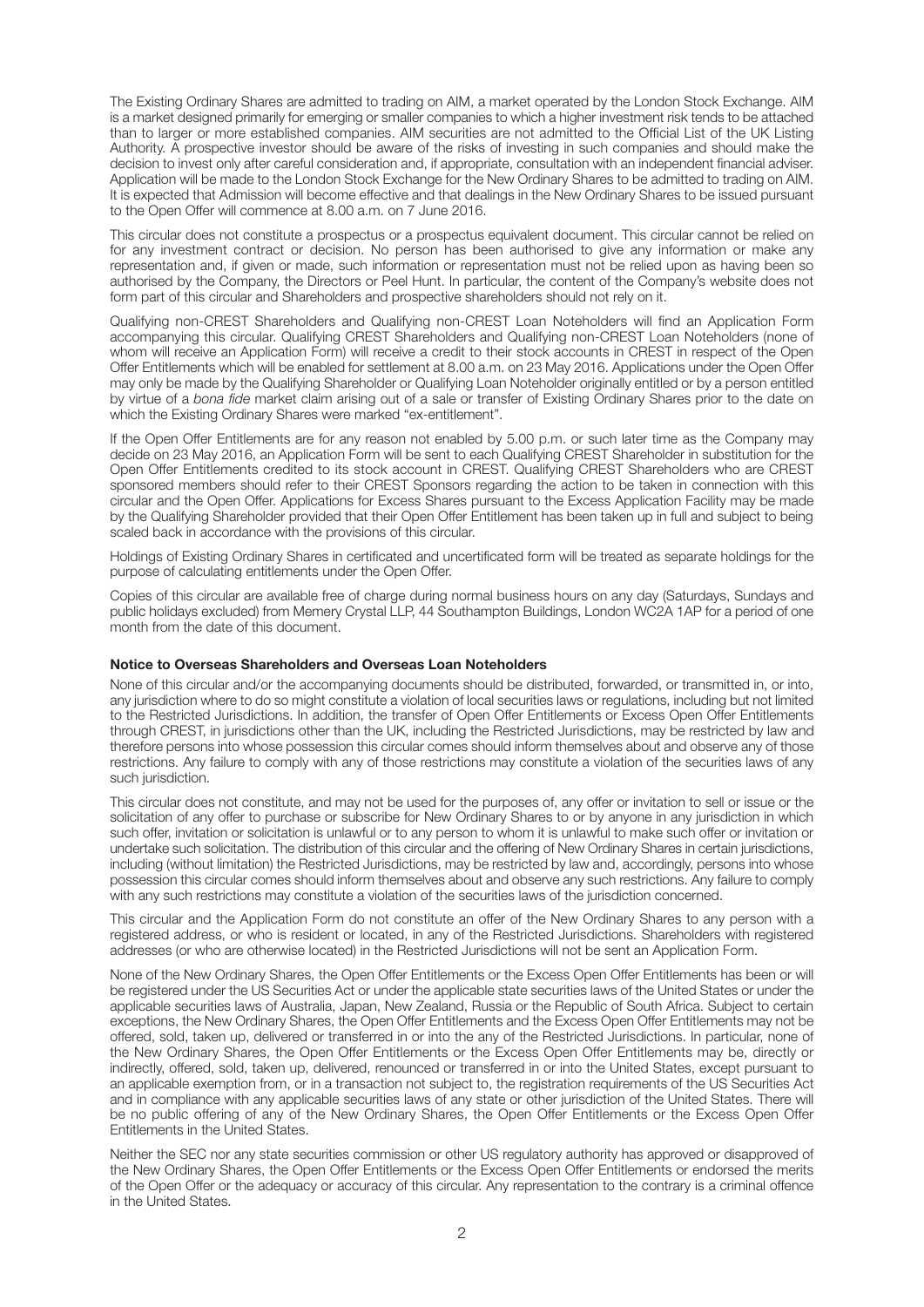In addition, subject to certain exceptions, Application Forms are not being posted to and no Open Offer Entitlements or the Excess Open Offer Entitlements will be credited to a stock account of any person in any of the Restricted Jurisdictions. The attention of Overseas Shareholders and Overseas Loan Noteholders and other recipients of this circular who are residents or citizens of any country other than the United Kingdom is drawn to the section entitled "Overseas Shareholders and Overseas Loan Noteholders" at section 7 of Part IV of this circular. This circular and the New Ordinary Shares may not be redistributed or forwarded directly or indirectly into any Restricted Jurisdiction. For a description of the restrictions on offers, sales and transfers of the New Ordinary Shares and the distribution of this circular, see section 7 of Part IV of this circular.

#### **FORWARD LOOKING STATEMENTS**

This document includes "forward-looking statements" which include all statements other than statements of historical facts, including, without limitation, those regarding the Group's financial position, business strategy, plans and objectives of management for future operations, or any statements preceded by, followed by or that include the words "targets", "believes", "expects", "aims", "intends", "will", "may", "anticipates", "would", "could" or "similar" expressions or negatives thereof. Such forward-looking statements involve known and unknown risks, uncertainties and other important factors beyond the Company's control that could cause the actual results, performance or achievements of the Group to be materially different from future results, performance or achievements expressed or implied by such forward-looking statements. Such forward-looking statements are based on numerous assumptions regarding the Group's present and future business strategies and the environment in which the Group will operate in the future. These forward-looking statements speak only as at the date of this document. The Company expressly disclaims any obligation or undertaking to disseminate any updates or revisions to any forward-looking statements contained herein to reflect any change in the Company's expectations with regard thereto or any change in events, conditions or circumstances on which any such statements are based unless required to do so by applicable law or the AIM Rules.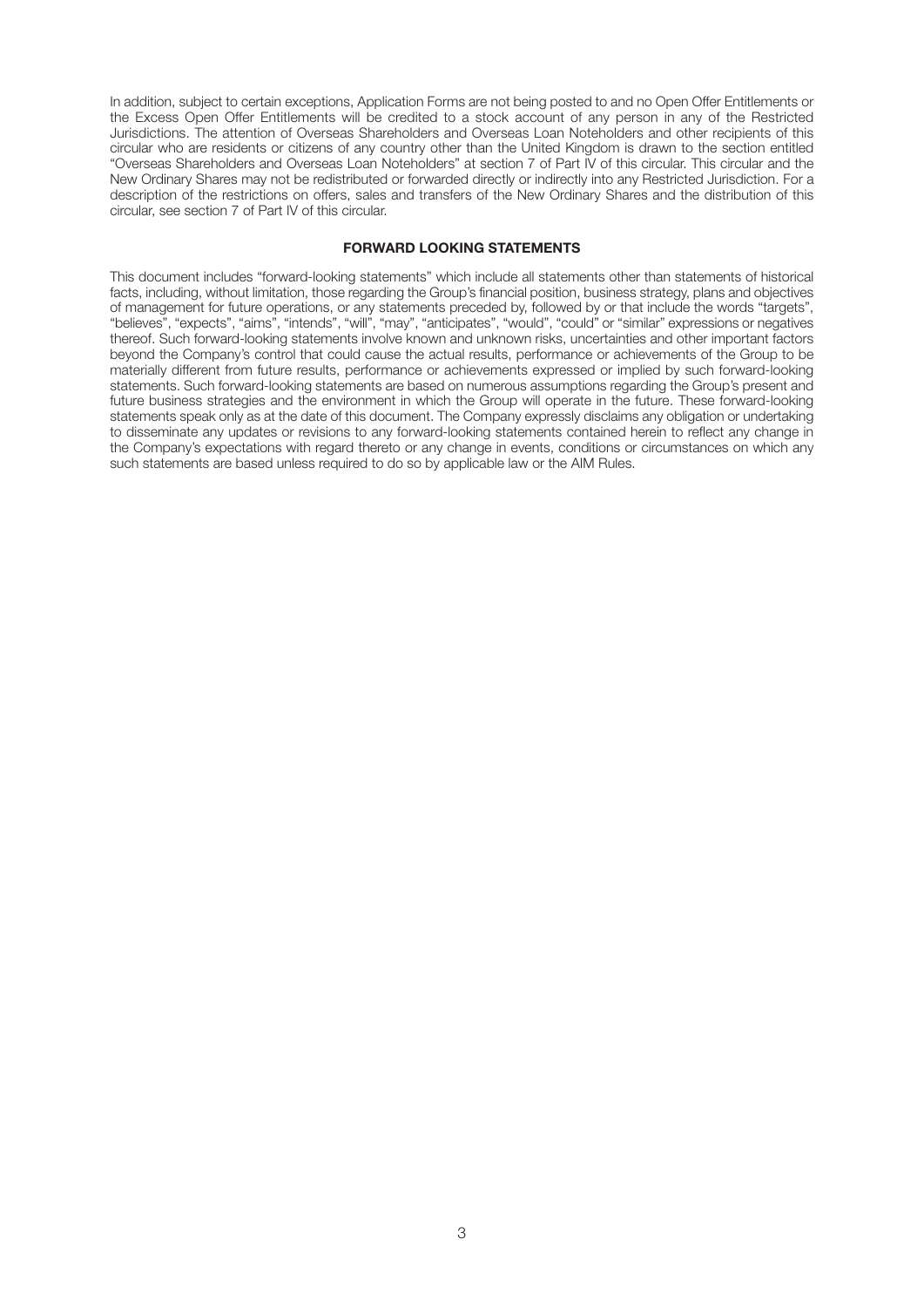## **TABLE OF CONTENTS**

|                                                                     | Page |
|---------------------------------------------------------------------|------|
| <b>DIRECTORS, SECRETARY AND ADVISERS</b>                            | 5    |
| <b>OPEN OFFER STATISTICS</b>                                        | 6    |
| <b>EXCHANGE RATES</b>                                               |      |
| <b>EXPECTED TIMETABLE OF PRINCIPAL EVENTS</b>                       |      |
| <b>DEFINITIONS</b>                                                  | 8    |
| <b>PART I: LETTER FROM THE CHAIRMAN</b>                             | 12   |
| <b>RISK FACTORS</b><br><b>PART II:</b>                              | 18   |
| SOME QUESTIONS AND ANSWERS ABOUT THE OPEN OFFER<br><b>PART III:</b> | 27   |
| <b>TERMS AND CONDITIONS OF THE OPEN OFFER</b><br><b>PART IV:</b>    | 36   |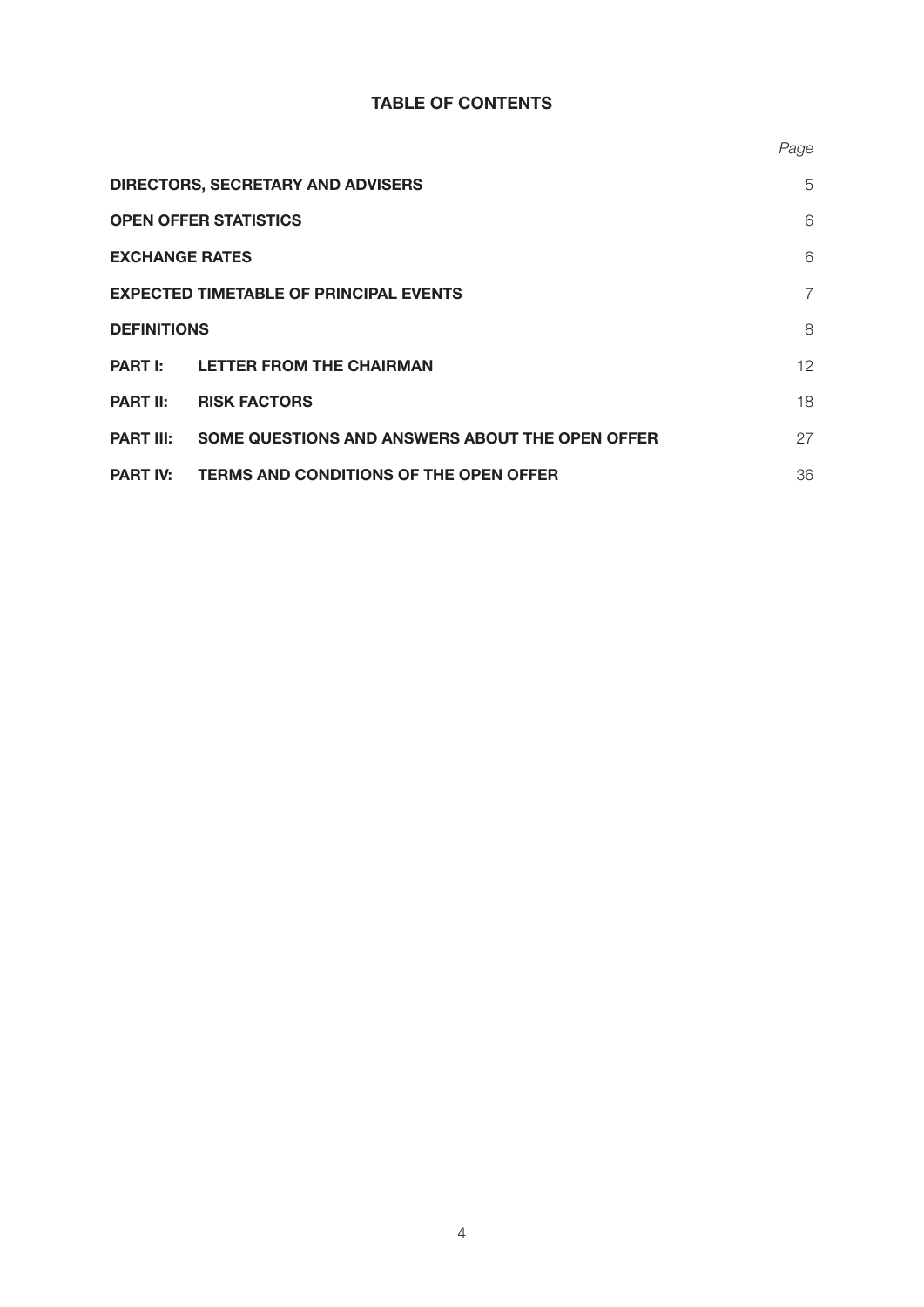# **DIRECTORS, SECRETARY AND ADVISERS**

| <b>Directors</b>                                                 | Anthony Durrant (Non-Executive Chairman)<br>Dr Toby Bradbury (Chief Executive Officer)<br>Ketan Patel (Non-Executive Director)<br>Robin Fryer (Non-Executive Director)<br>Luke Leslie (Non-Executive Director)<br>John Rickus (Non-Executive Director) |
|------------------------------------------------------------------|--------------------------------------------------------------------------------------------------------------------------------------------------------------------------------------------------------------------------------------------------------|
|                                                                  | all of:<br>Suite A, St Peter Port House<br>Sausmarez Street<br><b>St Peter Port</b><br>Guernsey GY1 2PU<br>(the registered office of the Company)                                                                                                      |
| <b>Company Secretary</b>                                         | <b>William Hunter</b><br>Suite A<br>St Peter Port House<br>Sausmarez Street<br><b>St Peter Port</b><br>Guernsey GY1 2PU                                                                                                                                |
| <b>Financial Adviser, Nominated</b><br><b>Adviser and Broker</b> | Peel Hunt LLP<br>Moor House<br>120 London Wall<br>London EC2Y 5ET                                                                                                                                                                                      |
| <b>Legal Advisers to the Company</b><br>as to English law        | Memery Crystal LLP<br>44 Southampton Buildings<br>London WC2A 1AP                                                                                                                                                                                      |
| <b>Legal Advisers to the Company</b><br>as to Guernsey Law       | Carey Olsen LLP<br>8-10 Throgmorton Avenue<br>London EC2N 2DL                                                                                                                                                                                          |
| <b>Registrars</b>                                                | Computershare Investor Services (Jersey) Limited<br>2nd Floor, Queensway House<br><b>Hilgrove Street</b><br><b>St Helier</b><br>Jersey JE1 1ES                                                                                                         |
| <b>Receiving Agent</b>                                           | Computershare Investor Services PLC<br><b>Corporate Actions Projects</b><br><b>Bristol</b><br>BS99 6AH                                                                                                                                                 |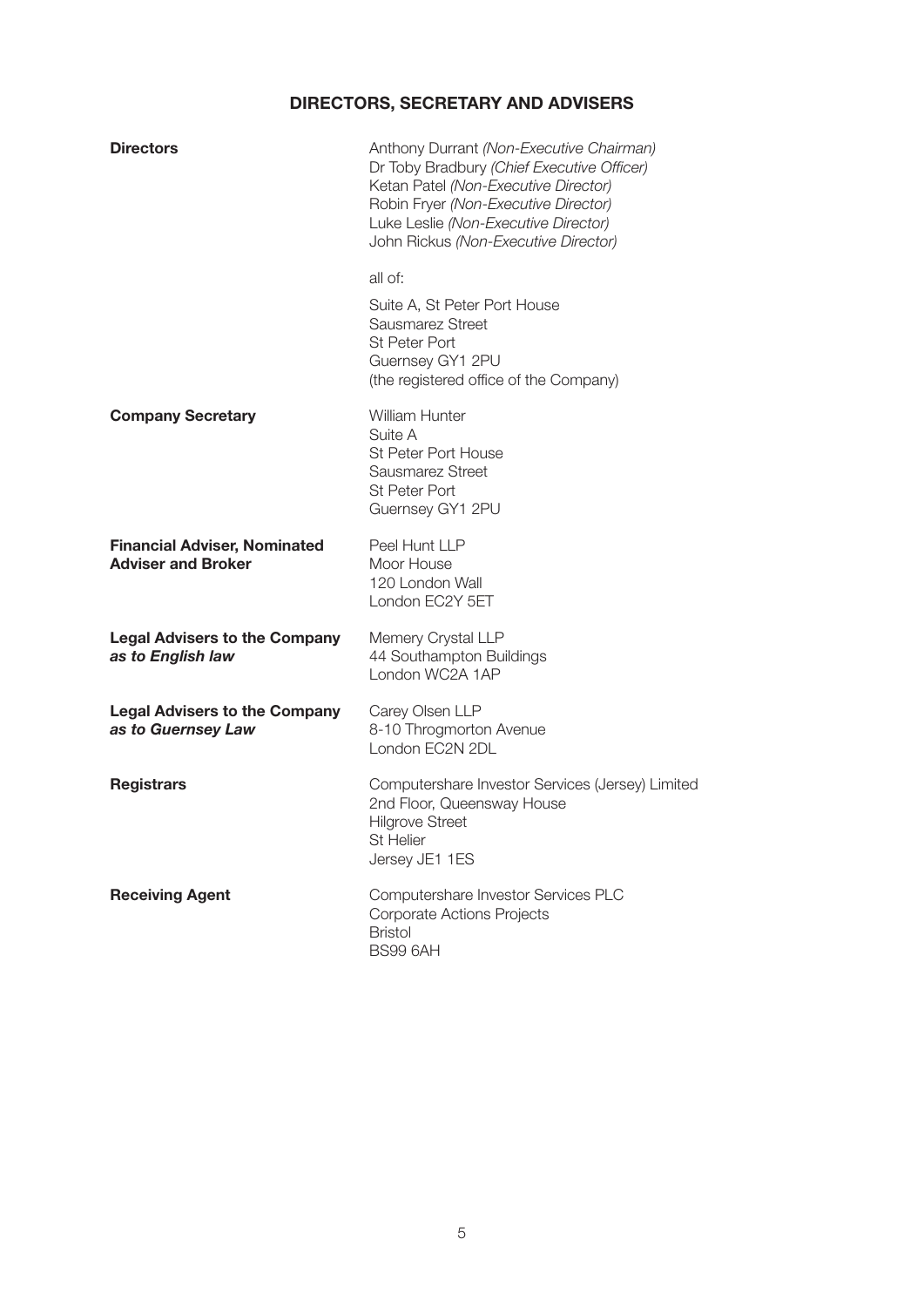### **OPEN OFFER STATISTICS**

| <b>Issue Price</b>                                                                                         | 6.5 pence                                                    |
|------------------------------------------------------------------------------------------------------------|--------------------------------------------------------------|
| Number of Existing Ordinary Shares in issue on the Record Date                                             | 580,220,283                                                  |
| Number of fully diluted Existing Ordinary Shares in issue on the Record Date <sup>(1)</sup>                | 638,071,892                                                  |
| Number of New Ordinary Shares to be issued pursuant to the Open Offer <sup>(2)</sup>                       | Up to 38,471,534                                             |
| Basis of the Open Offer                                                                                    | 1 New Ordinary Share for every<br>8 Existing Ordinary Shares |
| Enlarged Ordinary Share Capital following completion of the Open Offer                                     | Up to 618,691,817                                            |
| Percentage of the Enlarged Ordinary Share Capital represented by<br>the New Ordinary Shares <sup>(3)</sup> | 6.2%                                                         |
| Gross proceeds of the Open Offer                                                                           | Up to £2.5 million                                           |

(1) Assuming all of the Existing Loan Notes had converted into Ordinary Shares immediately prior to the Record Date.

(2) Assuming the take-up in full of the Open Offer.

(3) The number of New Ordinary Shares being offered pursuant to the Open Offer is based on the assumption that the Placees have undertaken to the Company not to take up their entitlements under the Open Offer including any entitlement that such Placees have in respect of the Existing Loan Notes.

### **EXCHANGE RATES**

In the circular, references to "pounds sterling", "£", "pence" and "p" are to the lawful currency of the United Kingdom, references to "US dollars", "\$" and "cents" are to the lawful currency of United States of America references to "EUR", "Euro" and"€" are to the lawful currency of the Participating Member States.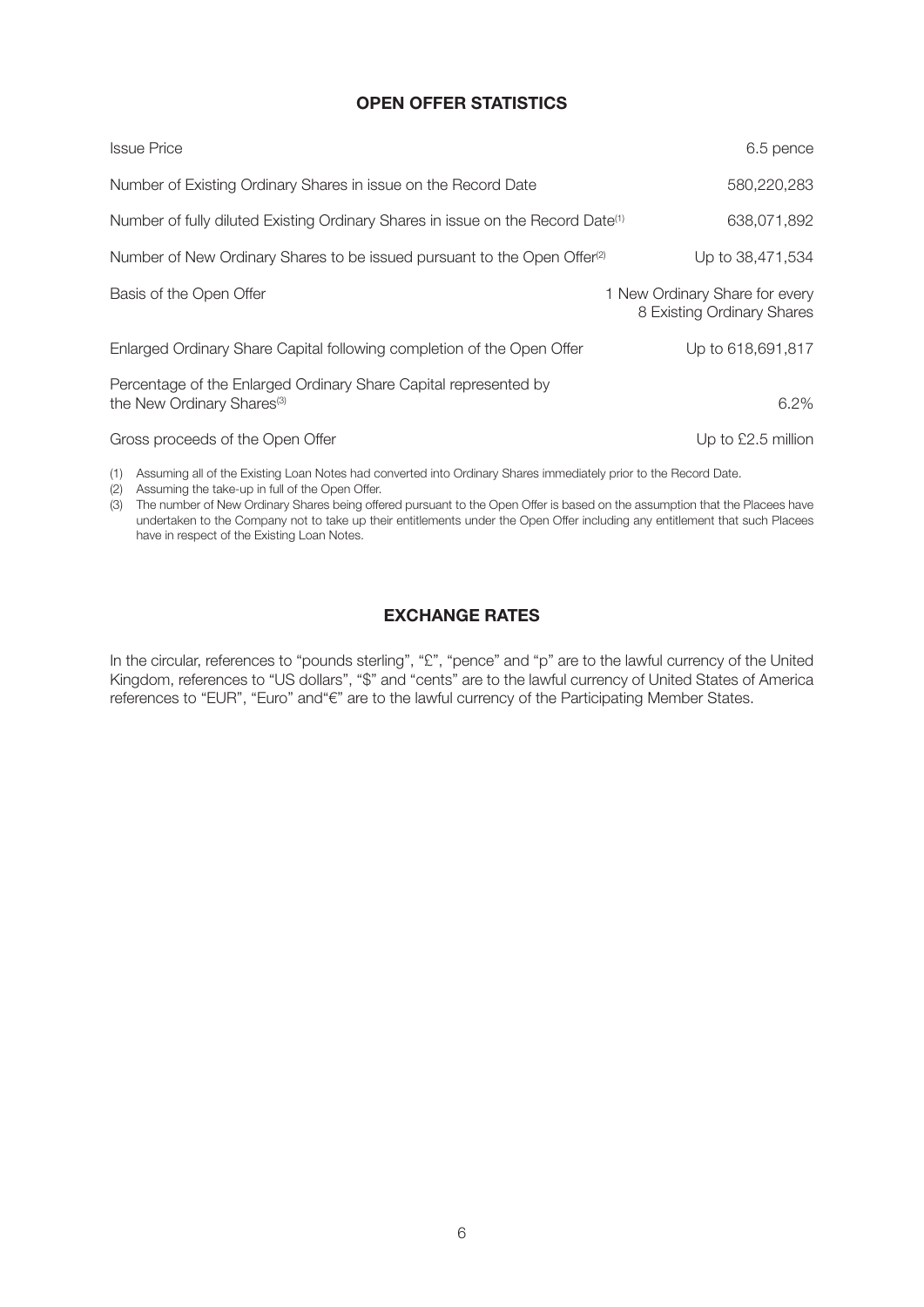#### **EXPECTED TIMETABLE OF PRINCIPAL EVENTS**

|                                                                                                                                                                                   | 2016                 |
|-----------------------------------------------------------------------------------------------------------------------------------------------------------------------------------|----------------------|
| Record Date for entitlement under the Open Offer                                                                                                                                  | 5.00 p.m. on 18 May  |
| Posting of this circular and, to Qualifying non-CREST Shareholders and<br>Qualifying non-CREST Loan Noteholders only, the Application Forms                                       | 20 May               |
| 'Ex-Entitlement Date'                                                                                                                                                             | 20 May               |
| Open Offer Entitlements and Excess CREST Open Offer Entitlements<br>credited to stock accounts in CREST of Qualifying CREST Shareholders<br>and Qualifying CREST Loan Noteholders | 8.00 a.m. on 23 May  |
| Latest recommended time and date for requesting withdrawal of Open Offer<br>Entitlements and Excess CREST Open Offer Entitlements from CREST                                      | 4.30 p.m. on 31 May  |
| Latest time for depositing Open Offer Entitlements and Excess CREST<br>Open Offer Entitlements into CREST                                                                         | 3.00 p.m. on 1 June  |
| Latest time and date for splitting Application Forms (to satisfy bona fide<br>market claims)                                                                                      | 3.00 p.m. on 2 June  |
| Latest time and date for receipt of completed Application Forms and<br>payment in full under the Open Offer or settlement of relevant CREST<br>instruction (as appropriate)       | 11.00 a.m. on 6 June |
| Expected time and date of announcement of results of the Open Offer                                                                                                               | 7.00 a.m. on 7 June  |
| Admission effective and dealings in the Open Offer Shares expected to<br>commence on AIM                                                                                          | 8.00 a.m. on 7 June  |
| Expected date for crediting of the Open Offer Shares in uncertificated form<br>to CREST stock accounts                                                                            | 8.00 a.m. on 7 June  |
| Expected date of dispatch of share certificates in respect of the Open Offer Shares                                                                                               | 13 June              |

*Notes:*

(1) If you have any questions on the procedure for acceptance and payment, you should contact Computershare Investor Services PLC, Corporate Actions Projects, Bristol, BS99 6AH, or by telephone on 0370 707 4040 from within the UK or on +44 (0)370 707 4040 if calling from outside the UK. Calls may be recorded and randomly monitored for security and training purposes. Please note that Computershare cannot provide financial advice on the merits of the Open Offer or as to whether or not you should take up your entitlement. The dates set out in the Expected Timetable of Principal Events above and mentioned throughout this circular may be adjusted by Shanta in which event details of the new dates will be notified to AIM and, where appropriate, to Shareholders.

(2) All references to time in this circular are to time in London.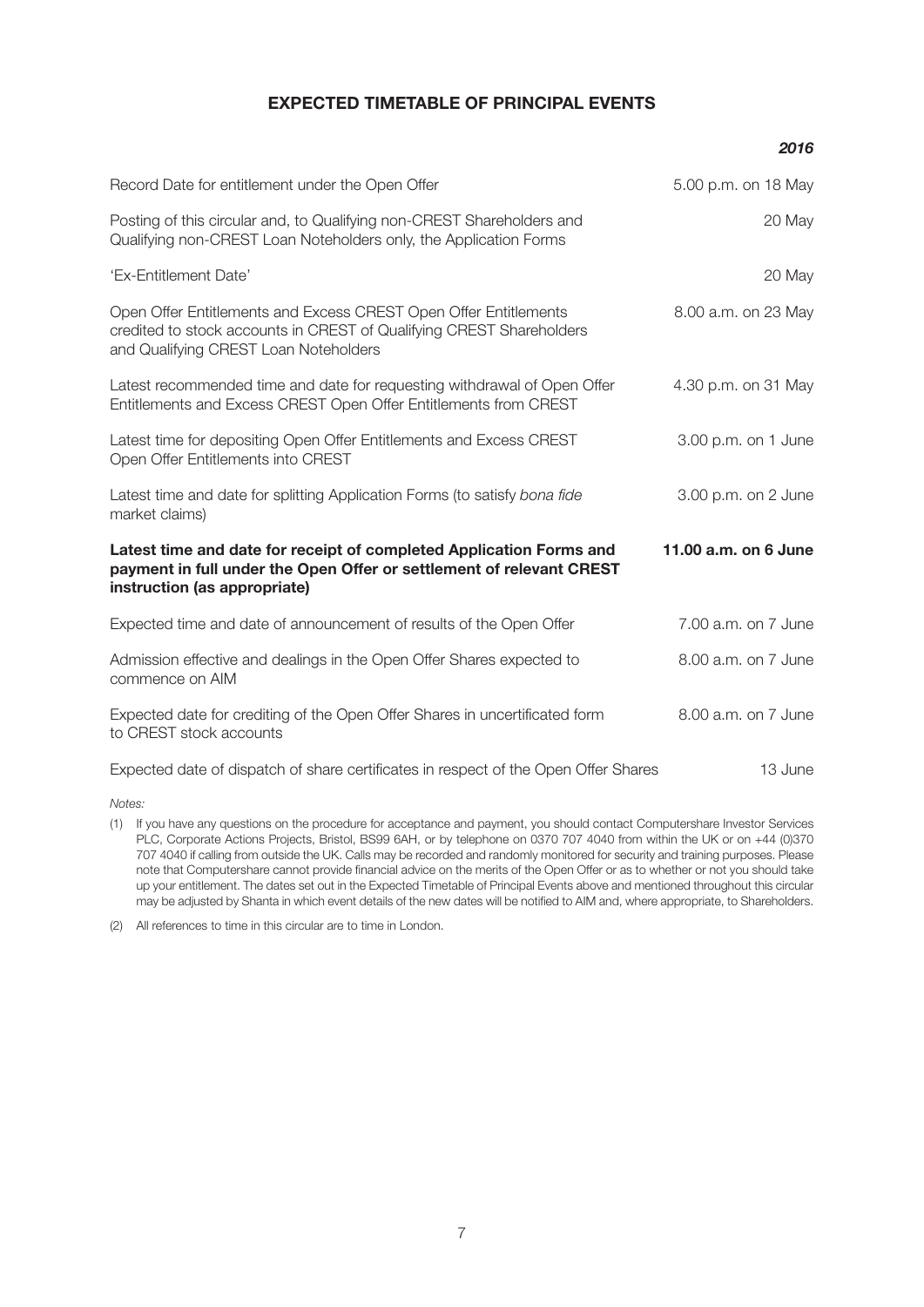### **DEFINITIONS**

The following definitions apply throughout this circular, unless the context requires otherwise:

| "Admission"                           | the admission to trading on AIM of the New Ordinary Shares, which<br>is expected to take place on 7 June 2016                                                                                       |
|---------------------------------------|-----------------------------------------------------------------------------------------------------------------------------------------------------------------------------------------------------|
| "AIM"                                 | the market of that name operated by the London Stock Exchange                                                                                                                                       |
| "AIM Rules for Companies"             | the AIM Rules for Companies, as published and amended from time<br>to time by the London Stock Exchange                                                                                             |
| "AIM Rules for Nominated<br>Advisers" | the rules for nominated advisers to AIM companies, as published<br>and amended from time to time by the London Stock Exchange                                                                       |
| "Applicant"                           | a Qualifying Shareholder or a person entitled by virtue of a bona fide<br>market claim who lodges an Application Form under the Open Offer                                                          |
| "Application Form"                    | the application form which accompanies this circular on which<br>Qualifying non-CREST Shareholders or Qualifying non-CREST Loan<br>Noteholders may apply for Open Offer Shares under the Open Offer |
| "Articles"                            | the existing articles of incorporation of the Company as at the date<br>of this circular                                                                                                            |
| "Board" or "Directors"                | the directors of the Company from time to time                                                                                                                                                      |
| "Business Day"                        | any day (other than a Saturday or Sunday) upon which commercial<br>banks are open for business in London, UK                                                                                        |
| "CCSS"                                | the CREST courier and sorting service, established by Euroclear UK<br>& Ireland to facilitate, inter alia, the deposit and withdrawal of<br>certificated securities                                 |
| "Company" or "Shanta"                 | Shanta Gold Limited                                                                                                                                                                                 |
| "Companies Law"                       | the Companies (Guernsey) Law 2008, as amended                                                                                                                                                       |
| "CREST"                               | the relevant system for the paperless settlement of trades and the<br>holding of uncertificated securities operated by Euroclear UK &<br>Ireland in accordance with the CREST Regulations           |
| "CREST member"                        | a person who has been admitted by Euroclear UK & Ireland as a<br>system-member (as defined in the CREST Regulations)                                                                                |
| "CREST participant"                   | a person who is, in relation to CREST, a system participant (as<br>defined in the CREST Regulations)                                                                                                |
| "CREST payment"                       | shall have the meaning given in the CREST Manual issued by<br>Euroclear UK & Ireland                                                                                                                |
| "CREST Regulations"                   | the Uncertificated Securities Regulations 2001, as amended                                                                                                                                          |
| "CREST Sponsor"                       | a CREST participant admitted to CREST as a CREST sponsor                                                                                                                                            |
| "CREST sponsored member"              | a CREST member admitted to CREST as a sponsored member<br>(which includes all CREST Personal Members)                                                                                               |
| "Enlarged Share Capital"              | the entire issued ordinary share capital of the Company immediately<br>following Admission                                                                                                          |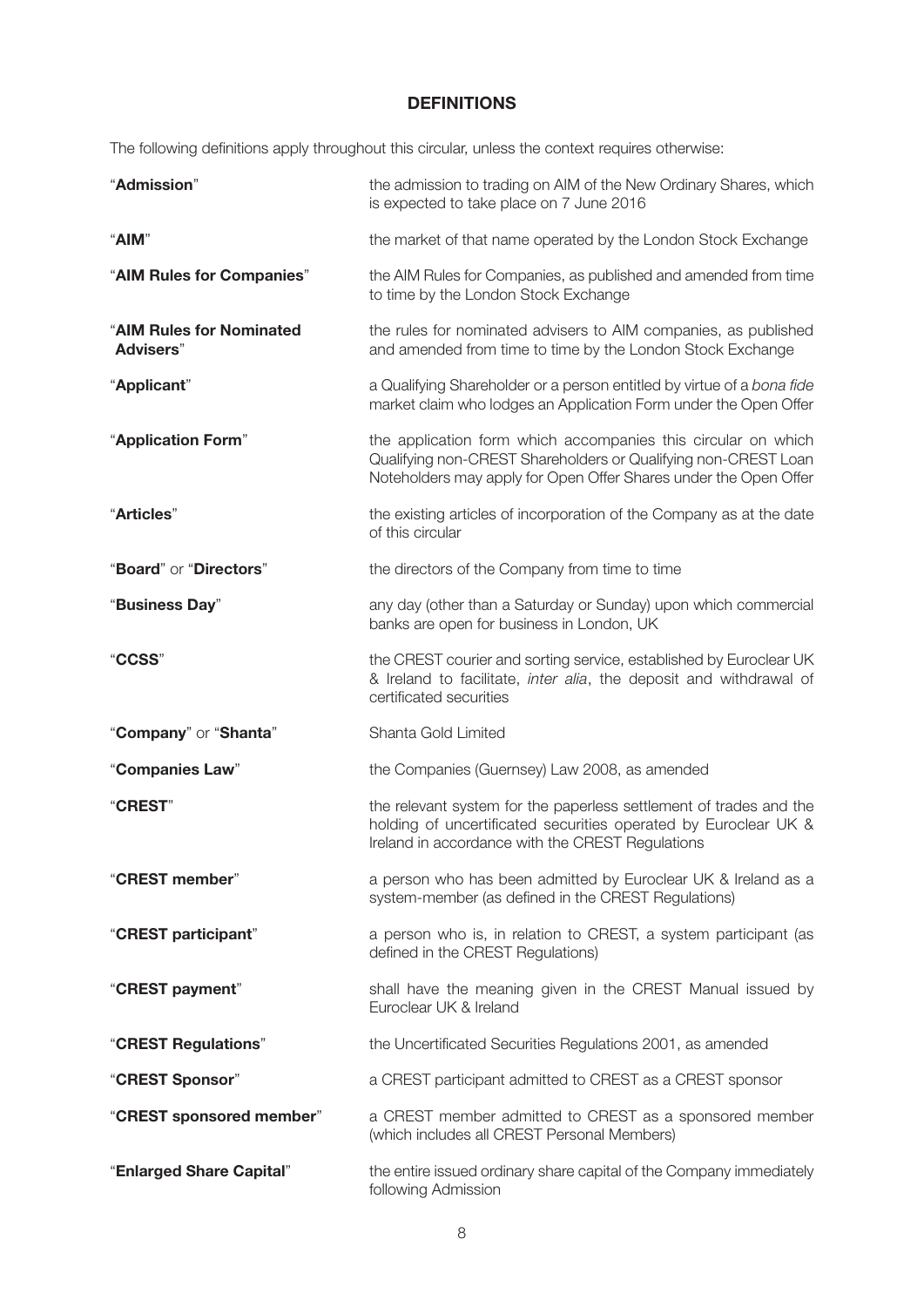| "Euroclear UK & Ireland"                         | Euroclear UK & Ireland Limited, the operator of CREST                                                                                                                                                                                                                                                                                                           |
|--------------------------------------------------|-----------------------------------------------------------------------------------------------------------------------------------------------------------------------------------------------------------------------------------------------------------------------------------------------------------------------------------------------------------------|
| "Excess Application Facility"                    | the arrangement pursuant to which Qualifying Shareholders and/or<br>Qualifying Loan Noteholders may apply for Open Offer Shares in<br>excess of their Open Offer Entitlements in accordance with the terms<br>and conditions of the Open Offer                                                                                                                  |
| "Excess CREST Open Offer<br><b>Entitlements"</b> | in respect of each Qualifying CREST Shareholder and each<br>Qualifying CREST Loan Noteholder, the entitlement to apply for<br>Open Offer Shares in addition to his Open Offer Entitlement credited<br>to his stock account in CREST, pursuant to the Excess Application<br>Facility which is conditional on him taking up his Open Offer<br>Entitlement in full |
| "Excess Open Offer Entitlement"                  | an entitlement for each Qualifying Shareholder and each Qualifying<br>CREST Loan Noteholder to apply to subscribe for Open Offer Shares<br>in addition to his Open Offer Entitlement pursuant to the Excess<br>Application Facility which is conditional on him taking up his Open<br>Offer Entitlement in full                                                 |
| "Excess Shares"                                  | New Ordinary Shares in addition to the Open Offer Entitlement for<br>which Qualifying Shareholders and or Qualifying Loan Noteholders<br>may apply under the Excess Application Facility                                                                                                                                                                        |
| "Excluded Loan Note Holders"                     | Loan Noteholders resident in an Restricted Jurisdiction                                                                                                                                                                                                                                                                                                         |
| "Existing Ordinary Shares"                       | the 580,220,283 Ordinary Shares in issue at the date of this<br>document                                                                                                                                                                                                                                                                                        |
| "Existing Loan Notes"                            | the US\$25 million senior unsecured subordinated convertible loan<br>notes of the Company                                                                                                                                                                                                                                                                       |
| "Ex-entitlement Date"                            | the date on which the Existing Ordinary Shares are marked "ex" for<br>entitlement under the Open Offer, being 20 May 2016                                                                                                                                                                                                                                       |
| "EUR", "Euro" or "€"                             | the lawful currency of the Participating Member States                                                                                                                                                                                                                                                                                                          |
| "FCA"                                            | the Financial Conduct Authority of the United Kingdom                                                                                                                                                                                                                                                                                                           |
| "FSMA"                                           | the Financial Services and Markets Act 2000 (as amended)                                                                                                                                                                                                                                                                                                        |
| "Group"                                          | the Company, together with its subsidiary undertakings                                                                                                                                                                                                                                                                                                          |
| "ISIN"                                           | International Securities Identification Number                                                                                                                                                                                                                                                                                                                  |
| "Issue Price"                                    | 6.5 pence per New Ordinary Share                                                                                                                                                                                                                                                                                                                                |
| "Loan Noteholders"                               | holders of Existing Loan Notes                                                                                                                                                                                                                                                                                                                                  |
| "London Stock Exchange"                          | London Stock Exchange plc                                                                                                                                                                                                                                                                                                                                       |
| "Member Account ID"                              | the identification code or number attached to any member account<br>in CREST                                                                                                                                                                                                                                                                                    |
| "Money Laundering Regulations"                   | the Money Laundering Regulations 2007 (as amended), the money<br>laundering provisions of the Criminal Justice Act 1993 and the<br>Proceeds of Crime Act 2002                                                                                                                                                                                                   |
| "New Ordinary Shares"                            | up to 38,471,534 new Ordinary Shares being the Open Offer Shares<br>to be issued pursuant to the Open Offer                                                                                                                                                                                                                                                     |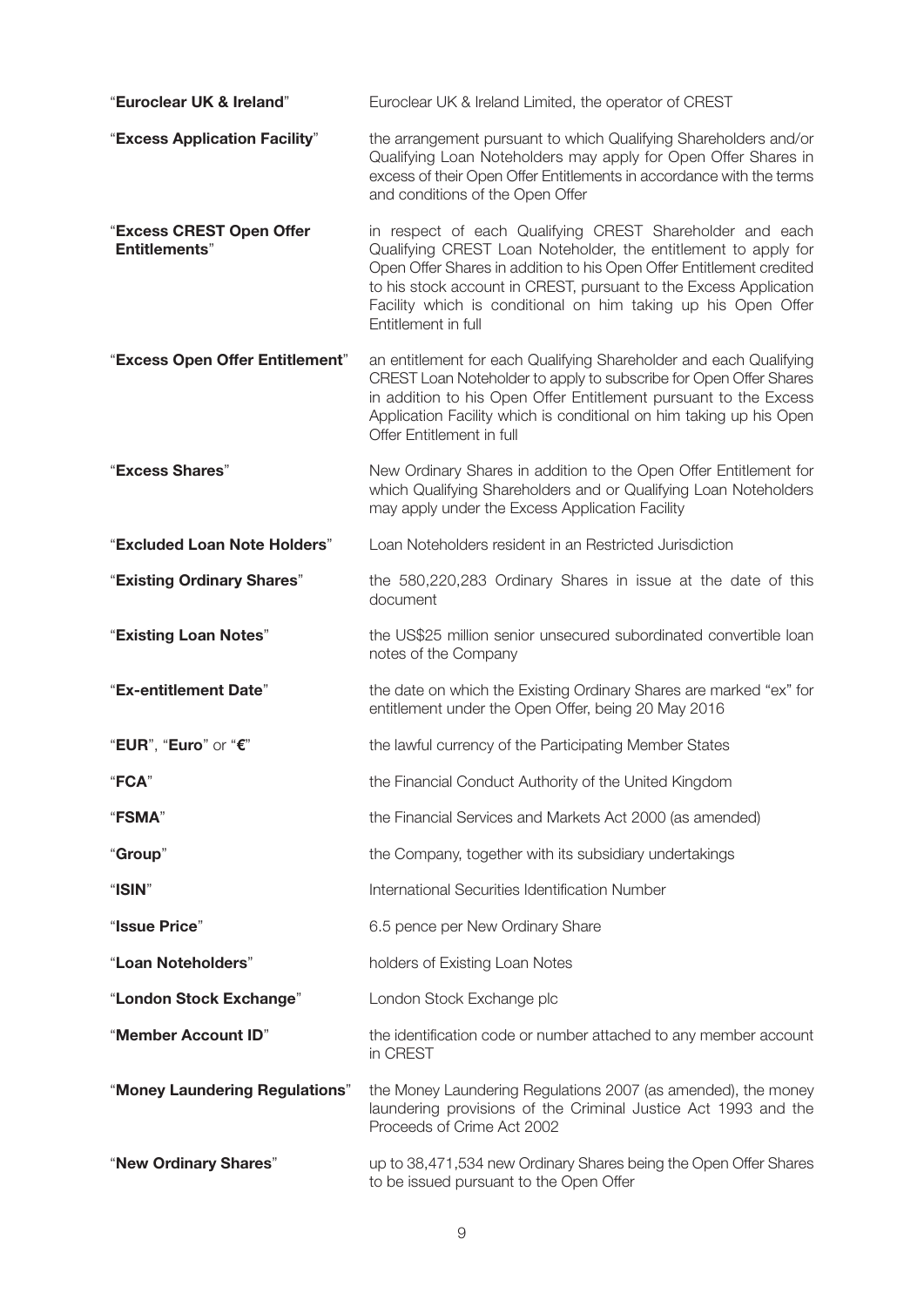| "NLGM"                                 | the New Luika Gold Mine                                                                                                                                                                                                                                                                                                                                                                                                                                                                                                   |
|----------------------------------------|---------------------------------------------------------------------------------------------------------------------------------------------------------------------------------------------------------------------------------------------------------------------------------------------------------------------------------------------------------------------------------------------------------------------------------------------------------------------------------------------------------------------------|
| "Official List"                        | the daily official list maintained by the Financial Conduct Authority                                                                                                                                                                                                                                                                                                                                                                                                                                                     |
| "Open Offer"                           | the invitation to Qualifying Shareholders and/or Qualifying Loan<br>Noteholders (in kind), to apply to subscribe for the Open Offer Shares<br>at the Issue Price on the terms and subject to the conditions set out<br>in Part IV of this circular (and, where applicable, the Application Form)                                                                                                                                                                                                                          |
| "Open Offer Entitlement"               | the pro rata basic entitlement for Qualifying Shareholders to apply<br>to subscribe for 1 Open Offer Share for every 8 existing Ordinary<br>Shares held by them on the Record Date pursuant to the Open Offer<br>and of Qualifying Loan Noteholders to apply to subscribe for 1 Open<br>Offer Share for every 8 Ordinary Shares which they would have held<br>had their Existing Loan Notes been converted into Ordinary Shares<br>immediately prior to the Record Date on and subject to the terms of<br>the Open Offer; |
| "Open Offer Shares"                    | the 38,471,534 New Ordinary Shares for which Qualifying<br>Shareholders and Qualifying Loan Noteholders are being invited to<br>apply under the terms of the Open Offer                                                                                                                                                                                                                                                                                                                                                   |
| "Ordinary Shares"                      | the ordinary shares of £0.01 each in the capital of the Company                                                                                                                                                                                                                                                                                                                                                                                                                                                           |
| "Overseas Shareholder"                 | a Shareholder who is resident, or who is a citizen of, or who has a<br>registered address in a jurisdiction outside the United Kingdom                                                                                                                                                                                                                                                                                                                                                                                    |
| "Overseas Loan Noteholder"             | a Loan Noteholder who is resident, or who is a citizen of, or who has<br>a registered address in a jurisdiction outside the United Kingdom                                                                                                                                                                                                                                                                                                                                                                                |
| "Participant ID"                       | the identification code or membership number used in CREST to<br>identify a particular CREST member or other CREST participant                                                                                                                                                                                                                                                                                                                                                                                            |
| "Participating Member State"           | any member state of the European Union that has the euro as its<br>lawful currency in accordance with legislation of the European Union<br>relating to Economic and Monetary Union                                                                                                                                                                                                                                                                                                                                        |
| "Peel Hunt"                            | Peel Hunt LLP                                                                                                                                                                                                                                                                                                                                                                                                                                                                                                             |
| "Placees"                              | the placees that subscribed for new Ordinary Shares pursuant to<br>the Placing                                                                                                                                                                                                                                                                                                                                                                                                                                            |
| "Placing"                              | the placing of 111,442,800 new Ordinary Shares to institutional and<br>other investors at the Placing Price per new Ordinary Share pursuant<br>to a placing agreement between the Company and Peel Hunt dated<br>6 May 2016                                                                                                                                                                                                                                                                                               |
| "Placing Price"                        | 6.5 pence per new Ordinary Share                                                                                                                                                                                                                                                                                                                                                                                                                                                                                          |
| "Prospectus Rules"                     | the rules made by the FCA under Part VI of FSMA in relation to offers<br>of transferable securities to the public and admission of transferable<br>securities to trading on a regulated market                                                                                                                                                                                                                                                                                                                            |
| "Qualifying CREST Loan<br>Noteholders" | Qualifying Loan Noteholders holding Existing Loan Notes in<br>uncertificated form in CREST                                                                                                                                                                                                                                                                                                                                                                                                                                |
| "Qualifying CREST Shareholders"        | Qualifying Shareholders whose Existing Ordinary Shares on the<br>register of members of the Company at the close of business on the<br>Record Date were held in uncertificated form                                                                                                                                                                                                                                                                                                                                       |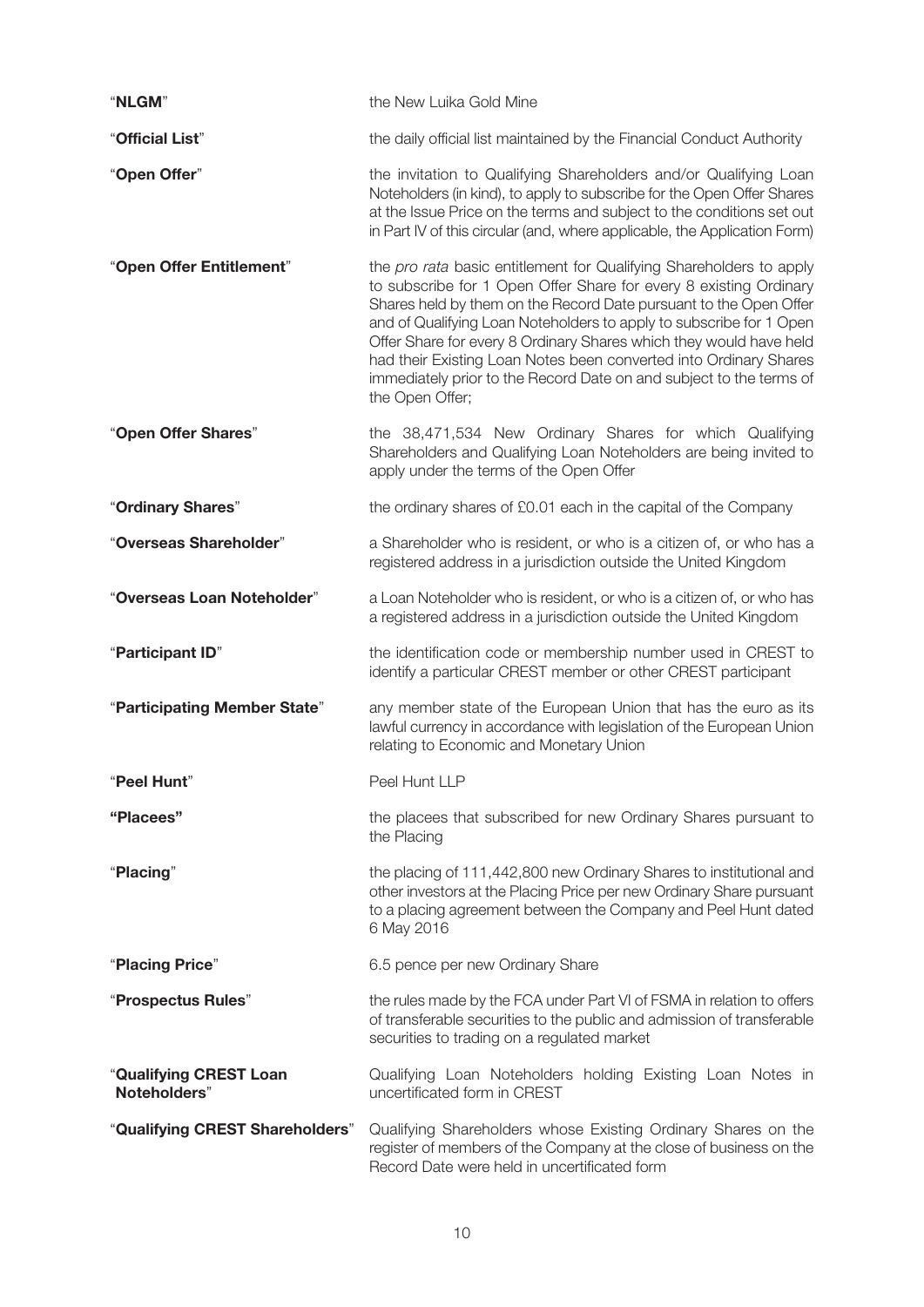| "Qualifying non-CREST Loan<br>Noteholders"            | Qualifying Loan Noteholders holding Existing Loan Notes in<br>certificated form                                                                                                                                                                                            |
|-------------------------------------------------------|----------------------------------------------------------------------------------------------------------------------------------------------------------------------------------------------------------------------------------------------------------------------------|
| "Qualifying non-CREST<br>Shareholders"                | Qualifying Shareholders whose Existing Ordinary Shares on the<br>register of members of the Company at the close of business on the<br>Record Date were held in certificated form                                                                                          |
| "Qualifying Loan Noteholders"                         | holders of Existing Loan Notes (other than Excluded Loan<br>Noteholders and Placees) on the Register at the Record Date                                                                                                                                                    |
| "Qualifying Shareholders"                             | holders of Existing Ordinary Shares on the register of members of<br>the Company at the Record Date (but excluding any Placees and<br>Overseas Shareholders who are resident in, or who are citizens of,<br>or who have a registered address in a Restricted Jurisdiction) |
| "Receiving Agents" or<br>"Computershare"              | Computershare Investor Services PLC, Corporate Actions Projects,<br>Bristol, BS99 6AH                                                                                                                                                                                      |
| "Record Date"                                         | 5.00 p.m. in London on 18 May 2016 in respect of the entitlements<br>of Qualifying Shareholders under the Open Offer                                                                                                                                                       |
| "Registrars"                                          | Computershare Investor Services (Jersey) Limited, 2nd Floor<br>Queensway House, Hilgrove Street, St Helier, Jersey JE1 1ES                                                                                                                                                 |
| "Restricted Jurisdiction"                             | each and any of the United States of America, Australia, Canada,<br>Japan, New Zealand, Russia and the Republic of South Africa and<br>any other jurisdiction where the extension or availability of the Open<br>Offer would breach any applicable law or regulations      |
| "SEC"                                                 | the US Securities Exchange Commission                                                                                                                                                                                                                                      |
| "Shareholder"                                         | a holder of Ordinary Shares                                                                                                                                                                                                                                                |
| "sterling", "pounds sterling", "£",<br>"pence" or "p" | the lawful currency of the United Kingdom                                                                                                                                                                                                                                  |
| "stock account"                                       | an account within a member account in CREST to which a holding<br>of a particular share or other security in CREST is credited                                                                                                                                             |
| "UK Listing Authority"                                | the FCA acting in its capacity as the competent authority for the<br>purposes of Part VI of FSMA                                                                                                                                                                           |
| "Uncertificated" or<br>"Uncertificated form"          | recorded on the relevant register or other record of the Ordinary<br>Shares or other security concerned as being held in uncertificated<br>form in CREST, and title to which, by virtue of the CREST<br>Regulations, may be transferred by means of CREST                  |
| "US\$" or "US dollar"                                 | the lawful currency of the United States of America                                                                                                                                                                                                                        |
| "US Securities Act"                                   | the United States Securities Act of 1933 (as amended)                                                                                                                                                                                                                      |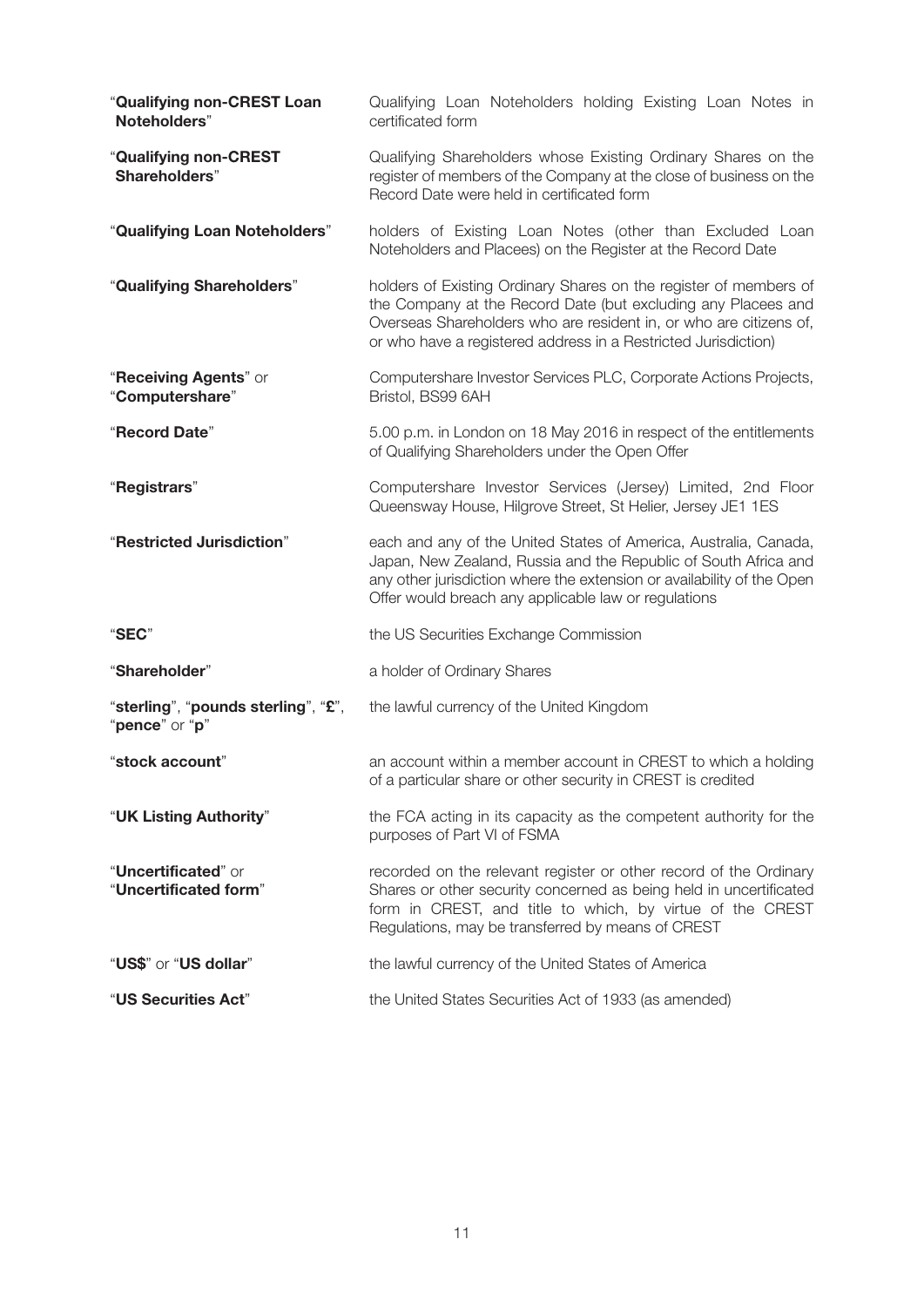#### **PART I:**

#### **LETTER FROM THE CHAIRMAN**

# **SHANTA GOLD LIMITED**

*(A non-cellular company limited by shares incorporated under the laws of the Island of Guernsey with registered number 43133)*

Anthony Durrant *(Non-Executive Chairman)* Suite A, St Peter Port House Dr Toby Bradbury *(Chief Executive Officer)*<br>Ketan Patel *(Non-Executive Director)* Sausmarez Street<br>St Peter Port Ketan Patel *(Non-Executive Director)* Robin Fryer *(Non-Executive Director)* and the state of the state of the Guernsey GY1 3PG Luke Leslie *(Non-Executive Director)* John Rickus *(Non-Executive Director)*

*Directors: Registered Office:*

20 May 2016

*To Shareholders and Qualifying Loan Noteholders*

Dear Shareholder,

#### **Open Offer of up to 38,471,534 New Ordinary Shares at a price of 6.5 pence per share**

#### **1. Introduction**

On 6 May 2016, Shanta announced that it had raised \$10.5 million (approximately £7.2 million) (before expenses) by the Placing of 111,442,800 new Ordinary Shares to institutional and other investors at the Placing Price of 6.5 pence per new Ordinary Share.

On 12 May 2016, Shanta announced that it had reached an agreement with over a requisite 75 per cent. majority of Loan Noteholders for its subsidiary to purchase \$10.0 million of the Existing Loan Notes and to extend the term of the notes by two years to April 2019. When the restructuring becomes effective (which is expected to be around early June) and as part of the restructuring, the coupon applicable to the notes will increase from 8.5 per cent. to 13.5 per cent. for the remainder of the term of the notes.

The Board recognises and is grateful for the continued support received from Shareholders and has therefore decided to offer all Qualifying Shareholders the opportunity to participate in a further issue of new equity in the Company by launching the Open Offer. The Open Offer will result in the issue of up to 38,471,534 New Ordinary Shares assuming full take up under the Open Offer (representing, in aggregate, approximately 6.2 per cent. of the Enlarged Shares Capital).

Qualifying Shareholders may subscribe for Open Offer Shares on the basis of 1 Open Offer Share at the Issue Price for every 8 Existing Ordinary Shares held on the Record Date.

The Placees have undertaken to the Company not to take up their entitlement under the Open Offer including any entitlement that such Placees have in respect of the Existing Loan Notes.

Under the terms of the Existing Loan Notes the Loan Noteholders have the right to participate in any offer of, or invitation relating to, securities made to the holders of the Ordinary Shares and accordingly the Board has decided to offer all Qualifying Loan Noteholders the opportunity to participate in the Open Offer. Qualifying Loan Noteholders may subscribe for an amount of Open Offer Shares on the basis of 1 Open Offer Share at the Issue Price for every 8 Ordinary Shares such Loan Noteholder would hold had the Existing Loan Notes converted into Ordinary Shares immediately prior to the Record Date.

Qualifying Shareholders and Qualifying Loan Noteholders subscribing for their full entitlement under the Open Offer may also request additional New Ordinary Shares through the Excess Application Facility.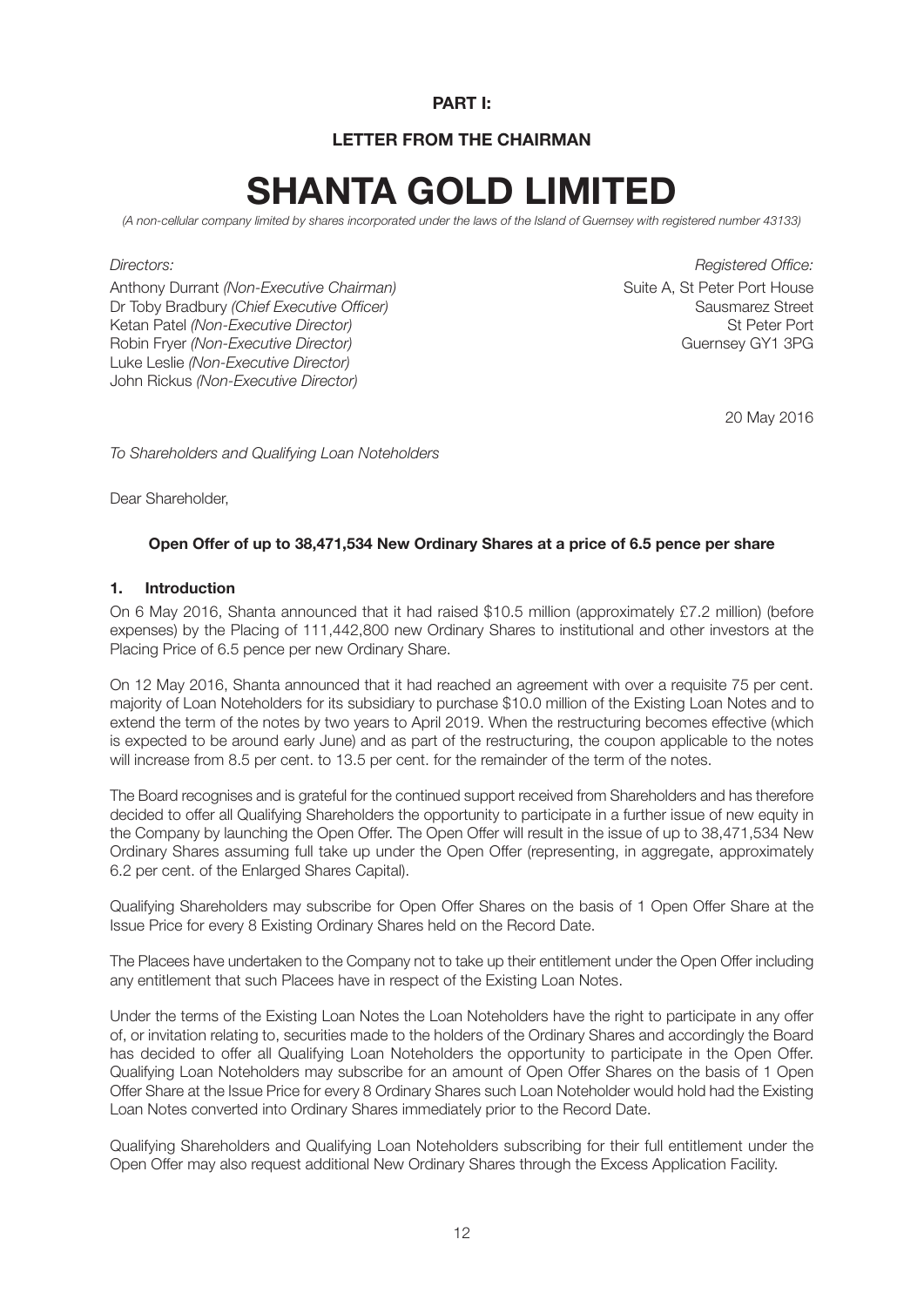Assuming full take-up under the Open Offer, the issue of the Open Offer Shares will raise gross proceeds of approximately £2.5 million (approximately US\$3.7 million) for the Company.

If you do not take up your Open Offer Entitlement then, following the issue of the Open Offer Shares pursuant to the Open Offer, your interest in the Company will be diluted by approximately 12.5 per cent. (assuming the take-up in full of the Open Offer).

The New Ordinary Shares to be issued pursuant to the Open Offer are to be admitted to trading on AIM, which is expected to take place at 8.00 a.m. on 7 June 2016.

The net proceeds of the Open Offer (after commission and expenses) will be used in conjunction with a number of other sources of capital to fund the Company's upcoming capital expenditure programme at NLGM (expected to be \$42.9 million from Q2-Q4 2016). Further details on the background to and the reasons for the Open Offer are given in section 3.

**The Placees that subscribed for new Ordinary Shares under the Placing undertook to the Company not to participate in the Open Offer in relation to their entitlements as both Shareholders and Loan Noteholders. On that basis the total number of New Ordinary Shares available under the Open Offer only relates to those Shareholders and Loan Noteholders that did not participate in the Placing.**

**The purpose of this letter is to explain to Shareholders the background to, and reasons for, the Open Offer.**

#### **2. Information on Shanta Gold Limited**

Shanta is an East Africa-focused gold producer, developer and explorer. It currently has defined ore resources on the New Luika and Singida projects in Tanzania and holds exploration licences over a number of additional properties in the country. Shanta's flagship NLGM commenced production in 2012 and produced 81,873 ounces in 2015.

On 6 May 2016 the Company released a trading update to the market, and the Company's full year audited results for the full year ended 31 December 2015 were published on 11 May 2016, both of these announcements are available on the Company's website (www.shantagold.com).

#### **3. Background to and reasons for the Open Offer**

The Directors believe that the Open Offer provides an opportunity for Qualifying Shareholders and/or Qualifying Loan Noteholders to participate in the proposed issue of the New Ordinary Shares on a preemptive basis whilst providing the Company will additional capital to invest in the business of the Group.

The Company intends to raise up to £2.5 million before expenses under the Open Offer.

The net proceeds of the Open Offer, combined with the net proceeds of the Placing, the US\$5.25 million Silver Streaming Agreement ("SSA") of silver by-product with Silverback Limited, Company cash flows, existing cash and other debt facilities, will provide Shanta with a significant degree of financial flexibility.

The net proceeds of the Open Offer (together with the proceeds raised from the Placing) will assist the Company to:

- (i) execute the Base Case Mine Plan;
- (ii) undertake the underground development of NLGM; and
- (iii) to progress satellite deposit exploration.

The Company is not reliant on the proceeds of the Open Offer to achieve its stated objectives and the Directors believe that the Company has sufficient funds from other sources of capital (including the Placing) to achieve the objectives outlined above.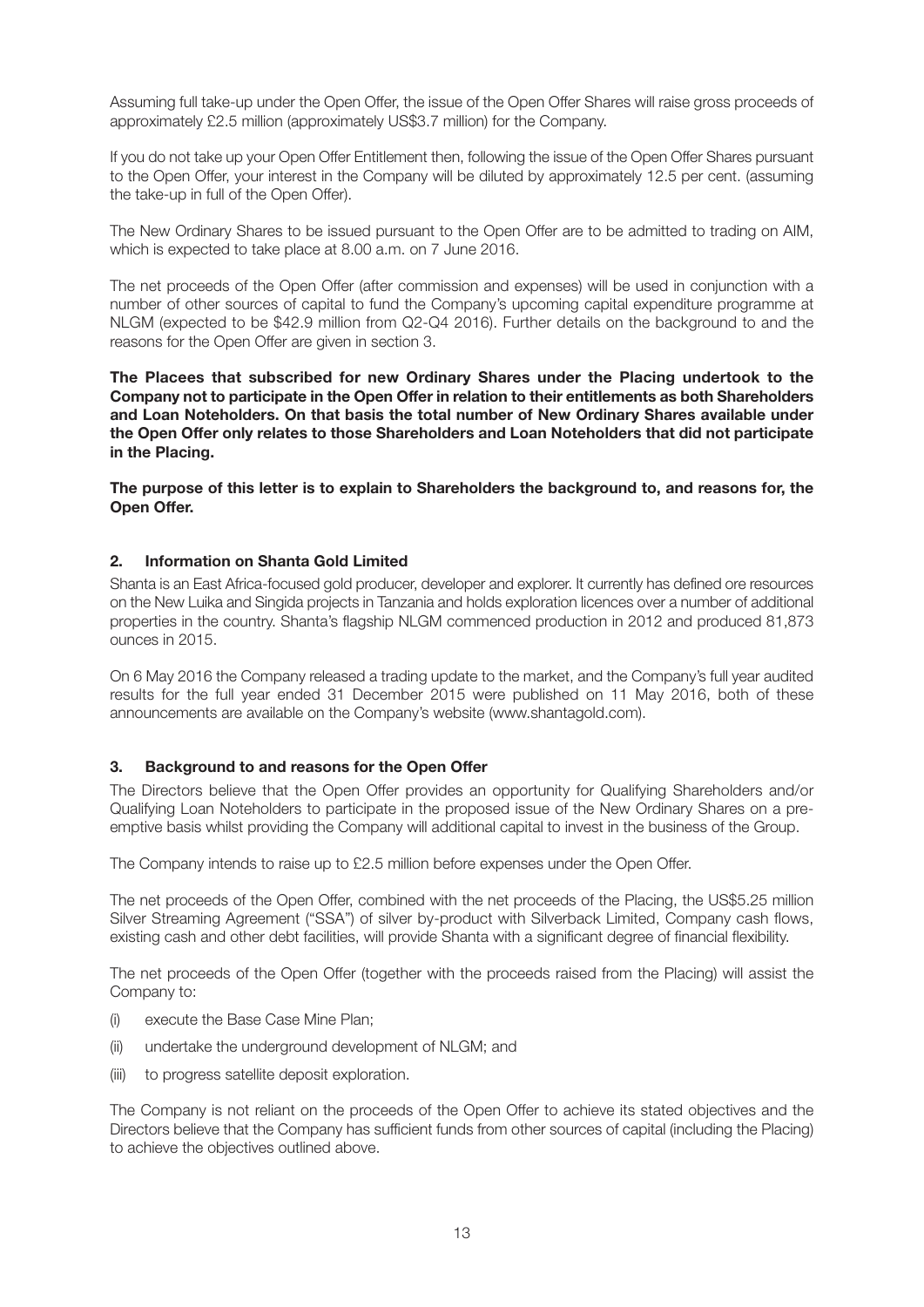#### **4. Directors' Participation**

Certain Directors have indicated their intention in respect of taking up some of their entitlement to subscribe for New Ordinary Shares under the Open Offer. Full details of the Directors participation will be confirmed and announced upon completion of the Open Offer, however details of the Directors intentions are set out below:

*Proposed New Ordinary Shares*

|                        |                                              | <i>I</i> TUDUSEU I VEW UTULIAI V UTAI ES |
|------------------------|----------------------------------------------|------------------------------------------|
|                        | <b>Proposed New Ordinary Shares</b>          | taken up under their Excess Open         |
| Name                   | taken up under the Open Offer <sup>(1)</sup> | Offer Entitlement <sup>(2)</sup>         |
| <b>Anthony Durrant</b> | 247.101                                      | 2.899                                    |
| Dr Toby Bradbury       | 18.750                                       | 481.250                                  |
| Robin Fryer            | 75,000                                       | 45.000                                   |

(1) *Pro rata* to their Existing Ordinary Shares.

(2) Subject to availability and board's discretion to clawback.

#### **5. Details of the Open Offer**

#### 5.1 *The Open Offer*

The Open Offer provides an opportunity for all Qualifying Shareholders and/or Qualifying Loan Noteholders to participate in the fundraising by acquiring Open Offer Shares *pro rata* to their current holdings of Existing Ordinary Shares and/or Existing Loan Notes. In addition to such *pro rata* entitlement, Qualifying Shareholders and/or Qualifying Loan Noteholders may apply for an additional amount of Open Offer Shares pursuant to the Excess Application Facility. Once subscriptions by Qualifying Shareholders and Qualifying Loan Noteholders under their respective Open Offer Entitlements have been satisfied, the Company shall, in its absolute discretion, determine whether to meet any excess applications in full or in part and no assurance can be given that applications by Qualifying Shareholders and/or Qualifying Loan Noteholders under the Excess Application Facility will be met in full, in part or at all. In any event the Company will not issue more than 38,471,534 New Ordinary Shares.

#### 5.2 *Principal terms of the Open Offer*

The Qualifying Shareholders and the Qualifying Loan Noteholders are being given the opportunity to subscribe for the Open Offer Shares at a price of 6.5 pence per Open Offer Share, *pro rata* to their holdings of Existing Ordinary Shares and/or Existing Loan Notes (Qualifying Loan Noteholders being entitled to subscribe for an amount of Open Offer Shares, *pro rata*, as nearly as practicable to the number of Ordinary Shares which such holder would have held if all the Existing Loan Notes had been converted into Ordinary Shares immediately prior to the Record Date) on the Record Date on the basis of:

#### **1 Open Offer Share for every 8 Existing Ordinary Shares**

The Qualifying Shareholders and the Qualifying Loan Noteholders are also being given the opportunity, provided that they take up their Open Offer Entitlement in full, to apply for Excess Shares through the Excess Application Facility.

The Placees have undertaken to the Company not to participate in the Open Offer, and are not entitled to take up their Open Offer Entitlement.

Assuming full take-up under the Open Offer, the issue of the Open Offer Shares will raise further gross proceeds of approximately £2.5 million (approximately US\$3.7 million) for the Company.

Fractions of Open Offer Shares will not be allotted; instead, each Qualifying Shareholder's and Qualifying Loan Noteholder's entitlement under the Open Offer will be rounded down to the nearest whole number. Fractional entitlements which would otherwise arise will not be issued to the Qualifying Shareholders but will be made available under the Excess Application Facility.

Qualifying Shareholders and/or Qualifying Loan Noteholders with holdings of Existing Ordinary Shares and/or Existing Loan Notes in both certificated and uncertificated form will be treated as having separate holdings for the purpose of calculating the Open Offer Entitlements.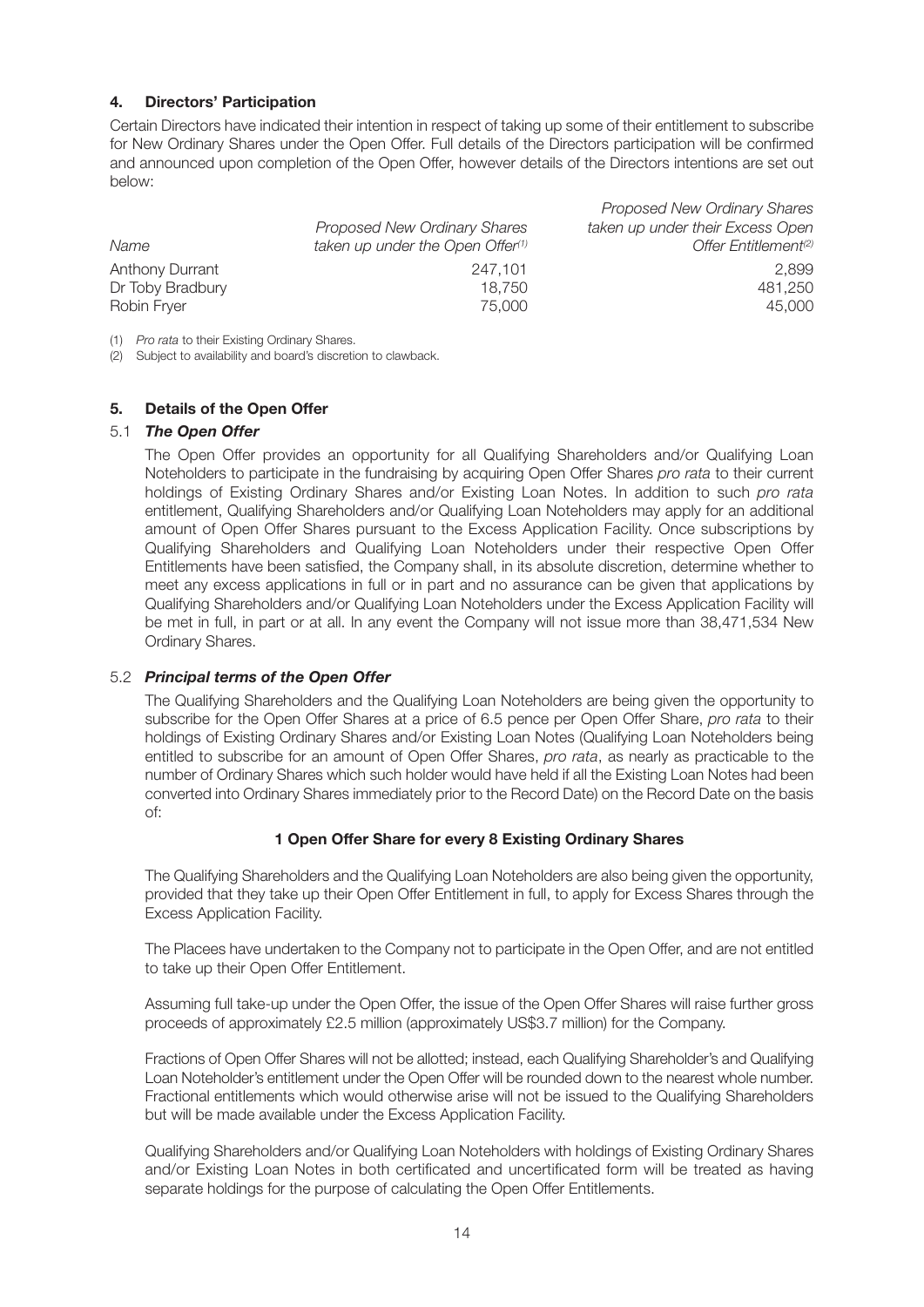To enable the Company to benefit from applicable exemptions to the requirement to prepare a prospectus in connection with the Open Offer, a maximum of 38,471,534 New Ordinary Shares, representing a total consideration of £2.5 million (€3.2 million), will be made available to Qualifying Shareholders and Qualifying Loan Noteholders under the Open Offer, which will be conducted on the basis of 1 New Ordinary Share for every 8 Existing Ordinary Shares (Qualifying Loan Noteholders being entitled to subscribe for an amount of Open Offer Shares, *pro rata*, as nearly as practicable to the number of Ordinary Shares which such holder would have held if all the Existing Loan Notes had been converted into Ordinary Shares immediately prior to the Record Date).

If applications for Open Offer Shares exceed the aggregate numbers of Open Offer Shares available pursuant to the Open Offer, subscriptions will be scaled back at the absolute discretion of the Company.

Shareholders and Loan Noteholders who are located in, or are citizens of, or have registered office in certain overseas jurisdictions will not qualify to participate in the Open Offer. The attention of Overseas Shareholders and Overseas Loan Noteholders is drawn to paragraph 7 of Part IV of this document.

It should be noted that the Open Offer is not a rights issue. Accordingly, the Application Form is not a document of title and cannot be traded. Unlike a rights issue, any Open Offer Shares not applied for under the Open Offer will not be sold in the market or placed for the benefit of Qualifying Shareholders and Qualifying Loan Noteholders who do not take up their rights to subscribe under the Open Offer.

#### 5.3 *Excess Application Facility*

The Excess Application Facility will enable Qualifying Shareholders and/or Qualifying Loan Noteholders, provided that they take up their Open Offer Entitlement in full, to apply for Excess Open Offer Entitlements.

Qualifying non-CREST Shareholders and Qualifying non-CREST Loan Noteholders who wish to apply to acquire more than their Open Offer Entitlement should complete the relevant sections on the Application Form. Qualifying CREST Shareholders and Qualifying CREST Loan Noteholders will have Excess CREST Open Offer Entitlements credited to their stock account in CREST and should refer to paragraph 4(ii)(i) of Part IV of this circular for information on how to apply for Excess Shares pursuant to the Excess Application Facility. Applications for Excess Open Offer Entitlements will be satisfied only and to the extent that corresponding applications by other Qualifying Shareholders and/or Qualifying Loan Noteholders are not made or are made for less than their Open Offer Entitlements. Once subscriptions by Qualifying Shareholders and Qualifying Loan Noteholders under their respective Open Offer Entitlements have been satisfied, the Company shall, in its absolute discretion, determine whether to meet any excess applications in full or in part and no assurance can be given that applications by Qualifying Shareholders and/or Qualifying Loan Noteholders under the Excess Application Facility will be met in full, in part or at all.

Application will be made for the Open Offer Entitlements and Excess Open Offer Entitlements in respect of Qualifying CREST Shareholders and Qualifying CREST Loan Noteholders to be admitted to CREST. It is expected that such Open Offer Entitlements and Excess Open Offer Entitlements will be admitted to CREST at 8.00 a.m. on 23 May 2016. Such Open Offer Entitlements and Excess Open Offer Entitlements will also be enabled for settlement in CREST at 8.00 a.m. on 23 May 2016. Applications through the means of the CREST system may only be made by the Qualifying Shareholder and/or Qualifying Loan Noteholders originally entitled or by a person entitled by virtue of a *bona fide* market claim. The Open Offer Shares must be paid in full on application.

Qualifying non-CREST Shareholders and Qualifying non-CREST Loan Noteholders will have received an Application Form with this circular which sets out their entitlement to Open Offer Shares as shown by the number of Open Offer Entitlements allocated to them. Qualifying non-CREST Shareholders and Qualifying non-CREST Loan Noteholders should note that the Application Form is not a negotiable document and cannot be traded.

Qualifying CREST Shareholders and Qualifying CREST Loan Noteholders will receive a credit to their appropriate stock accounts in CREST in respect of their Open Offer Entitlements at 8.00 a.m. on 23 May 2016. Qualifying CREST Shareholders and Qualifying CREST Loan Noteholders should note that although the Open Offer Entitlements and Excess Open Offer Entitlements will be admitted to CREST and be enabled for settlement, applications in respect of entitlements under the Open Offer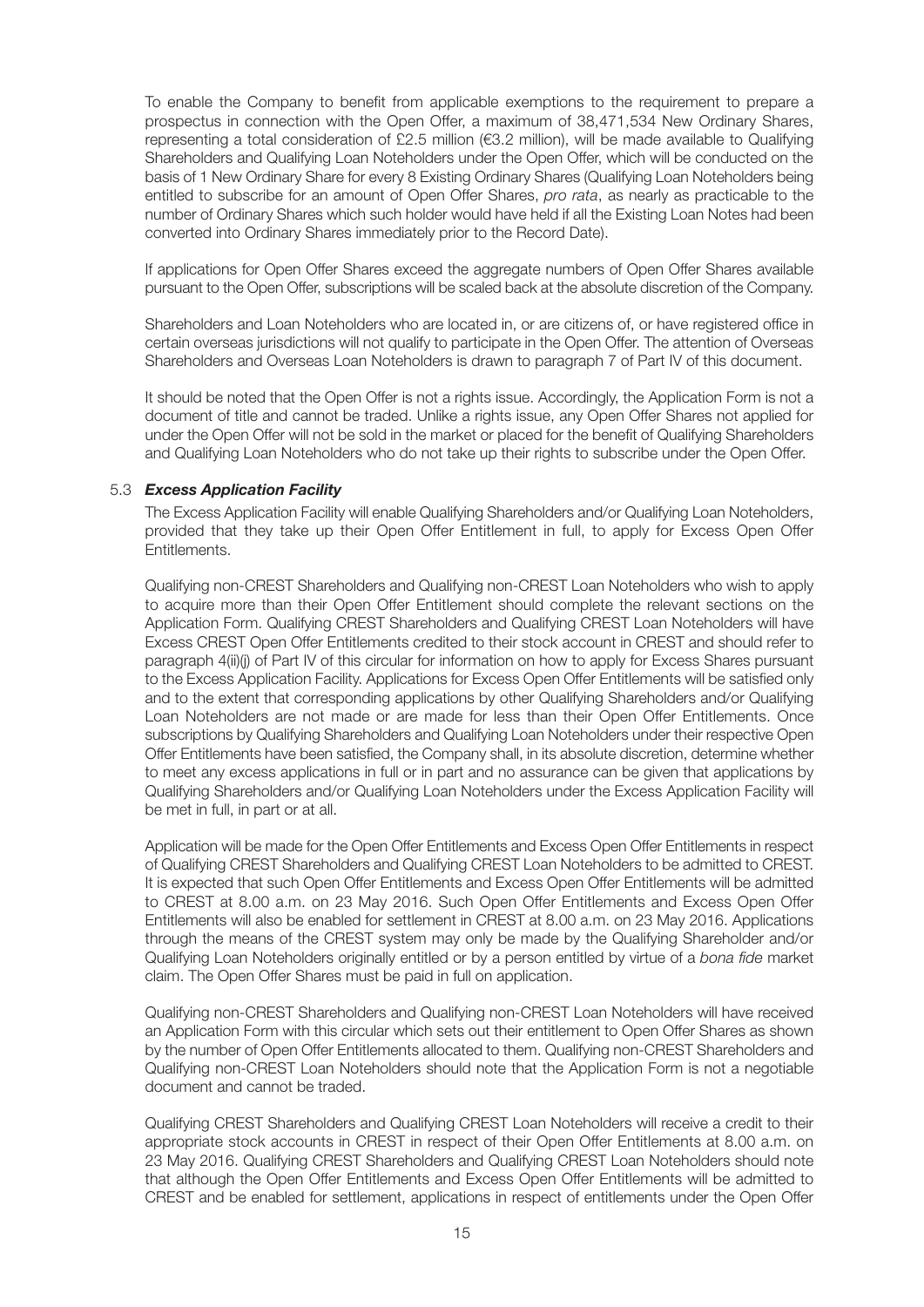may only be made by the Qualifying Shareholder and/or Qualifying Loan Noteholder originally entitled or by a person entitled by virtue of a *bona fide* market claim.

If applications are made for less than all of the Open Offer Shares available, then the lower number of Open Offer Shares will be issued and any outstanding Open Offer Entitlements will lapse. If applications are made for more than the number of New Ordinary Shares available under the Open Offer, being up to 38,471,534 New Ordinary Shares, the subscriptions will be scaled back at the absolute discretion of the Company.

Further information on the Open Offer and the terms and conditions on which it is made, including the procedure for application and payment, are set out in Part IV of this circular.

For Qualifying non-CREST Shareholders and Qualifying non-CREST Loan Noteholders, completed Application Forms, accompanied by full payment, should be returned by post to Computershare Investor Services Plc, Corporate Actions Projects, Bristol, BS99 6AH or delivered by hand (during normal business hours only) to Computershare Investor Services Plc, The Pavilions, Bridgwater Road, Bristol, BS13 8AE so as to arrive as soon as possible and in any event so as to be received no later than 11.00 a.m. on 6 June 2016. For Qualifying CREST Shareholders and Qualifying CREST Loan Noteholders the relevant CREST instructions must have been settled as explained in this circular by no later than 11.00 a.m. on 6 June 2016.

#### 5.4 *Other information relating to the Open Offer*

The Open Offer will result in the issue of up to 38,471,534 New Ordinary Shares assuming full take up under the Open Offer (representing, in aggregate, approximately 6.2 per cent. of the Enlarged Share Capital assuming full take up under the Open Offer). The New Ordinary Shares, when issued and fully paid, will rank *pari passu* in all respects with the Existing Ordinary Shares and therefore rank equally for all dividends or other distributions declared, made or paid after the date of issue of the New Ordinary Shares. No temporary documents of title will be issued.

Qualifying Shareholders and Qualifying Loan Noteholders who do not take up any of their entitlements in respect of the Open Offer will experience dilution of approximately 12.5 per cent. to their interests in the Company because of the Open Offer.

#### **6. Application for Listing**

Application will be made to the London Stock Exchange for the New Ordinary Shares to be admitted to trading on AIM. It is expected that Admission will become effective and that dealings for normal settlement in the New Ordinary Shares on AIM will commence at 8.00 a.m. on 7 June 2016.

#### **7. Actions to be Taken**

#### *Qualifying non-CREST Shareholders and Qualifying non-CREST Loan Noteholders*

If you are a Qualifying non-CREST Shareholder or Qualifying non-CREST Loan Noteholder you will have received an Application Form which gives details of your maximum entitlement under the Open Offer (as shown by the number of Open Offer Entitlements allocated to you). If you wish to apply for Open Offer Shares under the Open Offer (whether in respect of your Open Offer Entitlement or both your Open Offer Entitlement and any Excess Open Offer Entitlements), you should complete the accompanying Application Form in accordance with the procedure for application set out in section 4(i) of Part IV of this circular and on the Application Form itself.

#### *Qualifying CREST Shareholders and Qualifying CREST Loan Noteholders*

If you are a Qualifying CREST Shareholder or Qualifying CREST Loan Noteholder and do not hold any Ordinary Shares or Existing Loan Notes in certificated form, no Application Form accompanies this circular and you will receive a credit to your appropriate stock account in CREST in respect of the Open Offer Entitlements representing your maximum entitlement under the Open Offer except (subject to certain exceptions) if you are an Overseas Shareholder or Overseas Loan Noteholder who has a registered address in, or is a resident in or a citizen of a Restricted Jurisdiction. Applications by Qualifying CREST Shareholders and/or Qualifying CREST Loan Noteholder for Excess Open Offer Entitlements in excess of their Open Offer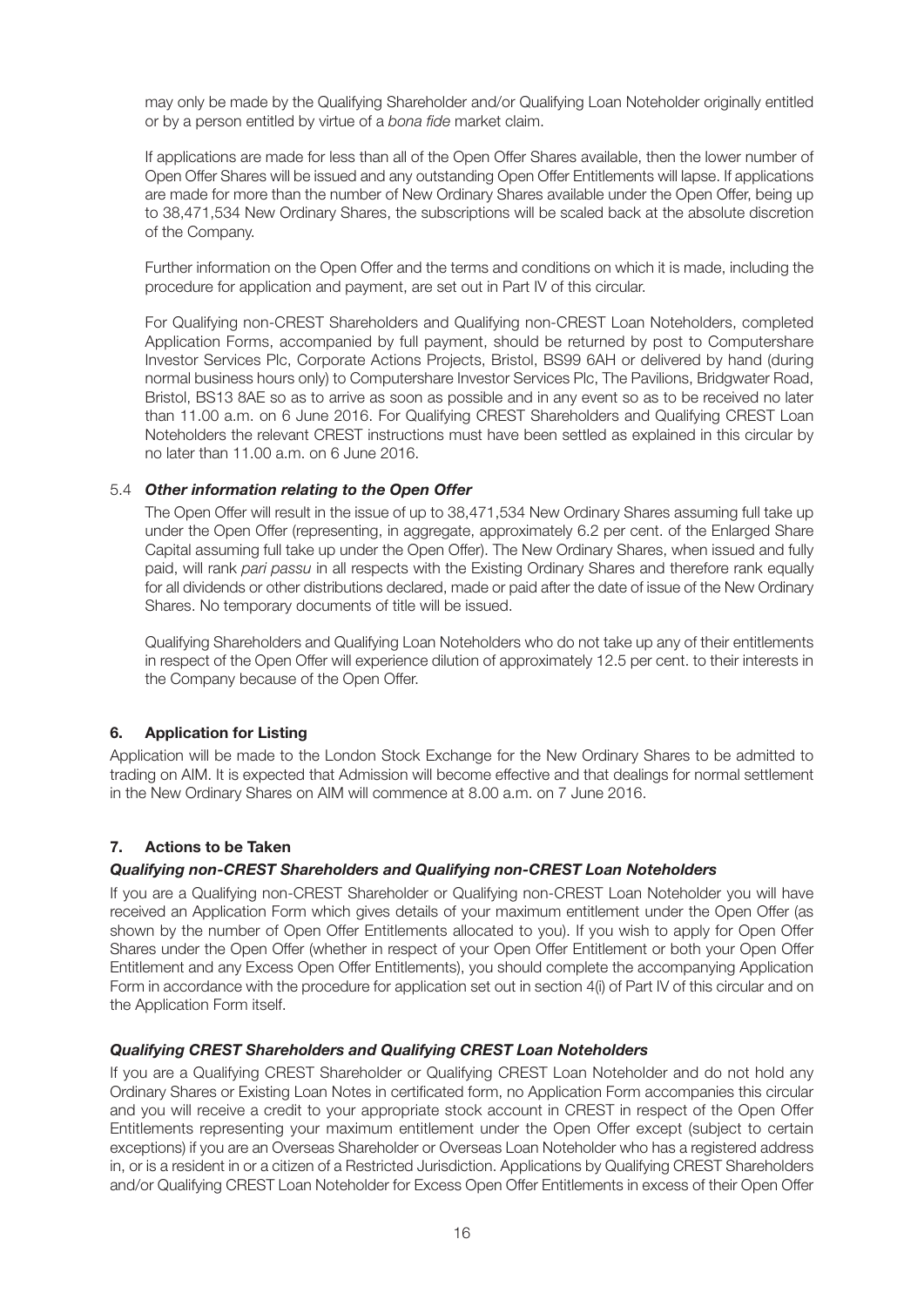Entitlements should be made in accordance with the procedures set out in section 4(ii) of Part IV of this circular, unless you are an Overseas Shareholder or Overseas Loan Noteholder in which event, applications should be made in accordance with the procedures set out in section 7 of Part IV of this circular.

The Placees are not entitled to take up their Open Offer Entitlement.

**The latest time for applications under the Open Offer to be received is 11.00 a.m. on 6 June 2016. The procedure for application and payment depends on whether, at the time at which application and payment is made, you have an Application Form in respect of your entitlement under the Open Offer or have Open Offer Entitlements credited to your stock account in CREST in respect of such entitlement. The procedures for application and payment are set out in Part IV of this circular.**

**Qualifying CREST Shareholders and Qualifying CREST Loan Noteholder who are CREST sponsored members should refer to their CREST sponsors regarding the action to be taken in connection with this circular and the Open Offer.**

#### **8. Overseas Shareholders and Overseas Loan Noteholders**

Information for Overseas Shareholders and Overseas Loan Noteholders who have registered addresses outside the United Kingdom or who are citizens or residents of countries other than the United Kingdom appears in section 7 of Part IV of this circular, which sets out the restrictions applicable to such persons. If you are an Overseas Shareholder or an Overseas Loan Noteholders, it is important that you pay particular attention to that section of this circular.

#### **9. Additional Information**

Your attention is drawn to the additional information set out in Parts II to IV (inclusive) of this circular.

#### **10. Directors' Recommendation**

The Board believes that the Open Offer is in the best interests of the Company and the Shareholders as a whole, for the following reasons:

- (i) it (in conjunction with a number of other sources of capital) will assist the Company to deliver its business plan, including assisting the Company to (i) execute the Base Case Mine Plan (ii) undertake the underground development of NLGM and (iii) to progress satellite deposit exploration; and
- (ii) it provides an opportunity for Qualifying Shareholders and/or Qualifying Loan Noteholders to participate in the proposed issue of the New Ordinary Shares on a pre-emptive basis whilst providing the Company will additional capital to invest in the business of the Group.

Yours faithfully

Anthony Durrant *Non-Executive Chairman*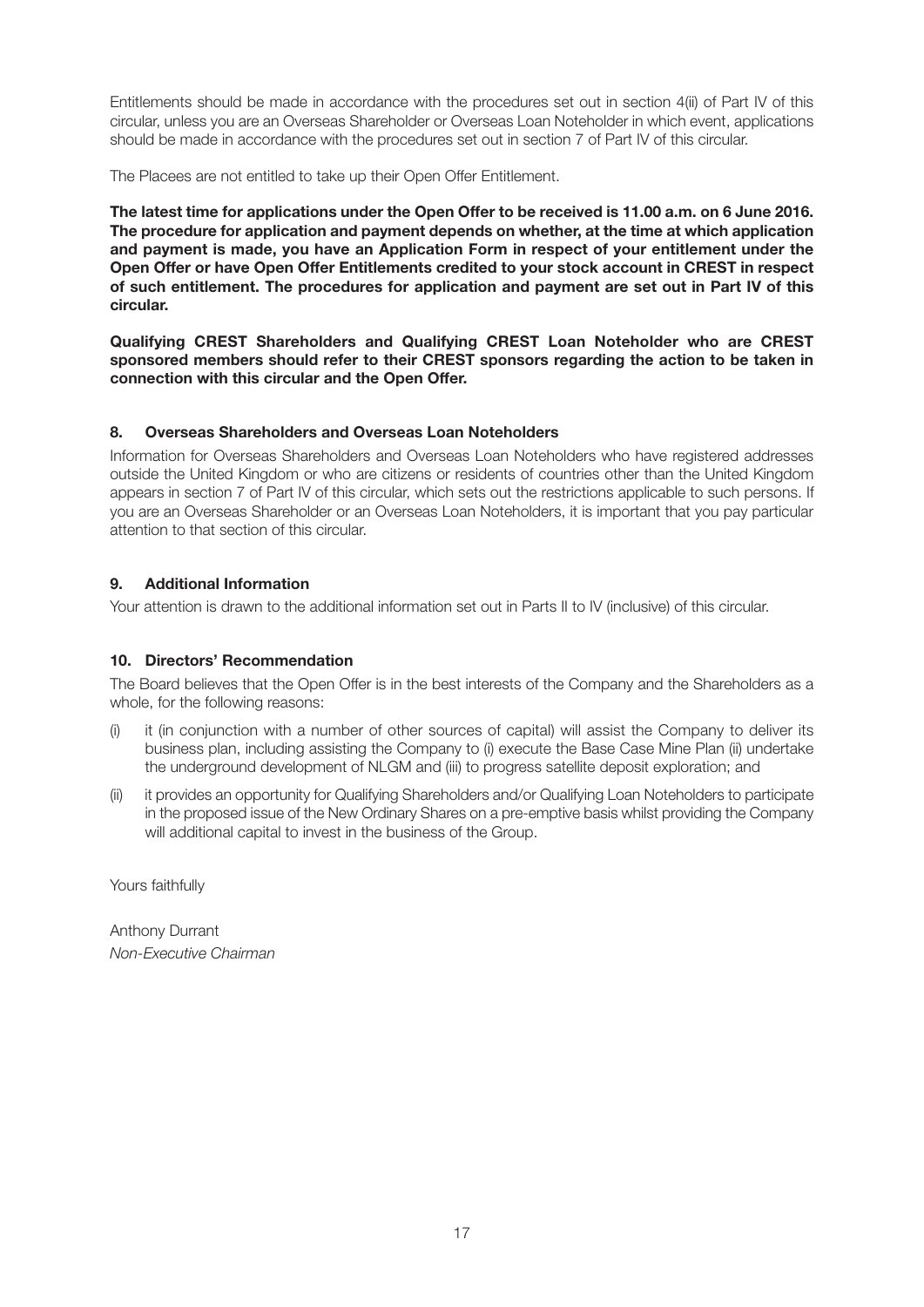#### **PART II:**

#### **RISK FACTORS**

**An investment in the New Ordinary Shares may not be suitable for all Qualifying Shareholders and/or Qualifying Loan Noteholders who receive this document and involves a number of risks. All the information set out in this document and, in particular, those risks relating to the Open Offer described below should be carefully considered prior to making any investment decision. Accordingly, you are strongly recommended to consult an investment adviser authorised under the FSMA if you are in the United Kingdom or, if not, another appropriately authorised independent financial adviser, who specialises in the acquisition of shares and other securities before making a decision to invest. In addition to all the other information contained in this document, potential investors should carefully consider the following risk factors which the Directors consider to be all the known material risks in respect of the business of the Company and its securities, but are not set out in any particular order of priority.**

**If any of the circumstances identified in the risk factors were to materialise, the Company's business, financial condition and operating results could be materially affected. Investors should note that the trading price of the New Ordinary Shares could decline due to any of these risks and investors may lose all or part of their investment.**

**Additional risks which are not presently known to the Board, or that the Board currently deems to be immaterial, may also have an effect on the Group's business, financial condition and operating results.**

#### **Risks relating to the Group's Business**

#### *The Group's mining licences and contracts*

The Group's current exploration and mining operations are dependent upon the grant, renewal or continuance in force of appropriate surface and/or subsurface use contracts, licences, permits and regulatory approvals and consents which may be valid only for a defined time period, may be subject to limitations and may provide for withdrawal in certain circumstances. There can be no assurance that such surface and/or subsurface use contracts, licences, permits, regulatory approvals or consents would be granted, renewed or continue in force, or, if so, on what terms.

The Group's surface and/or subsurface use contracts and related working programmes contain a range of obligations on the Group, and there may be adverse consequences of breach of these obligations, ranging from penalties to, in extreme cases, suspension or termination of the Group's surface and/or subsurface use licences and/or surface and/or subsurface use contracts.

Withdrawal of licences, termination of surface and/or subsurface use contracts or failure to secure requisite licences or the cession thereof or surface and/or subsurface use contracts in respect of any of the Group's operations may have a material adverse impact on the Group's business, operating results and financial condition.

#### *Changes to the current political and regulatory environment in Tanzania or any other markets in which the Group operates in the future may adversely affect the Group*

The Group's exploration and development activities are and will continue to be conducted in a variety of countries and markets. The political and economic conditions that currently exist in each of these countries and markets may change and national governments may adopt different policies with respect to foreign development and to ownership of natural resources at any time. Any changes in policy may result in changes in laws affecting the ownership of assets, licence tenure, taxation, royalties, exchange rates, environmental protection, labour relations, repatriation of income and return of capital. This may adversely affect both the Group's ability to undertake exploration and development activities on future properties as well as its ability to continue to explore and develop those properties for which it has obtained exploration rights to date.

Regulatory changes, if any, in extraction or investment policies or shifts in political attitude may adversely affect the Group's operations and future profitability. Operations may be affected in varying degrees by Government regulations with respect to, but not limited to, restrictions on production, price controls, export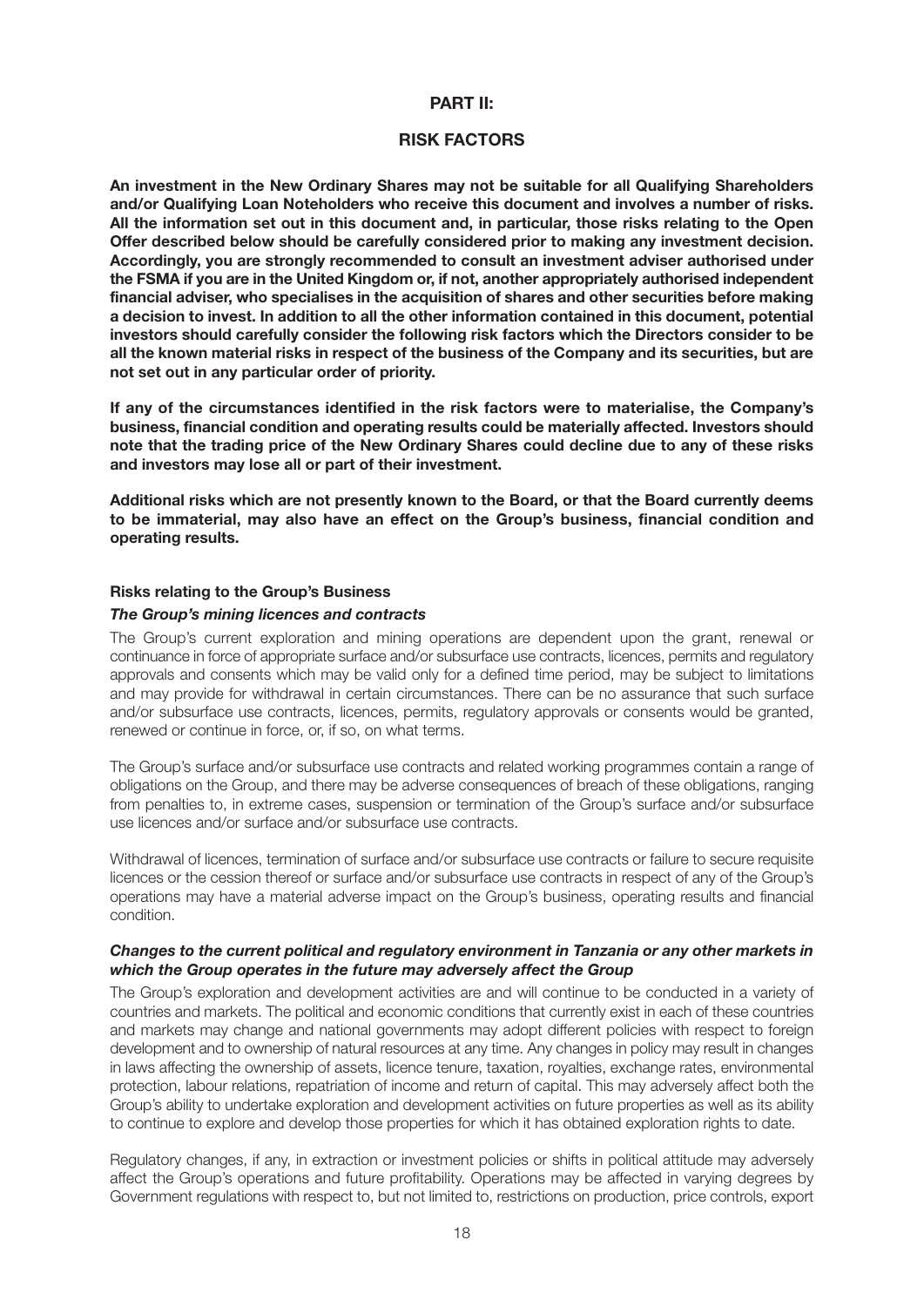controls, currency remittance, income and other taxes, foreign investment, maintenance of claims, environmental legislation, water use, employment and contractor selection.

#### *Exchange Control Regulations*

Some of the territories in which the Group operates employ, or may employ in the future, exchange control regulations which may adversely affect the Group's ability to transfer funds in and from such territories, and therefore the Group's ability to carry on its operations in such territories.

#### *The profitability of the Group's operations and the cash flows generated by these operations are significantly affected by changes in the market price for gold*

The market price for gold can fluctuate widely. These fluctuations are caused by numerous factors beyond the Group's control, including: speculative positions taken by investors or traders in gold; changes in the demand for gold use in jewellery, for industrial uses and for investment; changes in the supply of gold from production, disinvestment, scrap and hedging; financial market expectations regarding the rate of inflation; the strength of the US dollar (the currency in which the gold price is denominated) relative to other currencies; changes in interest rates; actual or expected gold sales by central banks; gold sales by gold producers in forward transactions; global or regional political or economic events; and costs of gold production in major gold-producing nations, such as China, the United States, South Africa, Australia, Peru and Russia.

The price of gold is often subject to sharp, short-term changes resulting from speculative activities and general world economic events. While the overall supply of, and demand for, gold can affect its market price, because of the considerable size of above ground stocks of the metal, in comparison to other commodities, these factors typically do not affect the price to the extent that the supply of, and demand for, other commodities tends to affect their market prices.

If revenue from gold sales, including the effects of hedging or other derivative instruments, falls below the cost of production for an extended period, the Group will experience losses and may be forced to curtail or suspend some or all of its capital projects and/or operations. In addition, the Group would have to assess the economic impact of low gold prices on its ability to recover any losses it may incur during that period and on its ability to maintain adequate cash and accounting reserves.

#### *Information on Reserves and Resources*

The Group's reported mineral resources and mineral reserves are reported in accordance with the Australasian Joint Ore Reserves Committee Code. There are numerous uncertainties inherent in estimating mineral resources, including factors beyond the control of the Group. The estimation of mineral resources and mineral reserves is a statistical process and the accuracy of any such estimation is a function of the quality of available data and of engineering and geological interpretation and judgement. Results of drilling, metallurgical testing, production, evaluation of mine plans and exploration activities subsequent to the date of any estimate may justify revision (up or down) of such estimates. There is no assurance that mineral resources can be economically mined. Mineral resources that have not been converted to mineral reserves do not have demonstrated economic viability. A mineral resource is a statement of in situ mineralisation. Mineral reserves are a statement of resources that are considered as commercially mineable according to ruling economic parameters at the time.

Only a certain proportion of estimated mineral resources will be translated into reserves and recovered as the Group proceeds to production on its development and exploration sites. There is no guarantee that they will be recovered at the volume, grade and rates estimated. The failure of the Group to achieve its production estimates is likely to have a material and adverse effect on any or all of its future cash flows, profitability, results of operations and financial condition. These production estimates are dependent on, among other things, the accuracy of mineral resource and reserve estimates, the accuracy of assumptions regarding mineral grades and recovery rates, ground conditions (including hydrology), physical characteristics of ores, such as hardness, the presence or absence of particular metallurgical characteristics and the accuracy of estimated rates and costs of mining, ore haulage and processing.

Changes in the Group's capital costs and operating costs are likely to have a significant impact on its profitability. Its main planned production expenses will be mining costs, transport costs, treatment costs and overheads. Changes in costs of the Group's mining and processing operations can occur as a result of unforeseen events and could result in changes in profitability or resource estimates, including rendering certain mineral resources uneconomic to mine. Many of these changes may be beyond the Group's control.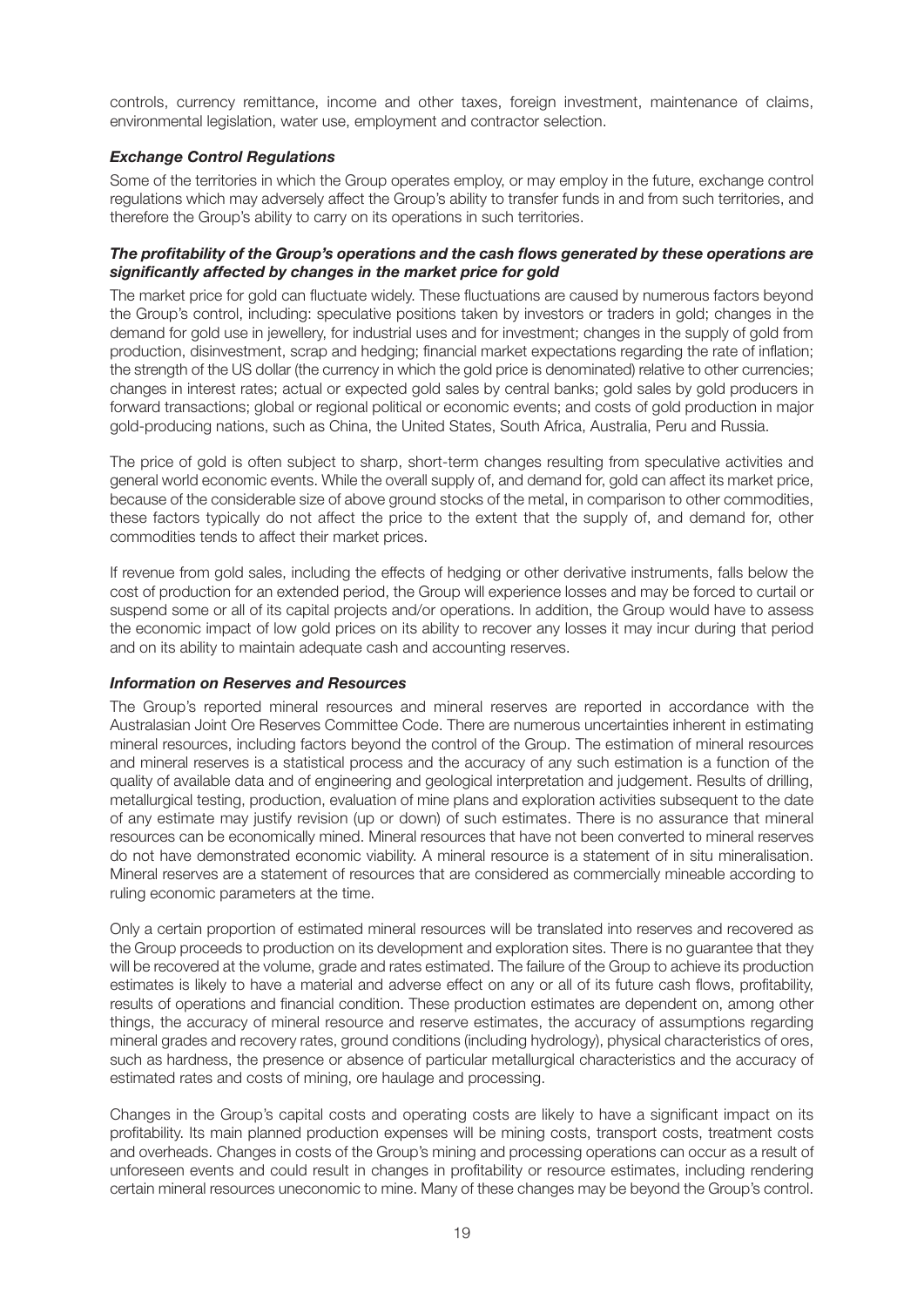The volume and grade of the ore the Group recovers may not conform to current expectations. Lower market prices, increased production costs, reduced recovery rates and other factors may render the Group's mineral resources and mineral reserves uneconomic to exploit and may result in revision of its mineral reserve estimates from time to time. Mineral reserve data is not necessarily indicative of future results of operations. If the Group's actual mineral reserves are less than current estimates, the Group's results of operations and financial condition may be materially impaired.

#### *Third party contractors and providers of capital equipment can be scarce*

The Group contracts or leases services and capital equipment from third party providers. Such equipment and services can be scarce and may not be readily available at times and places required. Scarcity of equipment and services and increased prices may in particular result from any significant increase in exploration and development activities on a region by region basis which might be driven by high demand for oil and gas. In some of the regions in which the Group operates there is demand for capital equipment and services. The unavailability of, or high costs incurred to obtain, such services and equipment could result in a delay or restriction in the Group's projects and adversely affect the feasibility and profitability of such projects and therefore have an adverse effect on the Group's business, financial condition, results of operations and prospects.

#### *Power stoppages, fluctuations and energy cost increases could adversely affect Shanta's results of operations and financial condition*

The Group's mining operations are dependent on electrical power generated by local power companies and/or a dedicated power plant. Back-up power may be sourced from diesel generators where this is practical. Historically, the incidence of power outages has resulted in mining companies being required to reduce power consumption at operations to minimise the load on that country's power grid, leading to notable losses in production across the mining industry. The Company cannot give assurance as to a resumption of rolling power outages, voltage imbalances or reductions in availability that may impact future operations. Where the Company generates its own power, reliable power supply is dependent on the reliability of the internal combustion engines and a continual supply of fuel which could be impacted through events of extreme weather, political or community interference or market supply.

#### *Shortages and interruptions in the water supply or significant increases in water tariffs could have an adverse effect on the business and financial condition*

The Group's mining operations require significant amounts of water. The Group procures water from local water authorities in the Group's areas of operations. The Group is dependent on the availability of water in its areas of operations. If the local water authorities significantly increases prices, the Group could suffer from a reduction in its operating capacity and significantly higher production costs.

#### *Estimates in financial statements*

Preparation of consolidated financial statements requires the Group to use estimates and assumptions. Accounting for estimates requires the Group to use its judgement to determine the amount to be recorded in its financial statements in connection with these estimates. The Group's accounting policies regarding exploration and evaluation require management to make certain estimates and assumptions as to future events and circumstances, in particular, the assessment of whether economic quantities of Ore Reserves or Mineral Resources have been found. In addition, the carrying amounts of certain assets and liabilities are often determined based on estimates and assumptions of future events. If the estimates and assumptions are inaccurate, the Group could be required to write down the value of certain assets. On an ongoing basis, the Group re-evaluates its estimates and assumptions. However, the actual amounts could differ from those based on estimates and assumptions.

#### *Holding company structure and restrictions on dividends*

The Company's operating results and its financial condition are dependent on the trading performance of members of the Group. The Company's ability to pay dividends will depend on the level of distributions, if any, received from the Company's subsidiaries. The Group's members may, from time to time, be subject to restrictions on their ability to make distributions to the Company, as a result of factors such as restrictive covenants contained within loan agreements, foreign exchange limitations and regulatory or fiscal restrictions. There can be no assurance that such restrictions will not have a material adverse effect on the Group's business, operating results and financial condition.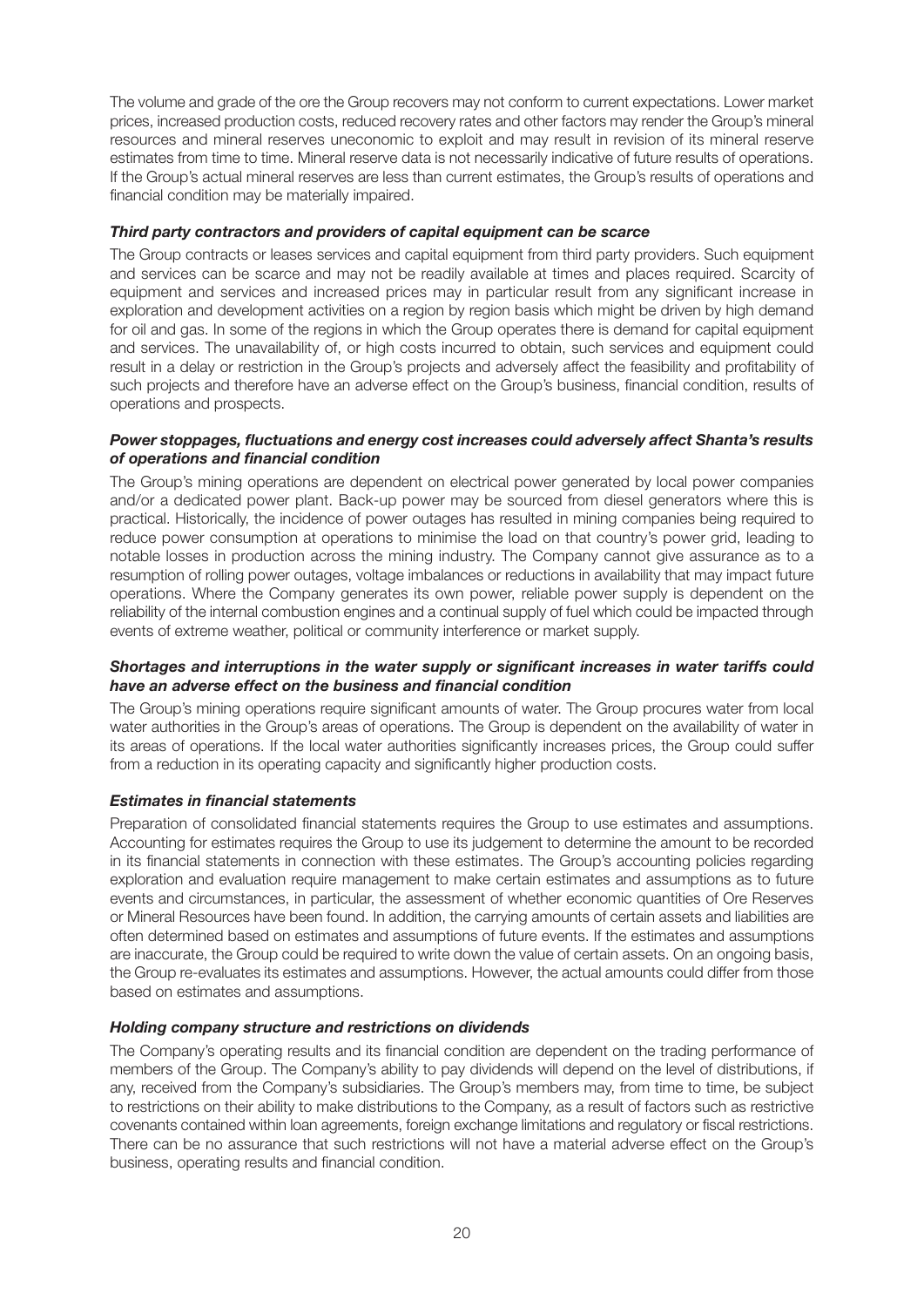The Company has not, since the date of its incorporation, declared or paid any dividends on its Ordinary Shares, and does not yet have a policy with respect to the payment of dividends.

The Company does not plan to pay cash dividends on its Ordinary Shares for the foreseeable future although this will be reviewed periodically by the Board.

#### *Uninsured risks*

It is not always possible to obtain insurance against all risks facing the Group and the Group may decide not to insure against certain risks because of high premiums or other reasons. Moreover, insurance against risks such as environmental pollution or other hazards as a result of exploration and production is not generally available to the Group or to other companies in the mining industry on acceptable terms. Although the Group maintains insurance to protect against certain risks in such amounts as it considers reasonable, its insurance will not cover all potential risks associated with its operations and insurance coverage may not continue to be available or may not be adequate to cover any resulting liability. Should such liabilities arise, they could reduce or eliminate any further profitability and result in increasing costs and a decline in the value of the Ordinary Shares.

#### *Working Capital*

The Company may need to raise additional funds in the future in order to develop further exploration and development programmes. Whether as a result of fluctuating market conditions, lack of market interest in the Company's industry sector or otherwise, this additional financing may not be available to the Company on acceptable terms. Additional equity financing may be dilutive to Shareholders and could contain rights and preferences superior to those of the New Ordinary Shares, while debt financing may involve restrictions on the Company's financing and operating activities or may not be available at reasonable cost. If the Company is unable to raise additional funds as needed, the scope of its operations may be reduced and or its interest in concessions may be diluted or may expire and, as a result, the Company may be unable to fulfil its medium to long-term exploration and development programme.

#### *Currency risks*

Currency fluctuations may affect the Group's revenue from its operations. The Group's revenue from gold sales, the Open Offer and other financing activities will be received in pounds sterling and US dollars, while a cportion of its operating expenses will be incurred in other currencies, particular those of the countries in which it operates, namely Tanzania. Accordingly, foreign currency fluctuations may adversely affect the Group's financial position and operation results.

The Group currently uses commodity or derivative instruments to protect against a fall in gold prices for approximately 30 per cent. of its annual production over a period up to 9 months in advance. This may or may not protect the Group from the impact of any significant drop in the gold price.

#### *Labour unions*

As at the date of this document, the Group is not party to any collective bargaining agreements. It is expected that in the future, the employees engaged in the mining operations may be members of one or more labour unions and accordingly, the Group may ultimately be subjected to collective agreements with such labour unions.

#### *Risks relating to key personnel*

The Group's prospects depend in part on the ability of its executive officers, senior management and key consultants to operate effectively, both independently and as a group. To manage its growth, the Group must attract and retain additional highly qualified management and technical personnel and continue to implement and improve operational, financial and management information systems. Investors must be willing to rely to a significant extent on management's discretion and judgement, as well as the expertise and competence of outside contractors.

#### *Litigation*

While the Group currently has no material outstanding litigation or dispute, there can be no guarantee that the current or future actions of the Group will not result in litigation since there have been a number of cases where the rights and privileges of mining companies have been the subject of litigation. The mining industry, as with all industries, may be subject to legal claims, both with and without merit, from time to time. The Directors cannot preclude that such litigation may be brought against the Group in the future. Defence and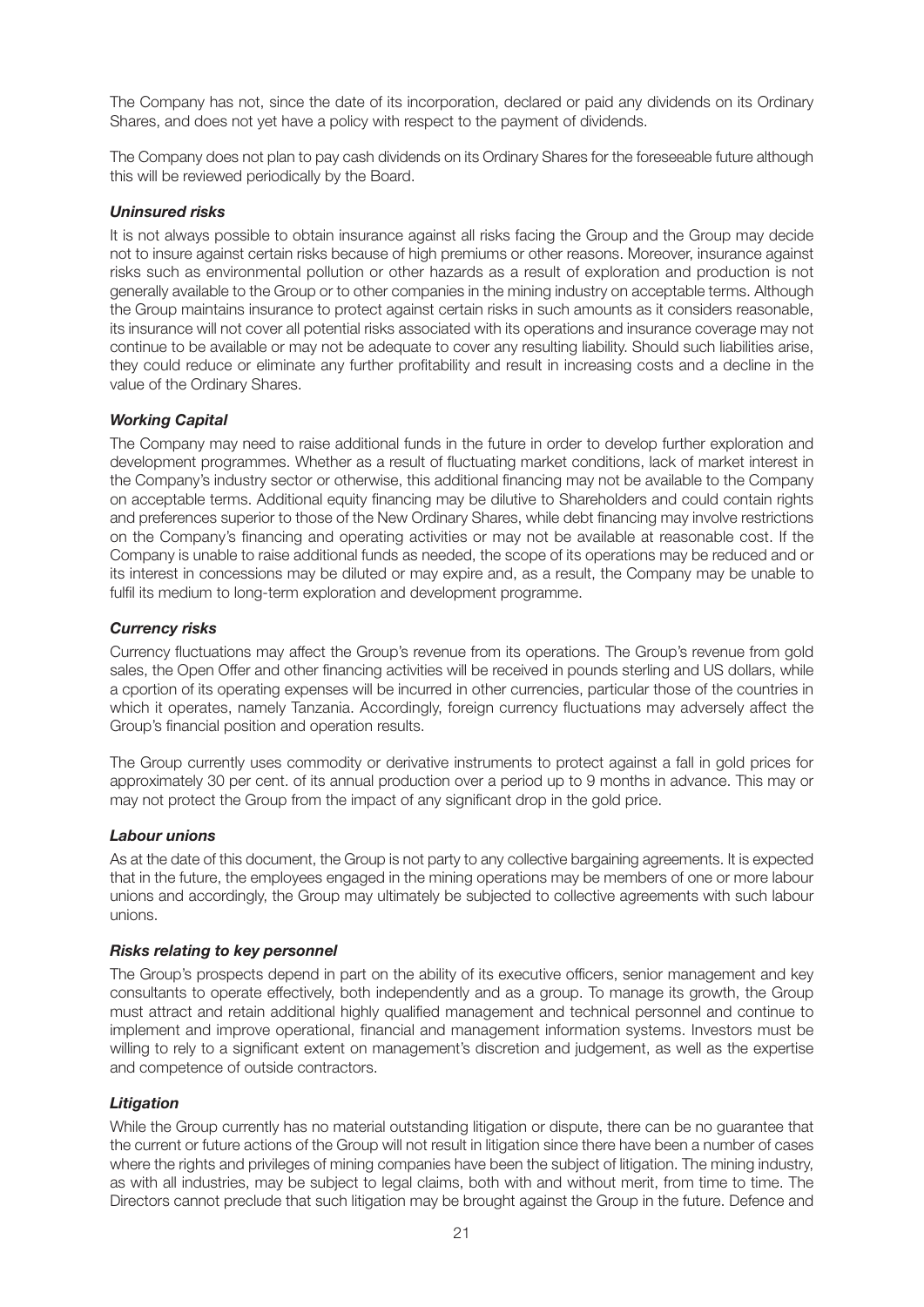settlement costs can be substantial, even with respect to claims that have no merit. Due to the inherent uncertainty of the litigation process, there can be no assurance that the resolution of any particular legal proceeding will not have a material adverse effect on the Group's financial position, results or operations. The Group's business may be materially adversely affected if the Group and/or its employees or agents are found not to have met the appropriate standard of care or not exercised their discretion or authority in a prudent or appropriate manner in accordance with accepted standards.

#### *Environmental risks*

In addition to industry accepted best practice, Tanzania has adopted environmental regulations requiring industrial companies to undertake programmes to reduce, control or eliminate various types of pollution and to protect natural resources. The Group must actively monitor specific emission levels, ambient air quality and quality of nearby surface water, the level of contaminants in soil and creation of solid waste. The Group must also submit an annual report on pollution levels to the environmental authorities. Environmental authorities may conduct additional testing to validate the Group's results.

Under local environmental laws and regulations, upon the cessation of mining operations, gold mining companies are obligated to close their operations and rehabilitate the lands that they mine in accordance with these laws and regulations. Estimates of the total ultimate closure and rehabilitation costs for gold mining operations are significant and based principally on current legal and regulatory requirements that may change materially. These are regulated by the respective regulations in the jurisdictions in which the Group operates.

As required under its mineral and prospecting licences the Group raises the necessary provisions for its estimated rehabilitation commitments that may arise on the cessation of prospecting and mining operations for environmental clean-ups of the territories covered by its mineral and prospecting licences. However, in the event that these funds are insufficient to meet the cost of the Group's obligations, the Group will be obliged to fund any such shortfall.

#### *Competition*

Whilst the Group will not experience competition for its sales, as gold is a worldwide commodity, it may encounter competition in identifying and acquiring exploration and development rights for attractive gold properties.

For the Group to expand its operations, it is likely to face competition from both domestic gold mining companies in such countries and any international gold mining companies which already have significant operations in these countries, together with potential new entrants into such markets, any of which might have greater financial, technological and other resources than the Group.

There is a high degree of competition for the discovery and acquisition of properties considered to have a commercial potential. The Group competes with other mining companies for the acquisition of mineral claims, leases and other mineral interests as well as for the recruitment and retention of qualified employees and other personnel.

#### *The Group may not be able to generate sufficient cash to service all of its indebtedness, including but not limited to the Existing Loan Notes, the Investec facility, the Bank M facility, its obligations under the Silver Stream Agreement and Sandvik Facility, and may be forced to take other actions to satisfy its obligations under its indebtedness, which may not be successful.*

The Group's ability to make scheduled payments on or to refinance its debt obligations and to fund planned capital expenditures and working capital requirements depends on its future performance and ability to generate cash, which is subject, among other things, to the success of the Group's business strategy, the development of NLGM, prevailing economic conditions and financial, competitive, legislative, legal, regulatory and other factors, including those other factors discussed in these "Risk Factors" many of which are beyond the Group's control.

The Group can make no assurances that it will be able to generate a level of cash flow from operating activities sufficient to permit the Group to pay the principal, premium, if any, and interest on its indebtedness, including those highlighted above, or that future borrowings will be available to the Group in an amount sufficient to enable it to service and repay the Existing Loan Notes and its other indebtedness (including those highlighted above) or to fund its other liquidity needs. If the Group defaults on the payments required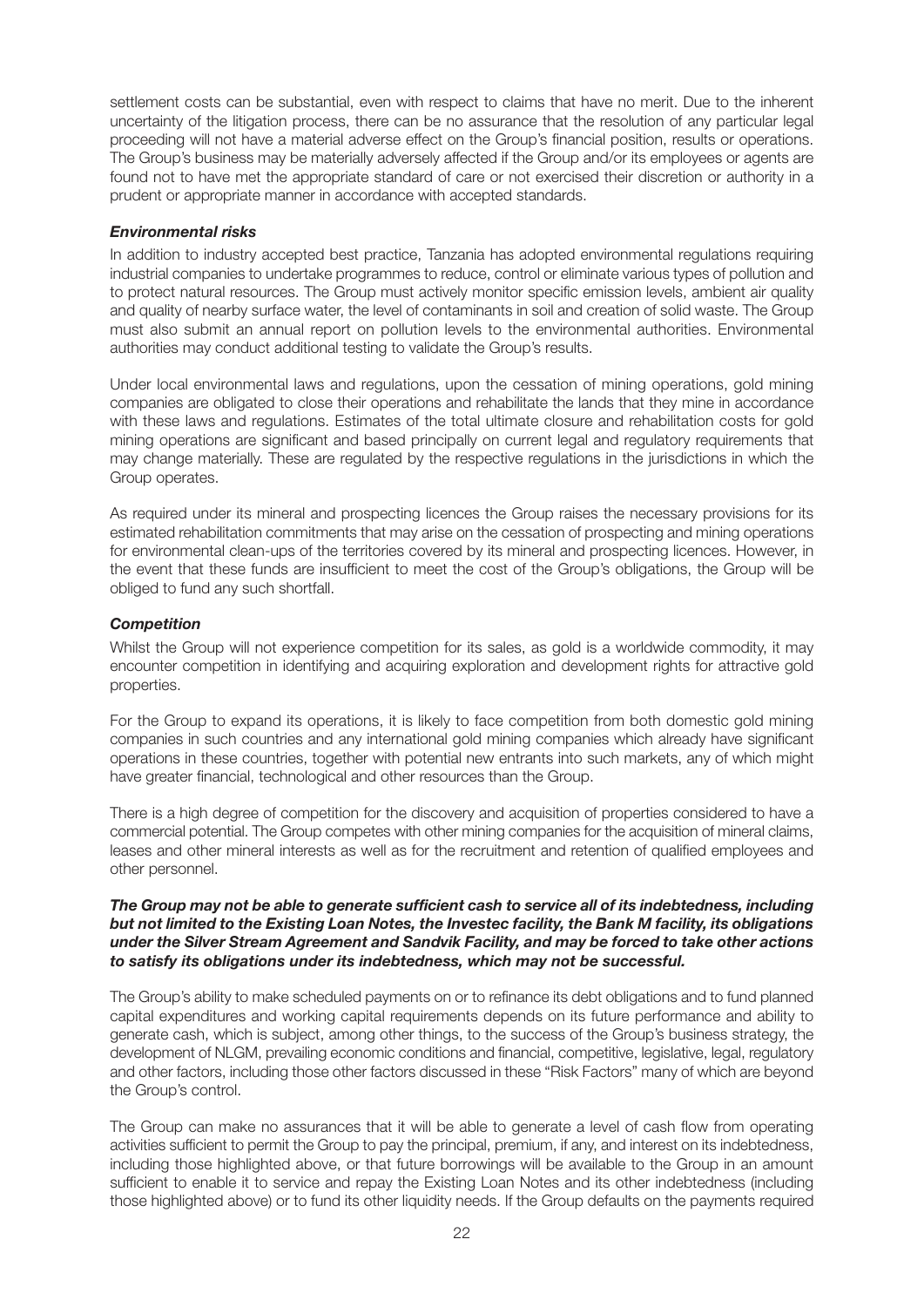by the Existing Loan Notes or any future indebtedness or other current indebtedness (highlighted above), that indebtedness, together with debt incurred pursuant to debt agreements or instruments that contain cross-default or cross acceleration provisions may become payable on demand, and the Group may not have sufficient funds to repay all of its debts.

Furthermore, if the Group's cash flows and capital resources are insufficient to fund debt service obligations, it may be forced to reduce or delay investments and capital expenditures or to sell assets, seek additional capital or restructure or refinance its indebtedness, any of which will depend on the Group's cash needs, its financial condition at such time, the then prevailing market conditions and the terms of the Group's then existing debt instruments, which may restrict the Group from adopting some of these alternatives. Any failure to make payments of interest and principal on the Group's outstanding indebtedness on a timely basis would likely result in a reduction of the Group's credit rating, which could also harm its ability to incur additional indebtedness.

In addition, any refinancing of the Group's debt could be at higher interest rates and may require it to comply with more onerous covenants, which could further restrict the Group's business operations, and there can be no assurances that any assets which the Group could be required to dispose of could be sold or that, if sold, the timing of the sales and the amount of proceeds realized from those sales could be on acceptable terms.

*The Group is subject to negative and positive debt covenants and its failure to comply with these covenants, including as a result of events beyond its control, could result in an event of default that could materially and adversely affect the Group's financial condition and results of operations (in particular, in such circumstances, the Group may not be able to finance the repayment of the indebtedness as a result of any such event of default which could have the consequences set out above).*

#### **Risks relating to the gold mining industry**

Shanta is the limited holding company for a group of companies engaged in gold mining and exploration activities. Gold mining companies face many risks related to their operations (including their exploration and development activities) that may affect their cash flows and overall profitability.

#### *Production of gold*

Gold mining is susceptible to numerous events that may have an adverse impact on the Group's business, as well as the Group's ability to produce gold and to meet its production targets. The material risks faced by the Group are:

- environmental hazards, including discharge of metals, pollutants or hazardous chemicals;
- industrial accidents;
- **•** underground fires;
- **•** labour disputes:
- activities of illegal or artisanal miners:
- **•** mechanical breakdowns;
- electrical power interruptions;
- encountering unexpected geological formations;
- unanticipated ground and water conditions:
- unanticipated increases in gold lock-up and inventory levels at the Group's metallurgical operations;
- fall-of-ground accidents in underground operations;
- legal and regulatory restrictions and changes to such restrictions;
- safety-related stoppages;
- seismic activity; and
- other natural phenomena, such as floods or inclement weather conditions.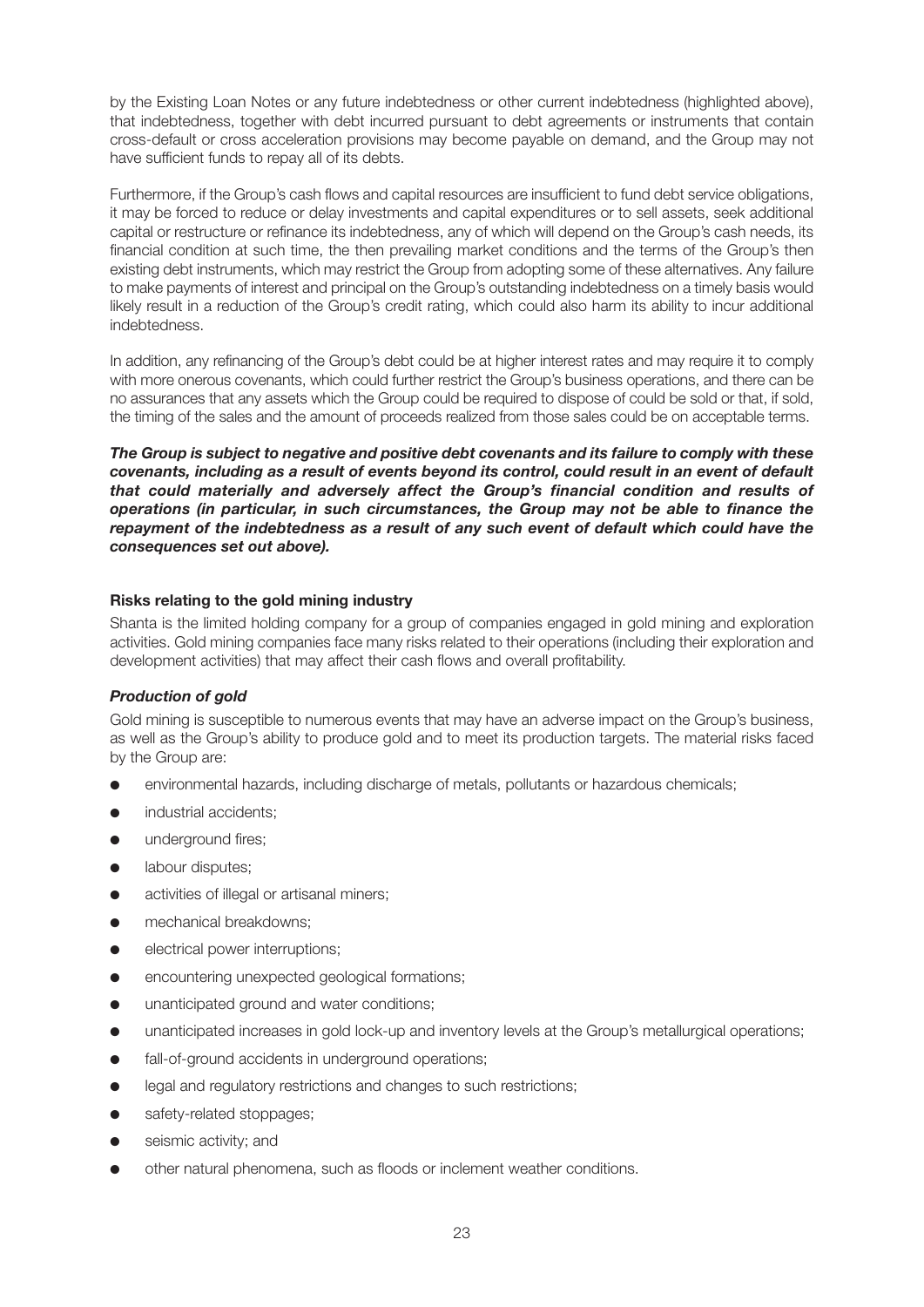#### *Uncertainty and cost of mineral exploration and acquisitions*

As part of its mine development, Shanta must undertake exploration activities in order that it can fully understand the geology across its mining and prospecting rights areas and successfully develop the mining operations to fully exploit its resources. Exploration activities are speculative and are often unproductive. These activities also often require substantial expenditure to establish gold resources or reserves through drilling and metallurgical and other testing techniques, determine appropriate recovery processes to extract gold from the ore and construct, renovate or expand mining and processing facilities.

Once gold mineralisation is discovered it can take several years to determine whether gold reserves exist. During this time the economic viability of production may change.

The Group may consider from time to time the acquisition of gold reserves, development properties and operating mines, either as stand-alone assets or as to be integrated into existing Group companies or operations. Its decisions to acquire these properties will be based on a variety of factors including historical operating results, estimates of and assumptions about future reserves, cash and operating costs, the gold price and projected economic returns and evaluations of existing or potential liabilities associated with each property and its operations. Other than historical operating results, all of these parameters may differ significantly from the Group's estimates and assumptions.

#### *Mining companies are subject to extensive health, safety and environmental laws and regulations*

Gold mining operations are subject to a variety of industry-specific health and safety laws and regulations depending upon the jurisdiction in which they are located. These laws and regulations are formulated to improve and to protect the safety and health of employees. Should compliance with any new standards require a material increase in expenditure or material interruptions to production, the Group's results in respect of operations and financial condition may be adversely affected.

Mining companies are also subject to extensive environmental laws and regulations in the various jurisdictions in which they operate. These regulations establish limits and conditions on companies' ability to conduct their operations. The cost of the Group's compliance with environmental laws and regulations has been, and is expected to continue to be, significant. Environmental laws and regulations are continually changing and are generally becoming more restrictive. If environmental compliance obligations alter as a result of changes in laws and regulations, or in certain assumptions on the basis of which the Group estimates liabilities, or if unanticipated conditions arise at the Group's operations, expenses and provisions would increase. If material, these expenses and provisions could adversely affect the Group's results and financial condition.

Mining companies are required to close their operations and rehabilitate the lands that they mine in accordance with environmental laws and regulations. Estimates of the total ultimate closure and rehabilitation costs for gold mining operations are significant. Environmental liabilities are accrued when they become known, probable and can be reasonably estimated. Regulators are continuously reviewing these regulations and any amendments could result in additional financial guarantees being required, negatively impacting on Group working capital. Costs associated with rehabilitating land disturbed by the mining processes and addressing the environmental, health and community issues are estimated and financial provision made based upon information available currently. Estimates may however, be insufficient and further environmental issues may be identified at any stage. Any underestimated or unidentified rehabilitation costs would reduce earnings and could materially and adversely affect the Group's asset values, earnings and cash flows.

#### *Security risks and loss control issues*

Whilst mine security and loss control procedures have been implemented, the risk remains of illegal mining, theft, threats to mine workers' lives and safety as well as industrial espionage, information loss and the loss of the operational efficiency of the mine.

#### **Risks relating to emerging markets generally**

Investors in companies whose assets are located in emerging economies such as Tanzania should be aware that these economies are subject to greater risk than more developed economies, including in some cases significant legal, regulatory, economic and political risks. Investors should also note that emerging economies are subject to rapid change and that the information set out in this document may become outdated. Accordingly, investors should exercise particular care in evaluating the risks involved and must decide for themselves whether, in light of these risks, investing in the New Ordinary Shares is appropriate. Generally,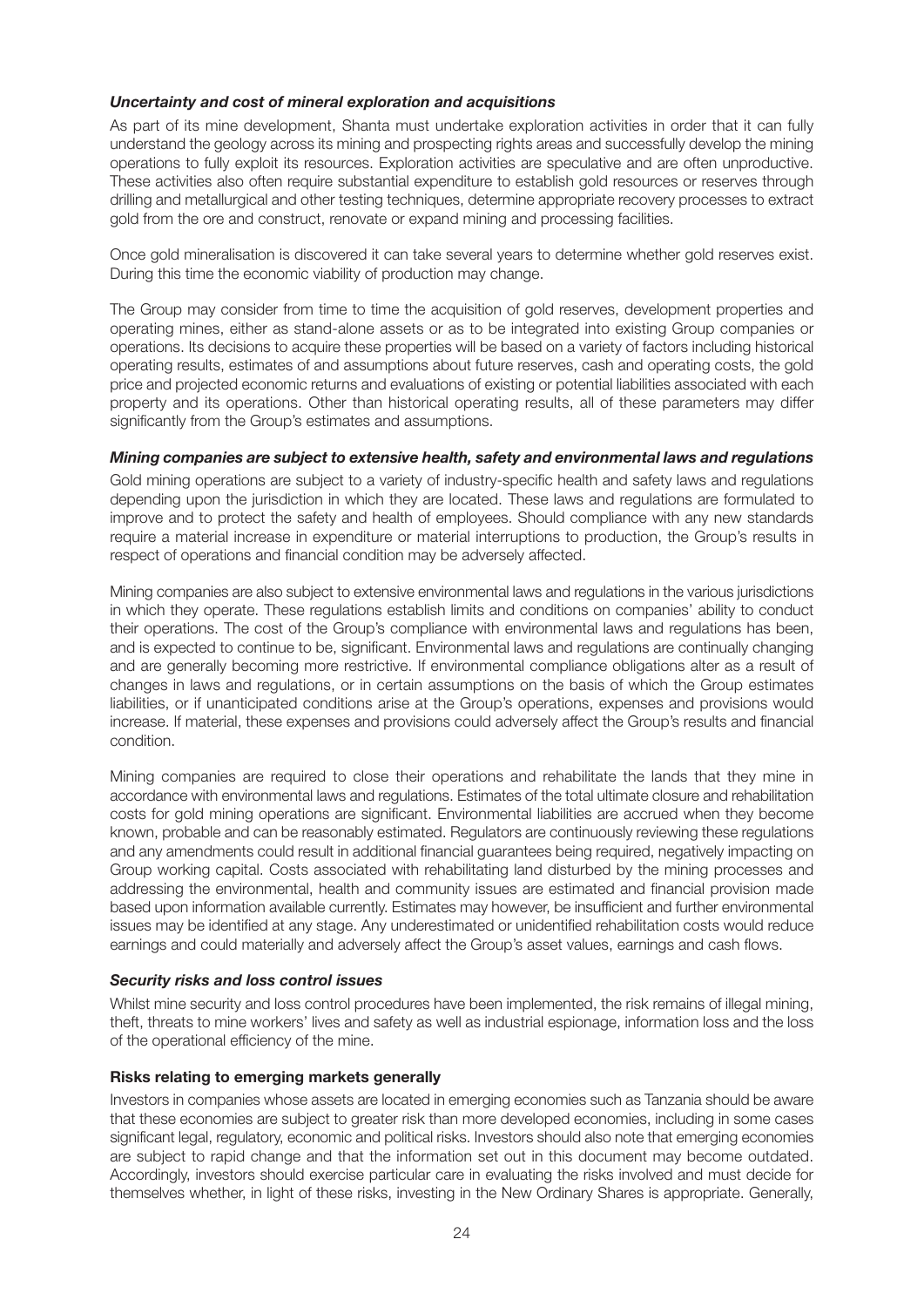investment in a company whose assets are located in an emerging economy is only suitable for sophisticated investors who fully appreciate the significance of the risks involved and investors are urged to consult with their own legal and financial advisers before making an investment in the New Ordinary Shares.

#### *The legal system in many emerging markets countries is less certain than more developed legal systems*

Many emerging markets countries have a less developed legal system than more established economies, particularly with respect to mining operations, which may result in risks such as: (i) potential difficulties in obtaining effective legal redress in their courts, whether in respect of a breach of law or regulation, or in an ownership dispute; (ii) a higher degree of discretion on the part of Governmental authorities; (iii) the lack of judicial or administrative guidance when interpreting applicable rules and regulations; (iv) inconsistencies or conflicts between and within various laws, regulations, decrees, orders and resolutions; or (v) relative inexperience of the judiciary and courts in such matters. In addition, the commitment of local business people, government officials and agencies and the judicial system to abide by legal requirements and negotiated agreements may be uncertain, creating particular concerns with respect to licences and agreements for business. These may be susceptible to revision or cancellation and legal redress may be uncertain or delayed. Any difficulties faced by the Group arising from these uncertainties could have an adverse effect on the Group's business and financial condition and prospects.

#### *Any downgrading of prevailing debt rating by an international rating agency could have a negative impact on the Group*

Any adverse revision to the prevailing credit rating for domestic and international debt by any of the international rating agencies may adversely impact the Group's ability to raise future project financing and the interest rates and other commercial terms at which such additional financing may be available. This could have an adverse effect on the Group's financial performance and its ability to obtain financing to fund its growth on favourable terms or at all.

#### *National or regional instability could disrupt the Group's business and affect the price of the Ordinary Shares*

Ongoing terrorist activity and armed conflicts may have a significant effect on international finance and commodity markets. Any future national or international acts of terrorism or armed conflicts in countries where the Group has operations or assets or in neighbouring countries or other parts of the world could have an adverse effect on the Group's operations, financial and commodities markets and the wider global economy and could adversely affect the Group's business and financial condition.

#### *Acts of God and contagious diseases*

Acts of God such as natural disasters and outbreaks of highly contagious diseases are beyond the control of the Group and may adversely affect the economy, infrastructure and livelihood of people in the countries in which the Group is operating or proposing to operate. The Group's business and profitability may be adversely affected should such acts of God and/or outbreaks occur and/or continue.

#### *Bribery and corruption*

The Group operates in a range of regions where its representatives may be exposed to potentially corrupt practices. There is no guarantee that the Group's policies will successfully protect the Group from such practices and their legal and financial consequences.

#### **Risks relating to the Open Offer and the New Ordinary Shares**

#### *Future sales of Ordinary Shares could adversely affect the Share Price*

Sales of additional Ordinary Shares into the public market following the Open Offer could adversely affect the market price of the Ordinary Shares if there is insufficient demand for the Ordinary Shares at the prevailing market price.

#### *Share price may fluctuate*

Publicly traded securities from time to time experience price and volume fluctuations that may be unrelated to the operating performance of the companies that have issued them. In addition, the market price of the Ordinary Shares may prove to be volatile. The market price of the Ordinary Shares may fluctuate in response to a number of factors, many of which are beyond the Group's control, including: variations in operating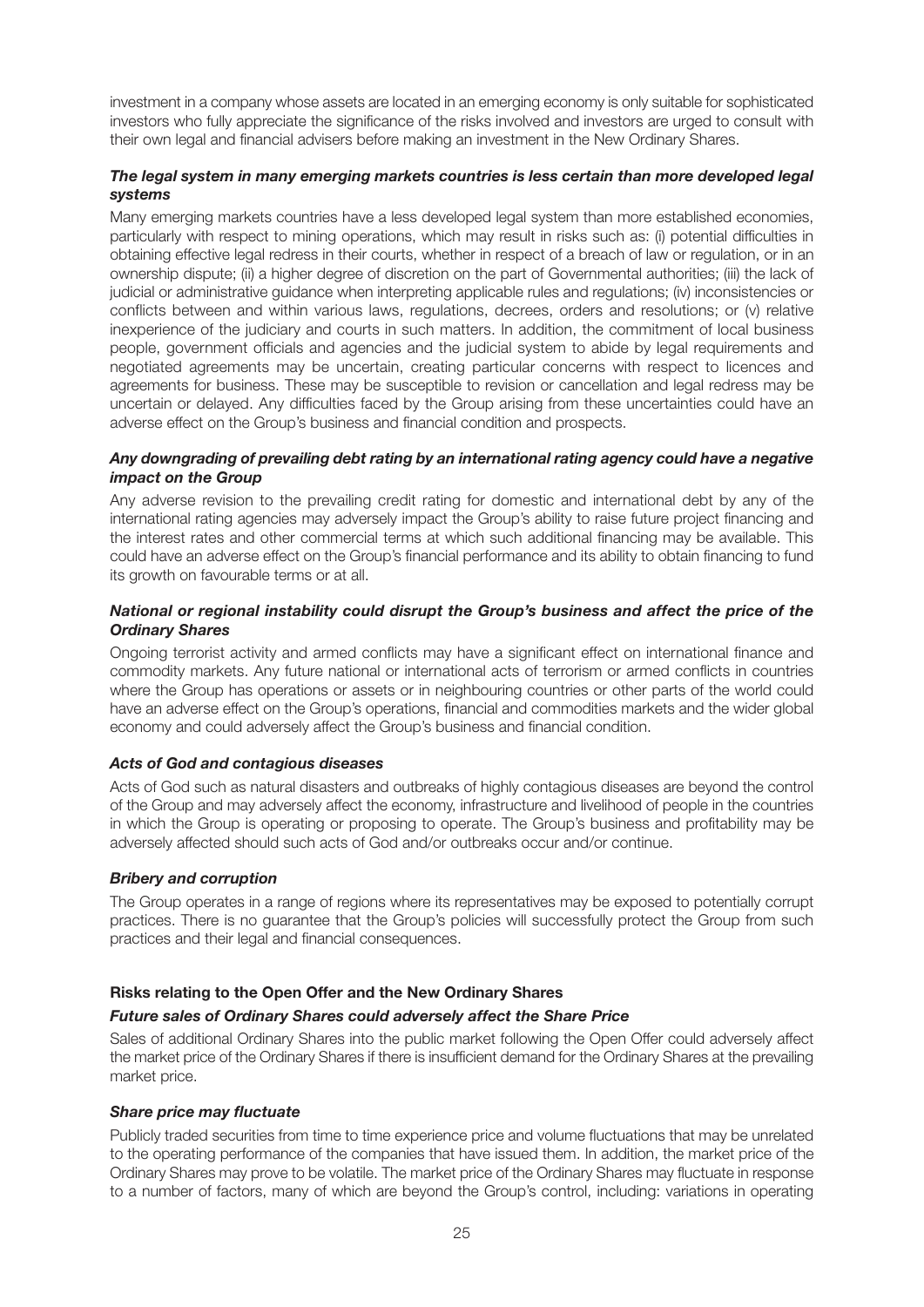results in the Group's reporting periods; changes in financial estimates by securities analysts; changes in market valuation of similar companies; announcements by the Group of significant contracts, acquisitions, strategic alliances, joint ventures or capital commitments; changes to Mineral Resource and Reserve statements; additions or departures of key personnel; any shortfall in revenues or net income or any increase in losses from levels expected by securities analysts; future issues or sales of Ordinary Shares; and stock market price and volume fluctuations. Any of these events could result in a material decline in the price of the Ordinary Shares.

#### *Holders of Existing Ordinary Shares who do not acquire Open Offer Shares pursuant to the Open Offer will experience a further dilution of their percentage ownership of the Company's Ordinary Shares*

Shareholders' proportionate ownership and voting interest in the Company will be reduced pursuant to Open Offer to the extent that Shareholders do not take up the offer of Open Offer Shares under the Open Offer. Subject to certain exceptions, Shareholders in the United States and other Restricted Jurisdictions will not be able to participate in the Open Offer.

#### *The issuance of additional Ordinary Shares in the Company may dilute all other shareholdings.*

The Group may issue additional equity, whether in connection with the Existing Loan Notes, further convertible equity securities, share incentive or option plans or otherwise. The Articles of the Company do not contain any rights of pre-emption in favour of existing Shareholders. As a result, the Company's existing shareholders would suffer dilution in their percentage ownership. Shareholders may also suffer dilution in their voting interest upon the conversion of the Existing Loan Notes into Ordinary Shares.

#### *Other risk factors*

The Existing Ordinary Shares are traded on AIM, rather than the main market of the London Stock Exchange. An investment in shares traded on AIM may carry a higher risk than an investment in shares listed on the Official List of the UK Listing Authority and traded on the main market of the London Stock Exchange.

Investors should be aware that the value of the Ordinary Shares may be volatile and may go down as well as up and investors may therefore not recover their original investment, especially as the market in the Ordinary Shares on AIM may have limited liquidity.

The market price of the Ordinary Shares may not reflect the underlying value of the Company's net assets. The price at which investors may dispose of their shares in the Company may be influenced by a number of factors, some of which may pertain to the Company, and others of which are extraneous. Investors may realise less than the original amount invested.

The risks above do not necessarily comprise all those faced by the Company and are not intended to be presented in any assumed order of priority.

The investment offered in this circular may not be suitable for all of its recipients. Investors are accordingly advised to consult an investment adviser, who is authorised under the FSMA and who or which specialises in investments of this kind before making a decision to invest.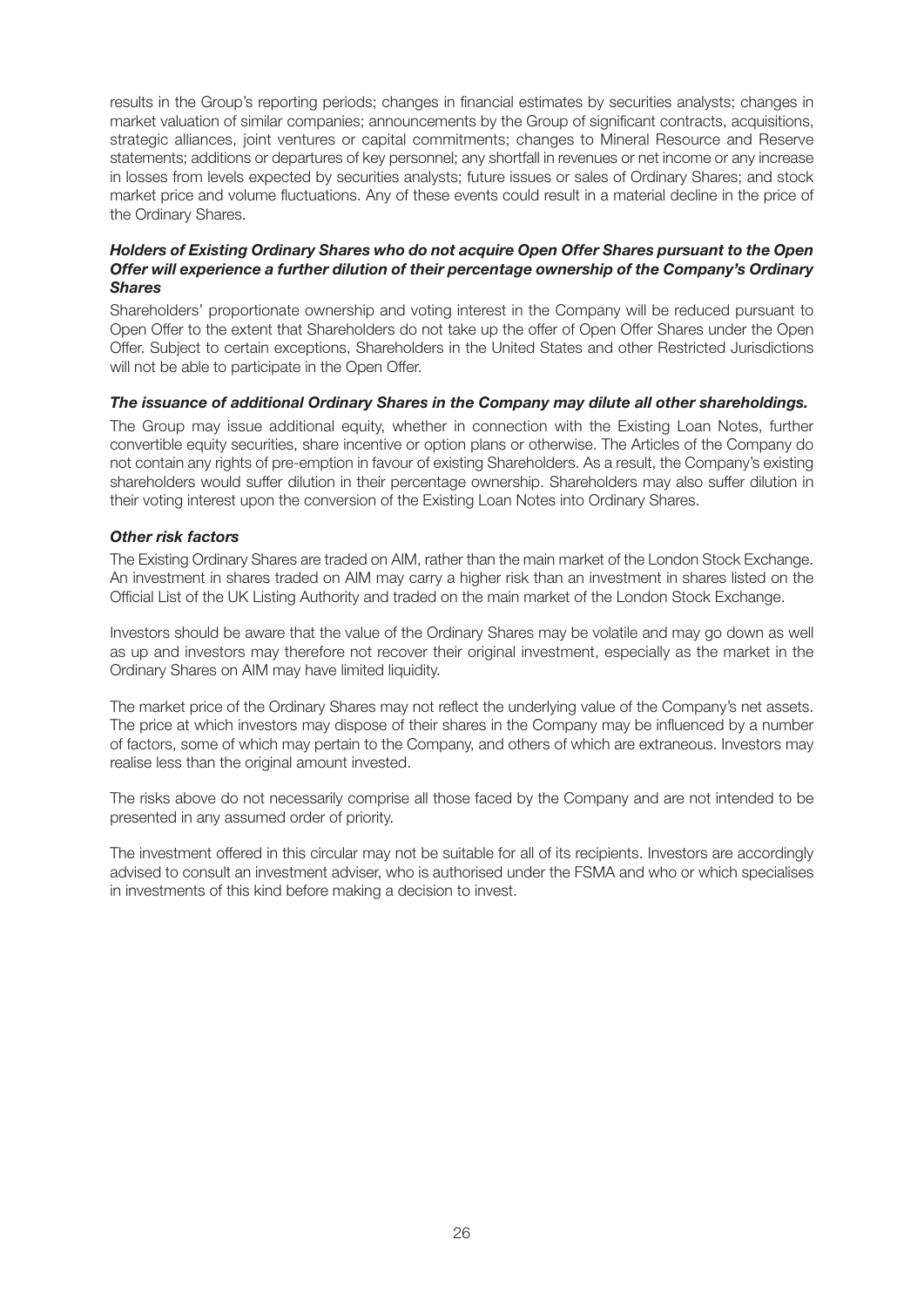#### **PART III:**

#### **SOME QUESTIONS AND ANSWERS ABOUT THE OPEN OFFER**

*The questions and answers set out in this Part III of this circular are intended to be in general terms only and, as such, you should read Part IV of this circular for full details of what action you should take. If you are in any doubt as to what action you should take, you are recommended to seek your own personal financial advice immediately from your stockbroker, bank, fund manager, solicitor, accountant or other appropriate independent financial adviser, who is authorised under the FSMA if you are resident in the United Kingdom, or, if not, from another appropriately authorised independent financial adviser.*

*This Part III deals with general questions relating to the Open Offer and more specific questions relating principally to the Existing Ordinary Shares held by persons resident in the United Kingdom who hold their Existing Ordinary Shares in certificated form only. If you are an Overseas Shareholder or Overseas Loan Noteholder, you should read section 7 of Part IV of this circular and you should take professional advice as to whether you are eligible and/or you need to observe any formalities to enable you to take up your Open Offer Entitlements or apply for Excess Shares pursuant to the Excess Application Facility. If you hold your Existing Ordinary Shares in uncertificated form (that is, through CREST) you should read Part IV of this circular for full details of what action you should take. If you are a CREST sponsored member, you should also consult your CREST sponsor.*

*If you do not know whether your Existing Ordinary Shares are in certificated or uncertificated form, please call the Shareholder helpline on 0370 707 4040 from within the UK or +44 (0)370 707 4040 if calling from outside the UK. Lines are open between 8.30 am – 5.30 pm, Monday to Friday excluding public holidays in England and Wales. Calls may be recorded and randomly monitored for security and training purposes.*

The contents of this circular should not be construed as legal, business, accounting, tax, investment or other professional advice. Each prospective investor should consult his, her or its own appropriate professional advisers for advice. This circular is for your information only and nothing in this circular is intended to endorse or recommend a particular course of action.

#### **1. What is an open offer?**

An open offer is a way for companies to raise money. Companies may do this by giving their existing shareholders a right to acquire further shares at a fixed price in proportion to their existing shareholdings (an open offer). The fixed price is normally at a discount to the market price of the existing ordinary shares prior to the announcement of the open offer.

This Open Offer is an invitation by the Company to Qualifying Shareholders and Qualifying Loan Noteholders to apply to acquire an aggregate of up to 38,471,534 Open Offer Shares at a price of 6.5 pence per New Ordinary Share. If you hold Existing Ordinary Shares (provided that you hold 8 or more such shares) or Existing Loan Notes on the Record Date or have a *bona fide* market claim, other than, subject to certain exceptions, where you are a Shareholder or Loan Noteholder with a registered address or located in the United States or another Restricted Jurisdiction or you participated in the Placing, you will be entitled to apply for Open Offer Shares under the Open Offer.

The Qualifying Shareholders and the Qualifying Loan Noteholders are being given the opportunity to subscribe for the Open Offer Shares at a price of 6.5 pence per Open Offer Share, *pro rata* to their holdings of Existing Ordinary Shares and/or Existing Loan Notes (Qualifying Loan Noteholders being entitled to subscribe for an amount of Open Offer Shares, *pro rata*, as nearly as practicable to the number of Ordinary Shares which such holder would have held if all the Existing Loan Notes had been converted into Ordinary Shares immediately prior to the Record Date) on the Record Date. If your entitlement to Open Offer Shares is not a whole number, you will not be entitled to apply for an Open Offer Share in respect of any fraction of an Existing Ordinary Share and your entitlement will be rounded down to the nearest whole number. Fractional entitlements which would otherwise arise will not be issued to the Qualifying Shareholders or the Qualifying Loan Noteholders but will be made available under the Excess Application Facility.

The Placees are not entitled to take up their Open Offer Entitlements pursuant to the terms of the Placing.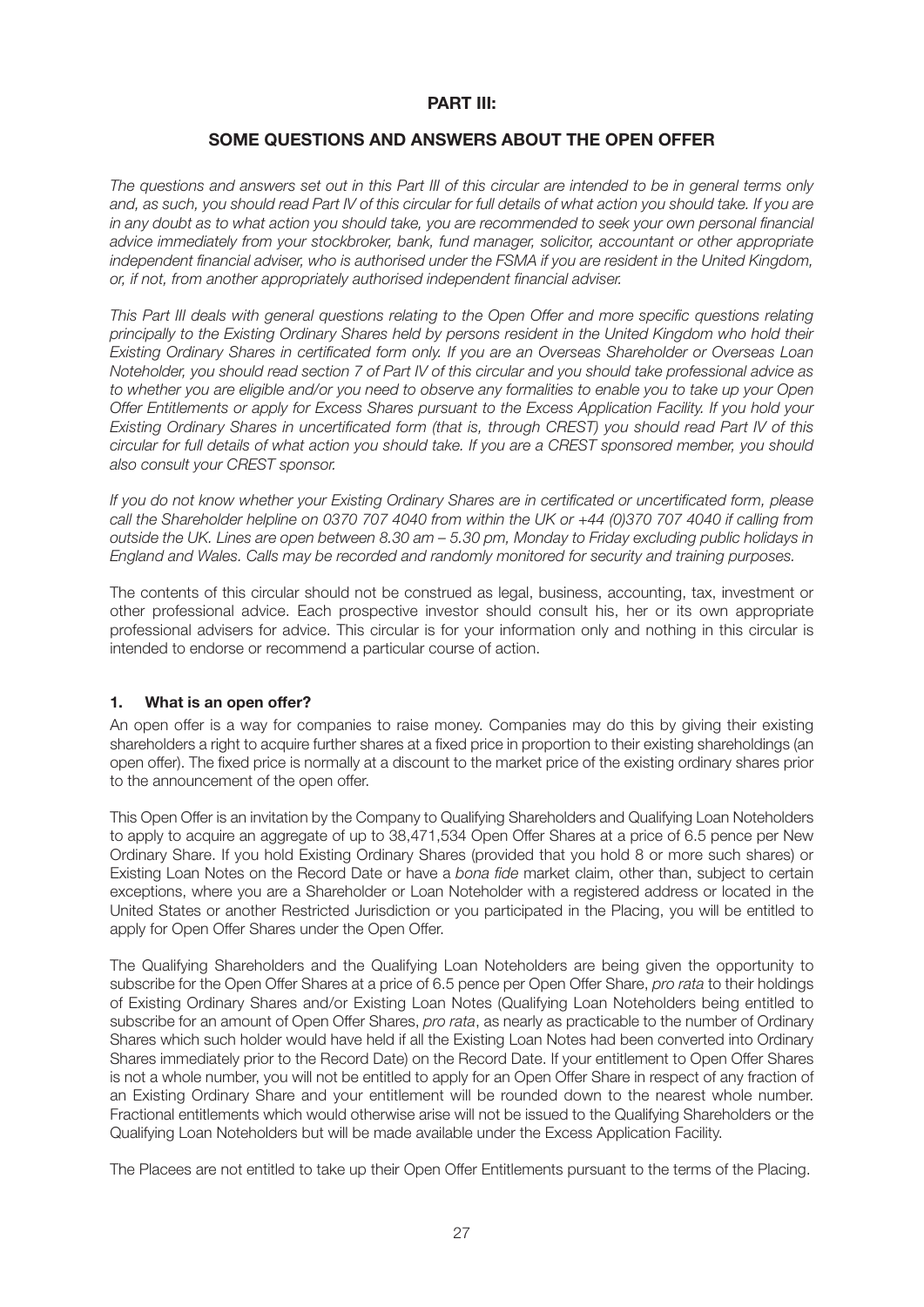Applications by Qualifying Shareholders and Qualifying Loan Noteholders will be satisfied in full up to the amount of their individual Open Offer Entitlement. Qualifying Shareholders and Qualifying Loan Noteholders are also being given the opportunity, provided that they take up their Open Offer Entitlement in full, to apply for Excess Shares through the Excess Application Facility. Once subscriptions by Qualifying Shareholders and Qualifying Loan Noteholders under their respective Open Offer Entitlements have been satisfied, the Company shall, in its absolute discretion, determine whether to meet any excess applications in full, in part or at all and no assurance can be given that applications by Qualifying Shareholders and/or Qualifying Loan Noteholders under the Excess Application Facility will be met in full, in part or at all.

The number of available Open Offer Shares under the Excess Application Facility is dependent on the level of take-up of Open Offer Entitlements. Assuming that there is no Overseas Shareholder or Overseas Loan Noteholder who has a registered address in, or is a resident in or a citizen of a Restricted Jurisdiction, and if every Qualifying Shareholder and Qualifying Loan Noteholders takes up their Open Offer Entitlements in full there will be no Open Offer Shares available under the Excess Application Facility.

Qualifying Shareholders and Qualifying Loan Noteholders should be aware that the Open Offer is not a rights issue. As such, Qualifying non-CREST Shareholders and Qualifying non-CREST Loan Noteholders should also note that their Application Forms are not negotiable documents and cannot be traded. Qualifying CREST Shareholders and Qualifying CREST Loan Noteholders should note that, although the Open Offer Entitlements and the Excess CREST Open Offer Entitlements will be admitted to CREST, they will have limited settlement capabilities (for the purposes of market claims only), and neither the Open Offer Entitlements nor the Excess CREST Open Offer Entitlements will be tradable or listed, and applications in respect of the Open Offer may only be made by the Qualifying Shareholders or Qualifying Loan Noteholders originally entitled or by a person entitled by virtue of a *bona fide* market claim.

#### **2. I hold my Existing Ordinary Shares and/or Existing Loan Notes in certificated form. How do I know whether I am able to acquire Open Offer Shares under the Open Offer?**

If you receive an Application Form and, subject to certain exceptions, are not a holder with a registered address in or located in the United States or another Restricted Jurisdiction, then you should be eligible to acquire Open Offer Shares under the Open Offer, as long as you have not sold all of your Existing Ordinary Shares and/or Existing Loan Notes before 20 May 2016 (the time when the Existing Ordinary Shares are expected to be marked "ex-entitlement" by the London Stock Exchange).

#### **3. I hold my Existing Ordinary Shares or Existing Loan Notes in certificated form. How do I know how many Open Offer Shares I am entitled to take up?**

If you are a Qualifying Shareholder or Qualifying Loan Noteholder and hold your Existing Ordinary Shares or Existing Loan Notes (as the case may be) in certificated form and, subject to certain exceptions, do not have a registered address and are not located in the United States or another Restricted Jurisdiction, you have been sent an Application Form that shows:

- how many Existing Ordinary Shares or Existing Loan Notes you held at on close of business on 18 May 2016 (the Record Date for the Open Offer);
- how many Open Offer Shares are comprised in your Open Offer Entitlement; and
- how much you need to pay if you want to take up your right to buy all your entitlement to the Open Offer Shares.

Subject to certain exceptions, if you have a registered address in the United States or another Restricted Jurisdiction, you will not receive an Application Form. If you are a Placee you are not entitled to take up your Open Offer Entitlements pursuant to the terms of the Placing.

If you would like to apply for any of, all of or more than the Open Offer Shares comprised in your Open Offer Entitlement you should complete the Application Form in accordance with the instructions printed on it and the information provided in this circular. Please return the completed form in the reply-paid envelope provided with the Application Form along with a cheque or a duly endorsed banker's draft for the number of Open Offer Shares you want to apply for and allow at least four Business Days for delivery if sent by first class post from within the United Kingdom. Please also see questions 4 and 11 for further help in completing the Application Form.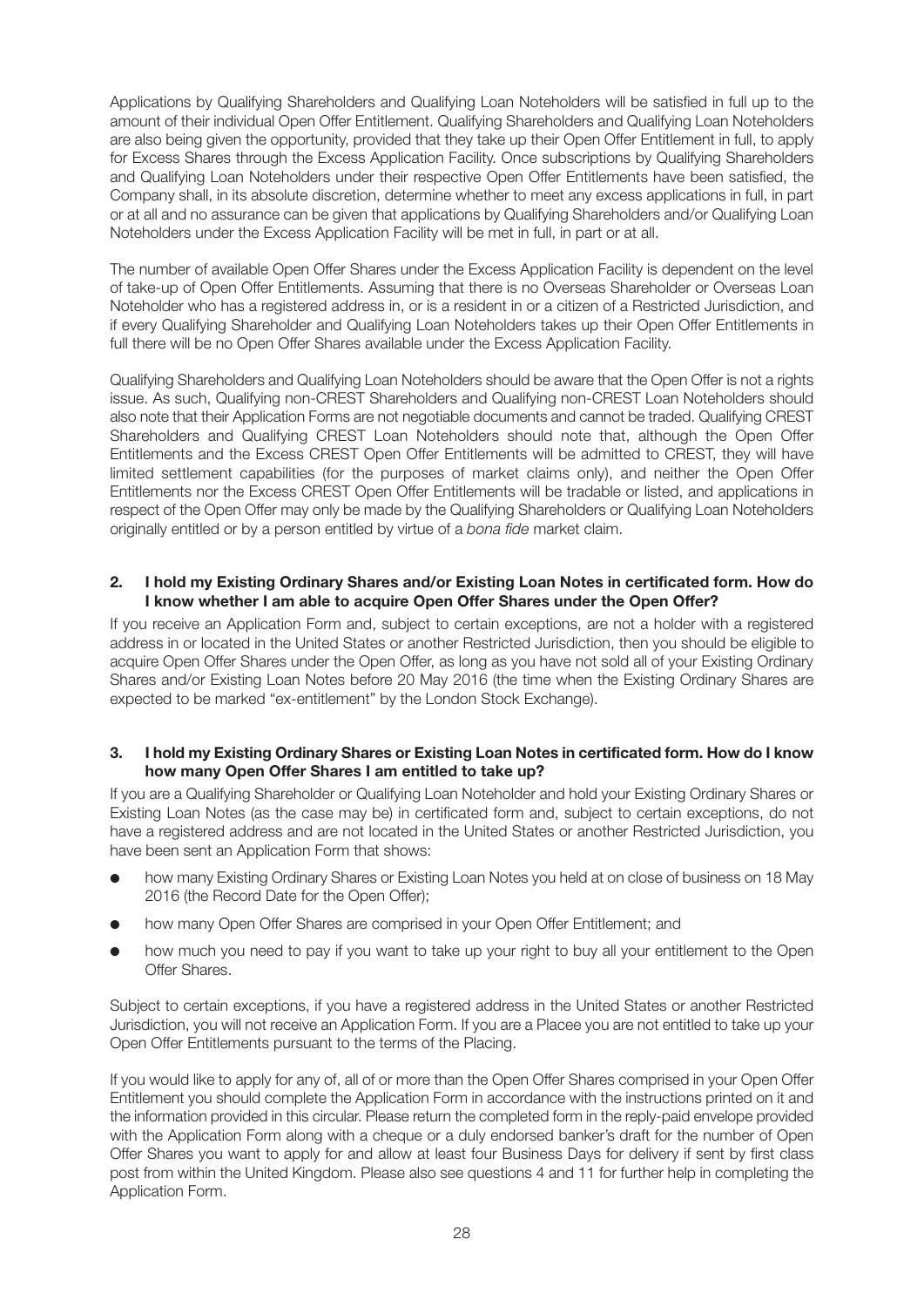**4. I am a Qualifying Shareholder or Qualifying Loan Noteholder with a registered address in the UK, I hold my Existing Ordinary Shares or Existing Loan Notes in certificated form and I am not a Placee. What are my choices in relation to the Open Offer and what should I do with the Application Form?**

#### (a) *If you want to take up all of your Open Offer Entitlement*

If you want to take up all of the Open Offer Shares to which you are entitled, all you need to do is sign and send the Application Form, together with your cheque or banker's draft for the full amount (as indicated in Box C of your Application Form), payable to "Computershare Investor Services Plc re: Shanta Gold Limited Open Offer Acceptance A/C" and crossed "A/C payee only", in the reply-paid envelope provided, by post to Computershare, Corporate Actions Projects, Bristol, BS99 6AH or by hand (during normal business hours only) to Computershare, The Pavilions, Bridgwater Road, Bristol, BS13 8AE to arrive by no later than 11.00 a.m. on 6 June 2016.

Within the United Kingdom only, you can use the accompanying reply-paid envelope. You should allow at least four Business Days for delivery if using first-class post within the United Kingdom. If posting from outside the United Kingdom, postage will be payable when using the reply-paid envelope.

Full instructions are set out in the Application Form. A definitive share certificate will then be sent to you for the Open Offer Shares that you take up. Your definitive share certificate for Open Offer Shares is expected to be despatched to you by no later than 13 June 2016.

#### (b) *If you want to take up some but not all of your Open Offer Entitlement*

If you want to take up some but not all of the Open Offer Shares to which you are entitled, you should write the number of Open Offer Shares you want to take up in Box D of your Application Form; for example, if you are entitled to take up 100,000 shares but you only want to take up 50,000 shares, then you should write '50,000' in Box D.

To work out how much you need to pay for the Open Offer Shares, you need to multiply the number of Open Offer Shares you want (in this example '50,000') by £0.065, which is the price in pounds of each Open Offer Share (giving you an amount of £3,250 in this example). You should write this amount in Box G, rounding down to the nearest whole penny and this should be the amount your cheque or banker's draft is made out for. You should then sign and return your Application Form together with your cheque or duly endorsed banker's draft for that amount, payable to "Computershare Investor Services Plc re: Shanta Gold Limited Open Offer Acceptance A/C" and crossed "A/C payee only", in the reply-paid envelope provided, by post to Computershare, Corporate Actions Projects, Bristol, BS99 6AH or by hand (during normal business hours only) to Computershare Investor Services Plc, The Pavilions, Bridgwater Road, Bristol, BS13 8AE, to arrive by no later than 11.00 a.m. on 6 June 2016, after which time the Application Form will not be valid. Within the United Kingdom only, you can use the accompanying reply-paid envelope. You should allow at least four Business Days for delivery if using first-class post or the reply-paid envelope within the United Kingdom. If posting from outside the United Kingdom, postage will be payable when using the reply-paid envelope. Full instructions are set out in Part IV of this circular and will be set out in the Application Form.

All payments must be in pounds sterling and made by cheque made payable to ''Computershare Investor Services Plc RE: Shanta Gold Limited Open Offer A/C'' and crossed ''A/C Payee Only''. Cheques must be drawn on a bank or building society or branch of a bank or building society in the United Kingdom or Channel Islands which is either a settlement member of the Cheque and Credit Clearing Company Limited or the CHAPS Clearing Company Limited or which has arranged for its cheques to be cleared through the facilities provided by any of those companies or committees and must bear the appropriate sort code in the top right-hand corner and must be for the full amount payable on application. Third party cheques may not be accepted with the exception of building society cheques where the building society or bank has confirmed the name of the account holder and the number of an account held in the applicant's name at the building society or bank by stamping or endorsing the cheque to such effect. The account name should be the same as that shown on the application. Post-dated cheques will not be accepted.

Cheques will be presented for payment upon receipt. The Company reserves the right to instruct Computershare to seek special clearance of cheques to allow the Company to obtain value for remittances at the earliest opportunity. No interest will be paid on payments made before they are due.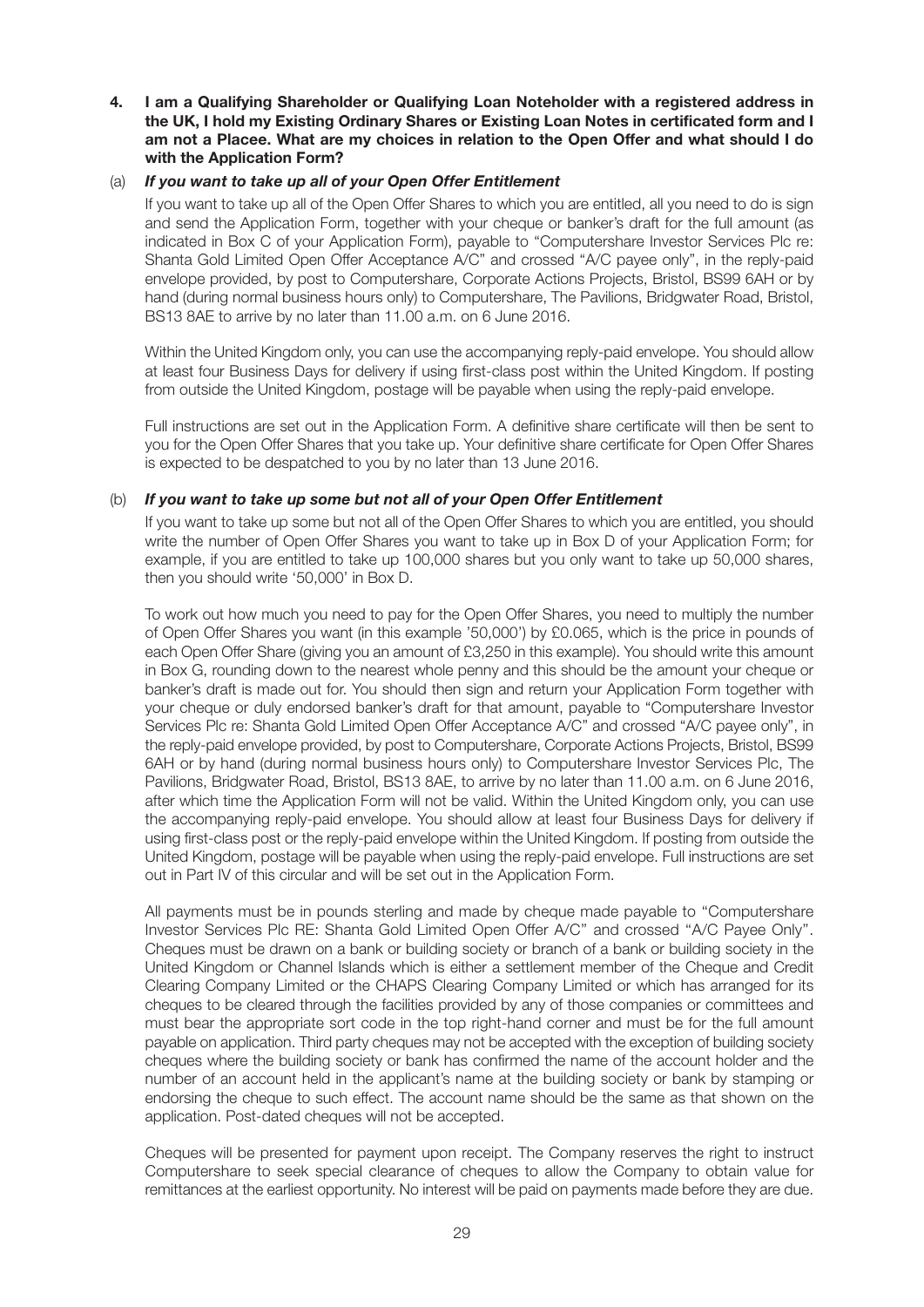It is a term of the Open Offer that cheques shall be honoured on first presentation and the Company may elect to treat as invalid acceptances in respect of which cheques are not so honoured. All documents, cheques sent through the post will be sent at the risk of the sender. Payments via CHAPS, BACS or electronic transfer will not be accepted.

A definitive share certificate will then be sent to you for the Open Offer Shares that you take up. Your definitive share certificate for Open Offer Shares is expected to be despatched to you by no later than 13 June 2016.

#### (c) *If you want to apply for more than your Open Offer Entitlement*

Provided that you have agreed to take up your Open Offer Entitlement in full, you can apply for further Open Offer Shares using the Excess Application Facility. The Excess Application Facility enables Qualifying Shareholders and/or Qualifying Loan Noteholders to apply for Excess Shares in excess of their Open Offer Entitlement as at the Record Date. You should write the number of Open Offer Shares you wish to take up in Box D, which must be the number of Open Offer Shares shown in Box B. You should then write the number of Open Offer Shares you wish to apply for under the Excess Application Facility in Box E and then complete Box F by adding together the numbers you have entered in Boxes D and E.

To work out how much you need to pay for the Open Offer Shares, you need to multiply the number of Open Offer Shares shown in Box F by £0.065, which is the price of each Open Offer Share. You should write this amount in Box G, rounding down to the nearest whole penny. You should then return your Application Form together with your cheque or banker's draft for that amount, payable to "Computershare Investor Services Plc re: Shanta Gold Limited Open Offer Acceptance A/C" and crossed "A/C payee only", in the reply-paid envelope provided by post to Computershare Investor Services Plc, Corporate Actions Projects, Bristol, BS99 6AH or by hand (during normal business hours only) to Computershare Investor Services Plc, The Pavilions, Bridgwater Road, Bristol, BS13 8AE, to arrive by no later than 11.00 a.m. on 6 June 2016, after which time the Application Form will not be valid.

All payments must be in pounds sterling and made by cheque made payable to Computershare Investor Services Plc re: Shanta Gold Limited – Open Offer A/C and crossed ''A/C Payee Only''. Cheques must be drawn on a bank or building society or branch of a bank or building society in the United Kingdom or Channel Islands which is either a settlement member of the Cheque and Credit Clearing Company Limited or the CHAPS Clearing Company Limited or which has arranged for its cheques to be cleared through the facilities provided by any of those companies or committees and must bear the appropriate sort code in the top right-hand corner. Third party cheques may not be accepted with the exception of building society cheques where the building society or bank has confirmed the name of the account holder and the number of an account held in the applicant's name at the building society or bank by stamping or endorsing the cheque to such effect. The account name should be the same as that shown on the application.

Post-dated cheques will not be accepted. Within the United Kingdom only, you can use the accompanying reply-paid envelope. You should allow at least four Business Days for delivery if using first-class post or the reply-paid envelope within the United Kingdom. If posting from outside the United Kingdom, postage will be payable when using the reply-paid envelope. Full instructions are set out in the Application Form.

If applications under the Excess Application Facility are received for more than the total number of Open Offer Shares available following take-up of Open Offer Entitlements, such applications may be allocated in such manner as the Directors may determine in their absolute discretion, and no assurance can be given that any applications under the Excess Application Facility by Qualifying Shareholders and/or Qualifying Loan Noteholders will be met in full or in part or at all. Therefore, applications under the Excess Application Facility may not be satisfied in full and no assurance can be given. In this event Qualifying Shareholders and/or Qualifying Loan Noteholders will receive a pounds sterling amount equal to the number of Open Offer Shares applied and paid for by, but not allocated to, the relevant Qualifying Shareholder or Qualifying Loan Noteholder, multiplied by the Issue Price. Monies will be returned as soon as reasonably practicable, without payment of interest and at the Applicant's sole risk.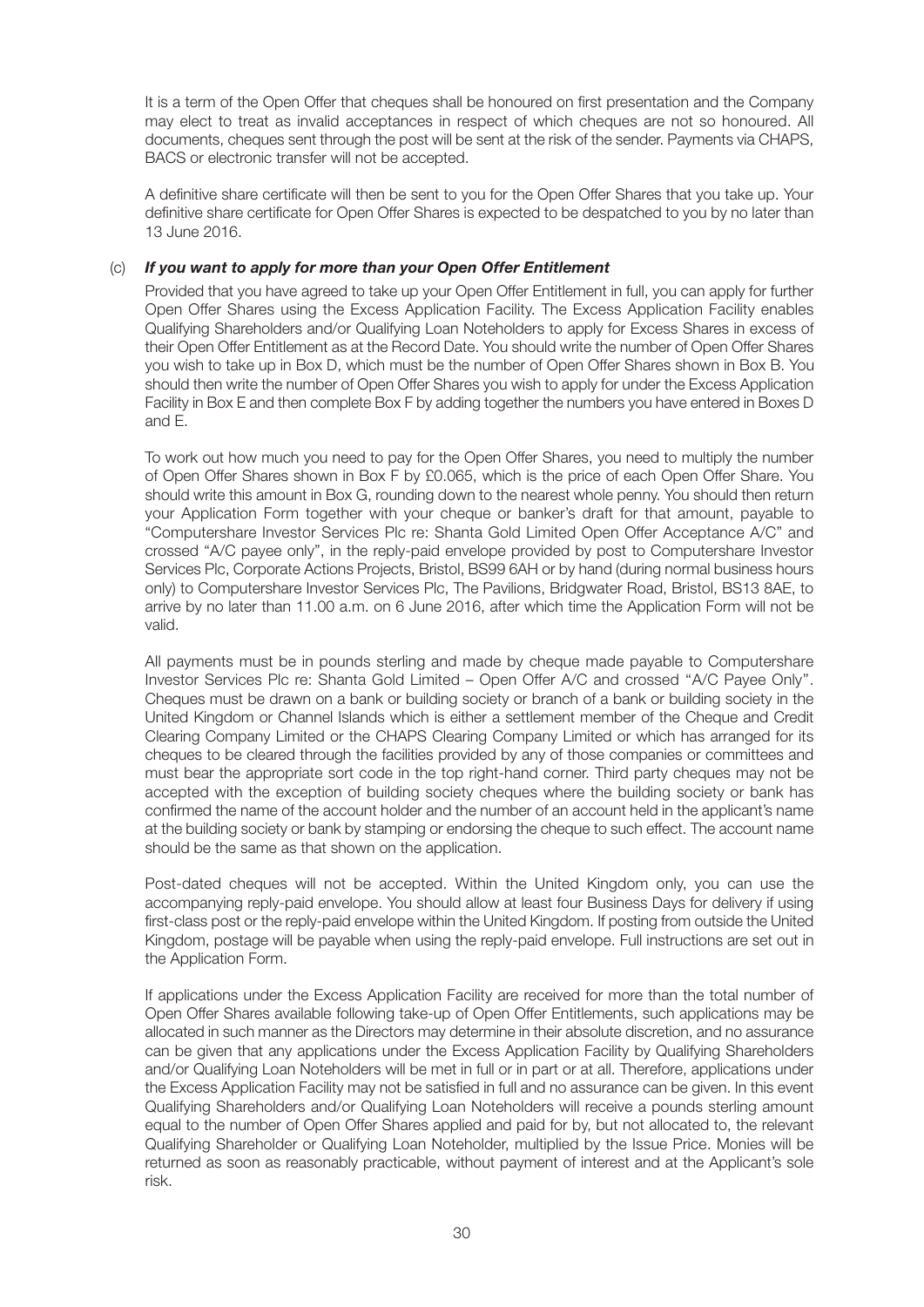A definitive share certificate will be sent to you for the Open Offer Shares that you take up and otherwise successfully apply for using the Excess Application Facility. Your definitive share certificate for Open Offer Shares is expected to be despatched to you by no later than 13 June 2016.

#### (d) *If you do not want to take up your Open Offer Entitlement*

If you do not want to take up the Open Offer Shares to which you are entitled, you do not need to do anything. In these circumstances, you will not receive any Open Offer Shares. You will also not receive any money when the Open Offer Shares you could have taken up are placed, as would happen under a rights issue. Open Offer Shares not applied for will not be sold in the market or placed for the benefit of Qualifying Shareholders or the Qualifying Loan Noteholders who do not apply under the Open Offer.

If you do not take up your Open Offer Entitlement then, following the issue of the Open Offer Shares pursuant to the Open Offer, your interest in the Company will be diluted by approximately 12.5 per cent. (assuming the take-up in full of the Open Offer).

You cannot sell your Application Form or your Open Offer Entitlement to anyone else. If you do not return your Application Form subscribing for the Open Offer Shares to which you are entitled by 11.00 a.m. on 6 June 2016, the Company has made arrangements under which the Company has agreed to issue the Open Offer Shares to other Qualifying Shareholders under the Excess Application Facility.

#### **5. I hold my Existing Ordinary Shares or Existing Loan Notes in uncertificated form in CREST. What do I need to do in relation to the Open Offer?**

CREST members should follow the instructions set out in Part IV of this circular. Persons who hold Existing Ordinary Shares or Existing Loan Notes through a CREST member should be informed by such CREST member of the number of Open Offer Shares they are entitled to take up or apply for under their Open Offer Entitlement and their Excess CREST Open Offer Entitlement respectively, and should contact their CREST member should they not receive this information.

#### **6. I acquired my Existing Ordinary Shares or Existing Loan Notes prior to the Record Date and hold my Existing Ordinary Shares or Existing Loan Notes in certificated form. What if I do not receive an Application Form or I have lost my Application Form?**

If you do not receive an Application Form but hold your Existing Ordinary Shares or Existing Loan Notes in certificated form, this probably means that you are not able to acquire Open Offer Shares under the Open Offer. Some Qualifying non-CREST Shareholders and/or Qualifying non-CREST Loan Noteholders, however, will not receive an Application Form but may still be eligible to acquire New Ordinary Shares under the Open Offer, namely:

- Qualifying CREST Shareholders who held their Existing Ordinary Shares in uncertificated form on 18 May 2016 and who have converted them to certificated form;
- Qualifying CREST Loan Noteholders who held their Existing Loan Notes in uncertificated form on 18 May 2016 and who have converted them to certificated form;
- Qualifying non-CREST Shareholders who bought Existing Ordinary Shares before or on 18 May 2016 and who hold such ordinary shares in certificated form but were not registered as the holders of those shares at the close of business on 18 May 2016;
- Qualifying non-CREST Loan Noteholders who bought Existing Loan Notes in uncertificated form on 18 May 2016 and who hold such Existing Loan Notes in certificated form but were not registered as the holders of those Existing Loan Notes at the close of business on 18 May 2016; and
- certain Overseas Shareholders and/or Overseas Loan Noteholders.

If you are a Placee you are not entitled to take up your Open Offer Entitlements pursuant to the terms of the Placing.

If you do not receive an Application Form but think that you should have received one or you have lost your Application Form, please contact the Shareholder helpline on 0370 707 4040 from within the UK or +44 (0)370 707 4040 if calling from outside the UK. Lines are open between 8.30 a.m. – 5.30 p.m., Monday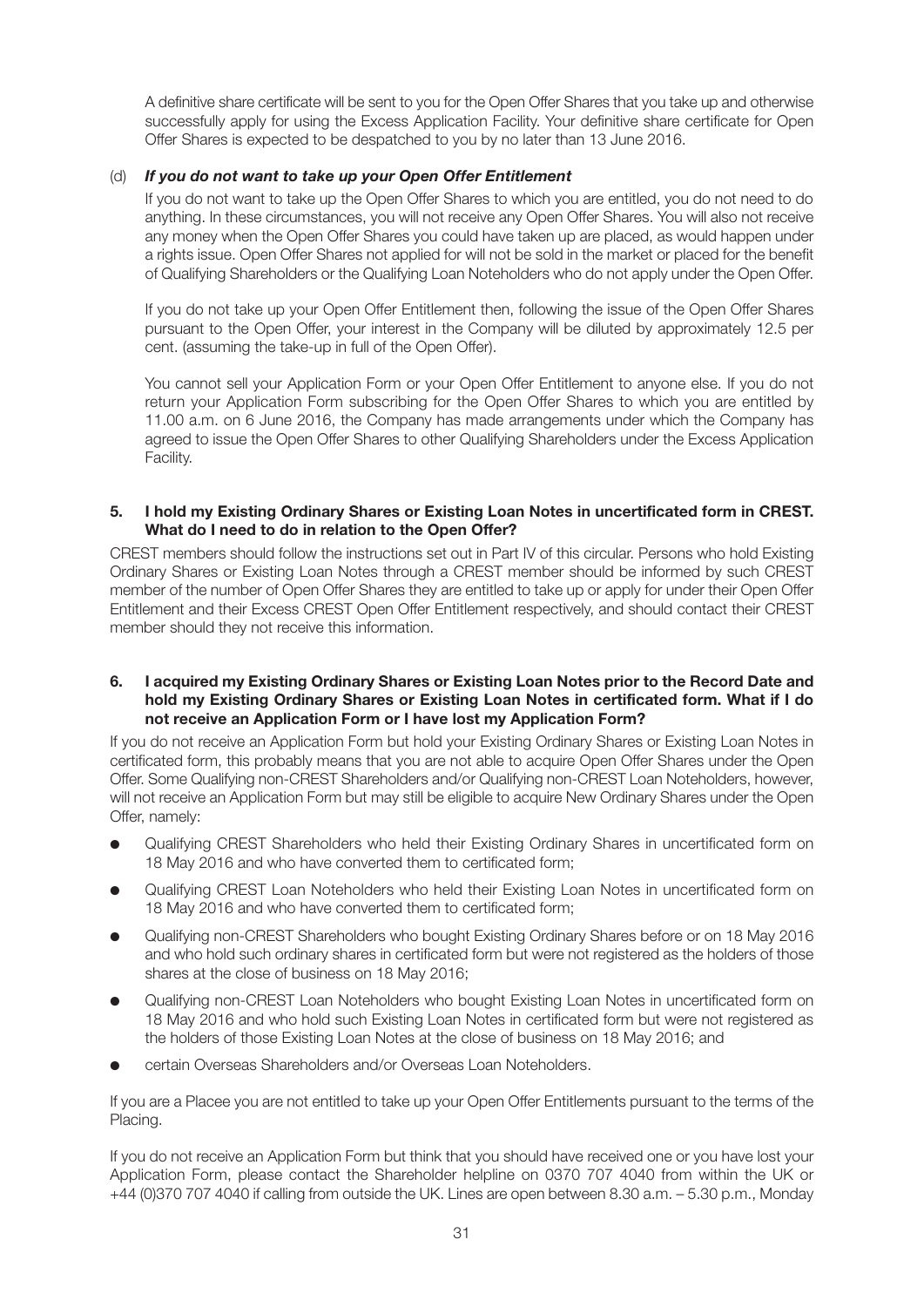to Friday excluding public holidays in England and Wales. Calls may be recorded and randomly monitored for security and training purposes. The helpline cannot provide advice on the merits of the Proposals nor give any financial, legal or tax advice.

#### **7. If I buy Existing Ordinary Shares after the Record Date will I be eligible to participate in the Open Offer?**

If you bought Existing Ordinary Shares after the Record Date you are unlikely to be able to participate in the Open Offer, as the Existing Ordinary Shares are expected to start trading ex-entitlement on the London Stock Exchange at 8.00 a.m. on 20 May 2016.

If you are in any doubt, please consult your stockbroker, bank or other appropriate financial adviser, or whoever arranged your share purchase, to ensure you claim your entitlement.

If you buy Existing Ordinary Shares at or after 8.00 a.m. on 20 May 2016, you will not be eligible to participate in the Open Offer in respect of those Existing Ordinary Shares.

#### **8. Can I trade my Open Offer Entitlement?**

Qualifying Shareholders and Qualifying Loan Noteholders should be aware that the Open Offer is not a rights issue. As such, Qualifying non- CREST Shareholders and Qualifying non CREST-Loan Noteholders should also note that their Application Forms are not negotiable documents and cannot be traded. Qualifying CREST Shareholders and Qualifying CREST Loan Noteholders should note that, although Open Offer Entitlements will be admitted to CREST they will have limited settlement capabilities (for the purposes of market claims only), Open Offer Entitlements will not be tradable or listed and applications in respect of the Open Offer may only be made by the Qualifying Shareholders and Qualifying Loan Noteholders originally entitled or by a person entitled by virtue of a *bona fide* market claim. Offer Shares for which an application has not been made under the Open Offer will not be sold in the market for the benefit of those who do not apply under the Open Offer and Qualifying Shareholders and Qualifying Loan Noteholders who do not apply to take up their Open Offer Entitlement will have no rights under the Open Offer or receive any proceeds from it. The Open Offer Shares are not underwritten.

#### **9. What if I change my mind?**

If you are a Qualifying non-CREST Shareholder or Qualifying non-CREST Loan Noteholder, once you have sent your Application Form and payment to the Receiving Agent, you cannot withdraw your application or change the number of Open Offer Shares you have applied for, except in very limited circumstances which are set out in this document.

#### **10. What if the number of Open Offer Shares to which I am entitled is not a whole number? Am I entitled to fractions of Open Offer Shares?**

Your entitlement to Open Offer Shares will be calculated at the Record Date. If the result is not a whole number, you will not receive an Open Offer Share in respect of the fraction of each Existing Ordinary Share and your entitlement will be rounded down to the nearest whole number. The resulting fractions of New Ordinary Shares may be aggregated and sold by Peel Hunt for the benefit of the Company.

#### **11. I hold my Existing Ordinary Shares in certificated form. What should I do if I want to spend more or less than the amount set out in Box C of the Application Form?**

If you want to spend more than the amount set out in Box C you should divide the amount you want to spend by £0.065 (being the price in pounds of each Open Offer Share under the Open Offer). This will give you the number of Open Offer Shares for which you should apply. You can only apply for a whole number of Open Offer Shares. For example, if you want to spend £10,000 you should divide £10,000 by £0.065, which comes to 153,846.154. You should round that down to 153,846 to give you the number of Open Offer Shares for which, in this example, you can apply without exceeding your chosen amount. Write the total number of Open Offer Shares (in this example 153,846) in Box F. To get an accurate amount to put on your cheque or banker's draft, you should multiply the whole number of Open Offer Shares you want to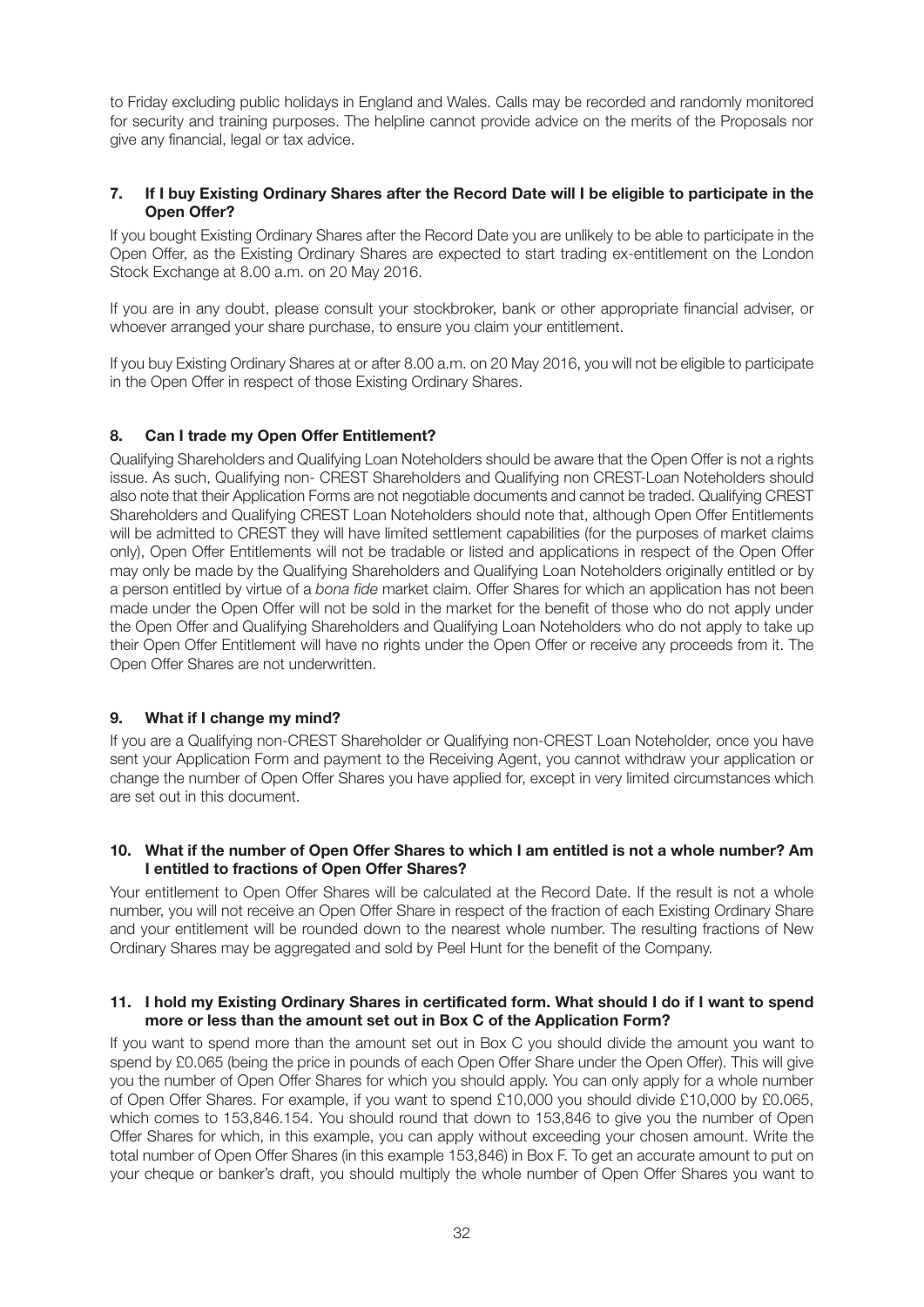apply for (153,846) by £0.065 and then fill in that amount rounded down to the nearest whole penny (in this example being £9,999.99), in Box G and on your cheque or banker's draft accordingly.

You should note that the number of available Open Offer Shares under the Excess Application Facility is dependent on the level of take-up of Open Offer Entitlements. If applications are received for more than the available number of Open Offer Shares, the Company shall, in its absolute discretion, determine whether to meet any excess applications in full or in part and no assurance can be given that applications by Qualifying Shareholders and Qualifying Loan Noteholders under the Excess Application Facility will be met in full, in part or at all. Placees are not entitled to take up their Open Offer Entitlement pursuant to the terms of the Placing.

Assuming that there are no Overseas Shareholders or Overseas Loan Noteholders who have registered addresses in, or are residents in or citizens of a Restricted Jurisdiction, and if every Qualifying Shareholder and Qualifying Loan Noteholder takes up their Open Offer Entitlements in full there will be no Open Offer Shares available under the Excess Application Facility. Qualifying non-CREST Shareholders and Qualifying non-CREST Loan Noteholders whose applications under the Excess Application Facility are so scaled back will receive a pounds sterling amount equal to the number of Open Offer Shares applied and paid for by, but not allocated to, them multiplied by the Issue Price. Monies will be returned as soon as reasonably practicable, without payment of interest and at the Applicant's sole risk.

If you want to spend less than the amount set out in Box C, you should divide the amount you want to spend by £0.065 (being the price, in pounds, of each Open Offer Share under the Open Offer). This will give you the number of Open Offer Shares you should apply for. You can only apply for a whole number of Open Offer Shares. For example, if you want to spend £5,000 you should divide £5,000 by £0.065. You should round that down to the nearest whole number (in this example, 76,923), to give you the number of shares you want to take up. Write that number (in this example, 76,923) in Box D. Then to get an accurate amount to put on your cheque or banker's draft, you should multiply the whole number of Open Offer Shares you want to apply for (in this example, 76,923) by £0.065 and then fill in that amount rounded down to the nearest whole penny (in this example being £4,999.99) in Box G and on your cheque or banker's draft accordingly.

#### **12. I hold my Existing Ordinary Shares or Existing Loan Notes in certificated form. What should I do if I have sold some or all of my Existing Ordinary Shares or Existing Loan Notes?**

If you hold shares or loan notes in the Company directly and you sell some or all of your Existing Ordinary Shares or Existing Loan Notes before or on 18 May 2016, you should contact the buyer or the person/company through whom you sell your shares or loan notes. The buyer may be entitled to apply for Open Offer Shares under the Open Offer.

If you sell any of your Existing Ordinary Shares or Existing Loan Notes on or after 18 May 2016, you may still take up and apply for the Open Offer Shares as set out on your Application Form.

#### **13. I hold my Existing Ordinary Shares or Existing Loan Notes in certificated form. How do I pay?**

You should return your Application Form with a cheque or a duly endorsed banker's draft drawn in pounds sterling on a UK bank or building society account in the accompanying reply-paid envelope (from within the United Kingdom). You should allow at least four Business Days for delivery if using first-class post within the United Kingdom. Cheques should be drawn on a personal account of the Qualifying Shareholder who is applying for the Open Offer Shares and must bear the appropriate sort code in the top right hand corner. Third party cheques will not be accepted. You may be required to supply additional documentation to satisfy Money Laundering Regulations. The funds should be made payable to "Computershare Investor Services Plc re: Shanta Gold Limited Open Offer Acceptance A/C ". In each case, the cheque should be crossed "A/C Payee only". Payments via CHAPS, BACS or electronic transfer will not be accepted.

#### **14. Will the Existing Ordinary Shares that I hold now be affected by the Open Offer?**

If you decide not to apply for any of the Open Offer Shares to which you are entitled under the Open Offer, or only apply for some of your entitlement, your proportionate ownership and voting interest in the Company will be reduced.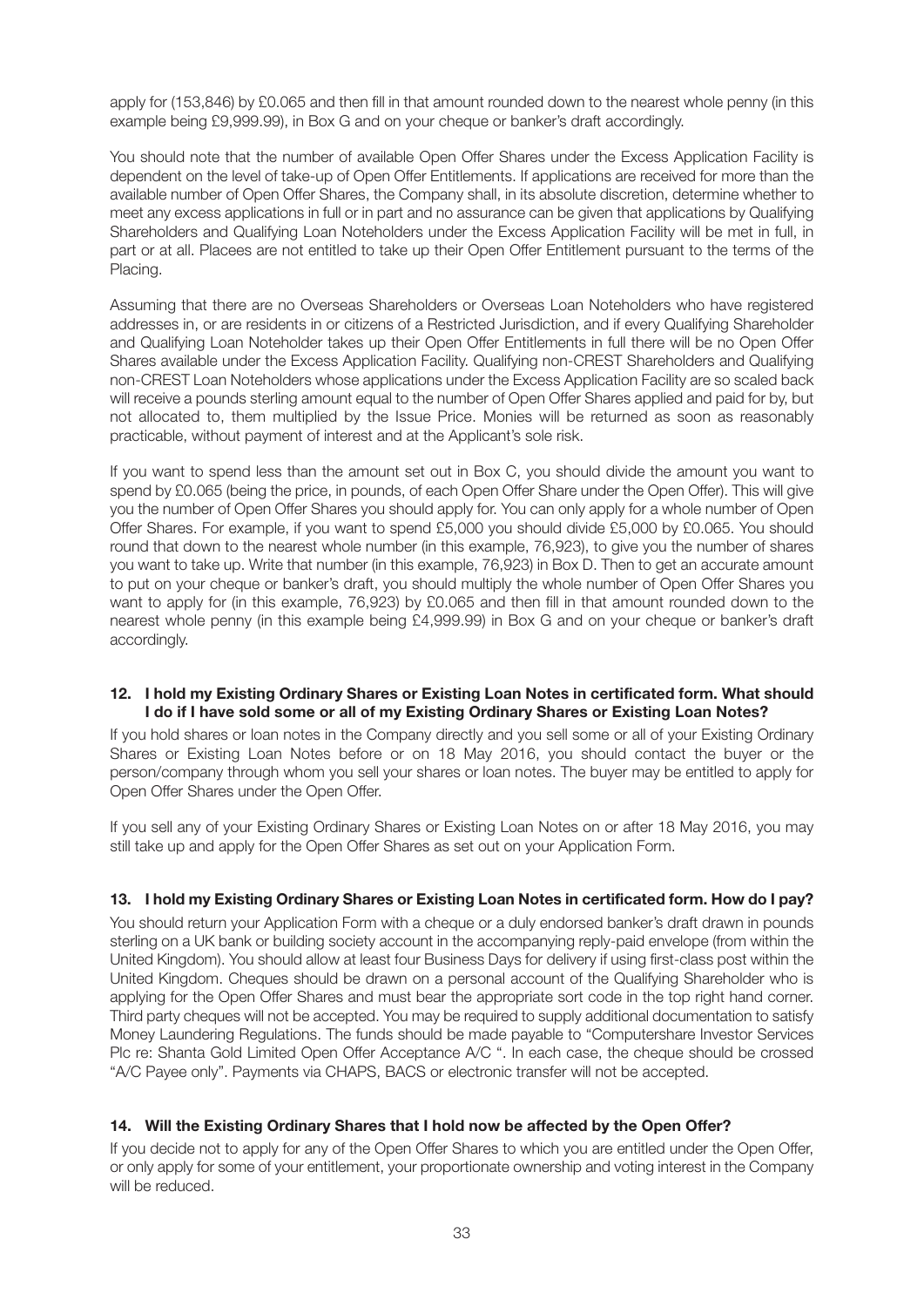#### **15. I hold my Existing Ordinary Shares or Existing Loan Notes in certificated form. Where do I send my Application Form?**

You should send your completed Application Form and payment in full in the accompanying reply-paid envelope (from within the United Kingdom) by post to Computershare Investor Services Plc, Corporate Actions Projects, Bristol, BS99 6AH or by hand to: Computershare Investor Services Plc, The Pavilions, Bridgwater Road, Bristol, BS13 8AE. You should allow at least four Business Days for delivery if using first class post within the United Kingdom.

If you do not want to take up or apply for Open Offer Shares then you need take no further action.

#### **16. I hold my Existing Ordinary Shares or Existing Loan Notes in certificated form. When do I have to decide whether I want to apply for Open Offer Shares?**

The Receiving Agent must receive your completed Application Form and cheque or banker's draft by 11.00 a.m. on 6 June 2016. You should allow at least four Business Days for delivery if using first-class post or the reply-paid envelope included with the Application Form, within the United Kingdom.

#### **17. I hold my Existing Ordinary Shares or Existing Loan Notes in certificated form. If I take up my entitlements, when will I receive the certificate representing my Open Offer Shares?**

It is expected that the Registrar will post all new share certificates by 13 June 2016.

#### **18. What should I do if I think my holding of Existing Ordinary Shares or Existing Loan Notes (as shown in Box A on page 1 of the Application Form) is incorrect?**

If you bought or sold Existing Ordinary Shares or Existing Loan Notes shortly before the Record Date, your transaction may not have been entered on the register of members before the Record Date for the Open Offer. If you bought Existing Ordinary Shares on or before 18 May 2016 but were not registered as the holder of those shares or loan notes on the Record Date for the Open Offer (18 May 2016), you may still be eligible to participate in the Open Offer. Placees are not entitled to take up their Open Offer Entitlements pursuant to the terms of the Placing. If you are in any doubt, please contact your stockbroker, bank or other appropriate financial adviser, or whoever arranged your share purchase, to ensure that you claim your entitlement.

You will not be entitled to Open Offer Entitlements in respect of any Existing Ordinary Shares or Existing Loan Notes acquired on or after 18 May 2016.

#### **19. What should I do if I live outside the United Kingdom?**

Your ability to apply to acquire Open Offer Shares may be affected by the laws of the country in which you live and you should take professional advice as to whether you require any governmental or other consents or need to observe any other formalities to enable you to take up your Open Offer Entitlement.

Shareholders with registered addresses or who are located in the United States or another Restricted Jurisdiction are, subject to certain exceptions, not eligible to participate in the Open Offer. Your attention is drawn to the information in section 7 of Part IV of this circular.

#### **20. What should I do if I subscribed for new Ordinary Shares under the Placing?**

Shareholders that subscribed for new Ordinary Shares under the Placing undertook not to participate in the Open Offer, and therefore you are not eligible to participate in the Open Offer.

#### **21. Will I be taxed if I take up my entitlements?**

Shareholders who are in any doubt as to their tax position should consult an appropriate professional adviser immediately.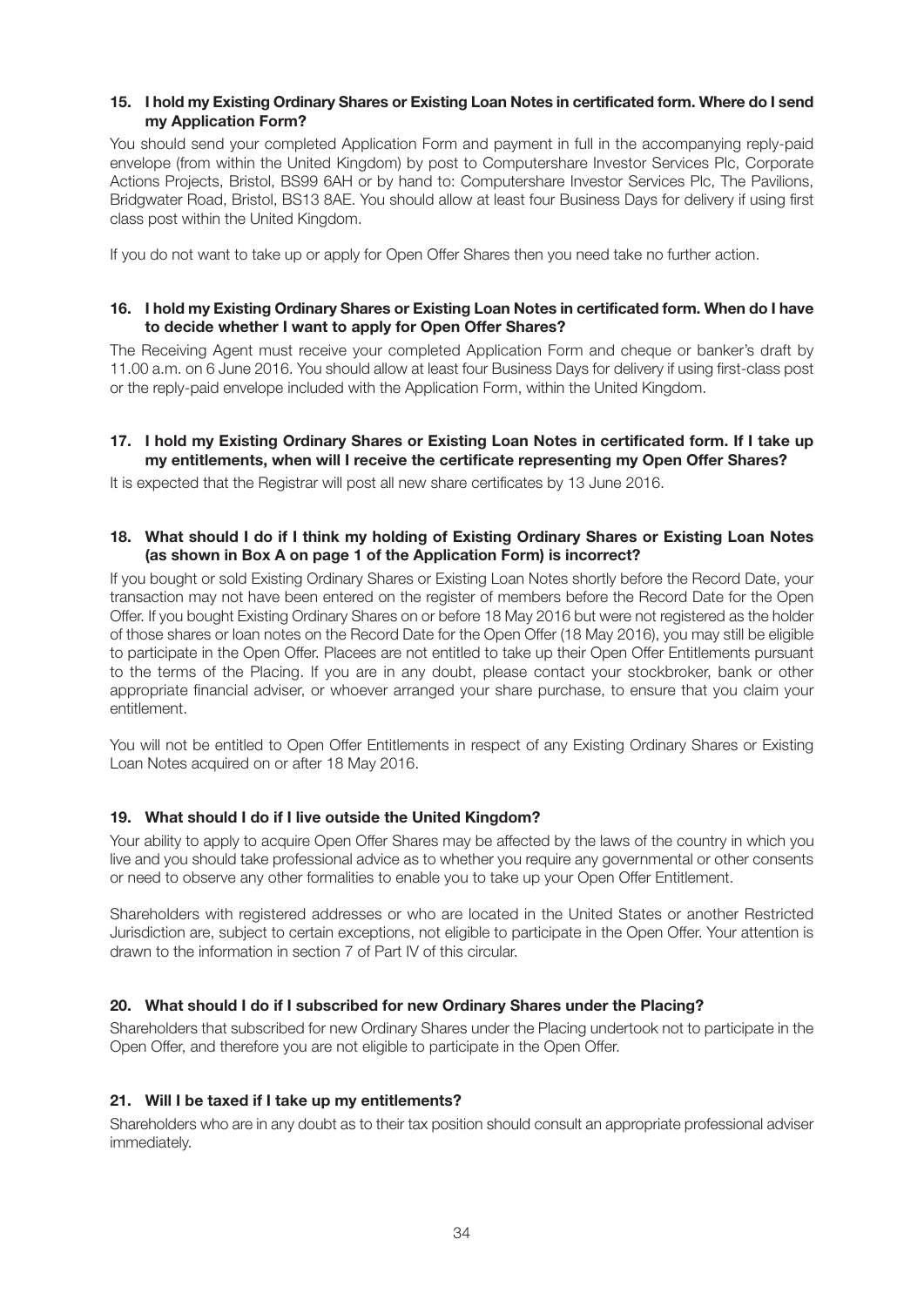#### **22. How do I transfer my entitlements into the CREST system?**

If you are a Qualifying non-CREST Shareholder or Qualifying non-CREST Loan Noteholder, but are a CREST member and want your Open Offer Shares to be in uncertificated form, you would complete the CREST deposit form (Box O on page 4 of the Application Form), and ensure they are delivered to CCSS to be received by 3.00 p.m. on 1 June 2016 at the latest. CREST sponsored members should arrange for their CREST sponsors to do this.

If you have transferred your rights into the CREST system, you should refer to Part IV of this circular for details on how to pay for the Open Offer Shares.

#### **23. Do I need to comply with the Money Laundering Regulations (as set out in section 5 of Part IV of this circular)?**

If you are a Qualifying non-CREST Shareholder or Qualifying non-CREST Loan Noteholder, you may not need to follow these procedures if the value of the Open Offer Shares you are acquiring is less than €15,000 (or its pounds sterling equivalent) or if you pay for them by a cheque drawn on an account in your own name and that account is one which is held with an EU or United Kingdom regulated bank or building society. If you are a Qualifying CREST Shareholder or Qualifying CREST Loan Noteholder, you will not generally need to comply with the Money Laundering Regulations unless you apply to take up all or some of your entitlement to Open Offer Entitlements as agent for one or more persons and you are not an EU or United Kingdom regulated financial institution.

Qualifying non-CREST Shareholders and Qualifying non-CREST Loan Noteholders should refer to section 5(i) of Part IV of this circular and Qualifying CREST Shareholders and Qualifying CREST Loan Noteholders should refer to section 5(ii) of Part IV of this circular for a fuller description of the requirements of the Money Laundering Regulations.

#### **24. Further assistance**

Should you require further assistance please call the Computershare helpline on 0370 707 4040 from within the UK or on +44 (0)370 707 4040 if calling from outside the UK. Lines are open 8.30 a.m. to 5.30 p.m. (London time) Monday to Friday. Calls may be recorded and randomly monitored for security and training purposes. Please note that, for legal reasons Computershare is only able to provide information contained in this circular and information relating to Shanta's register of members and is unable to give advice on the merits of the Open Offer or to provide legal, business, accounting, tax, investment or other professional advice.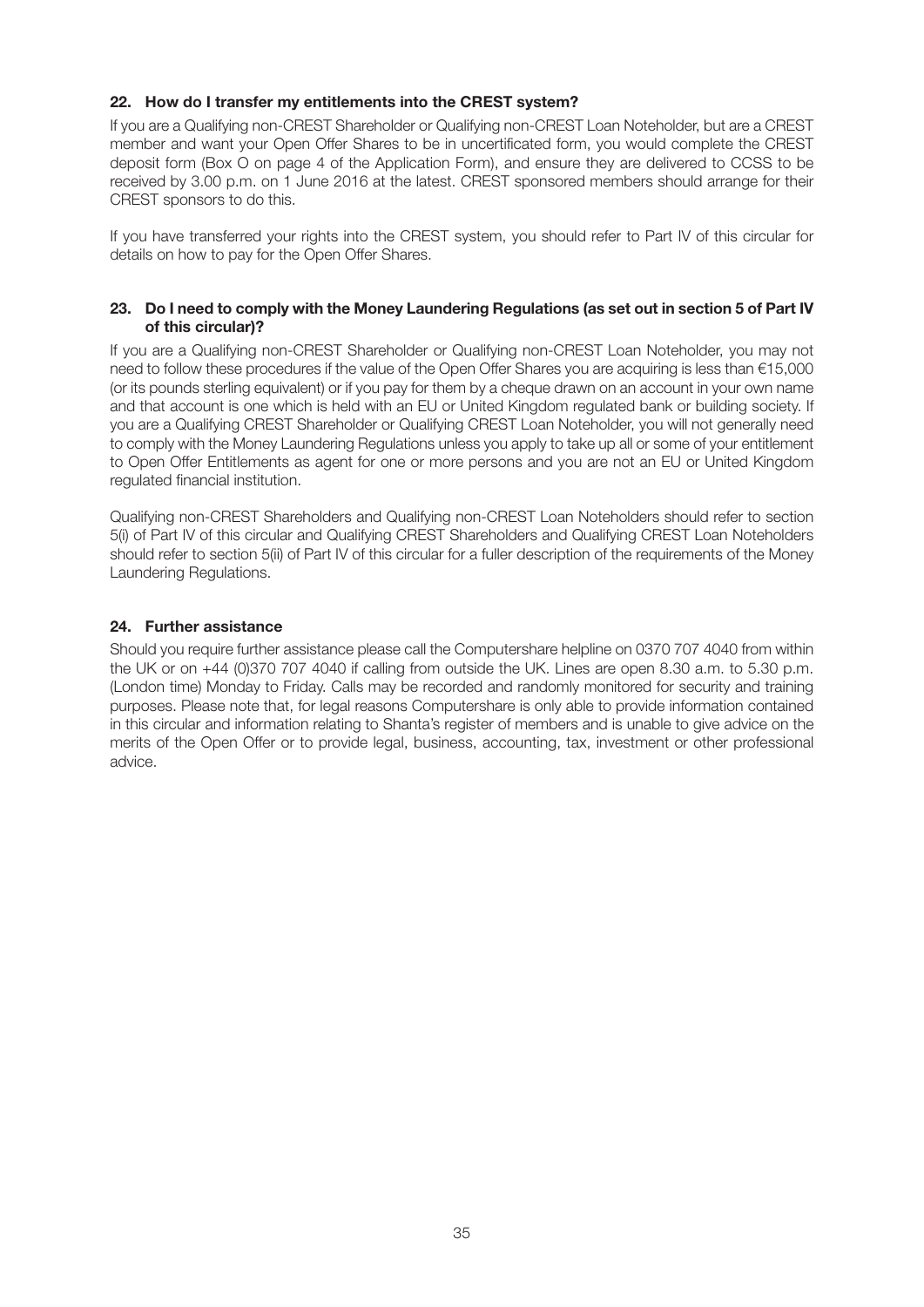#### **PART IV:**

#### **TERMS AND CONDITIONS OF THE OPEN OFFER**

#### **To Qualifying Shareholders and Convertible Loan Note Holders**

#### **1. Introduction**

As explained in Part I of this circular, the Company is proposing to issue up to 38,471,534 New Ordinary Shares pursuant to the Open Offer to raise up to £2.5 million, assuming a full take-up. Upon completion of the Open Offer, assuming a full take-up, the Open Offer Shares will represent approximately 6.2 per cent. of the Enlarged Share Capital.

The Open Offer is being made by the Company and gives Qualifying Shareholders and Qualifying Loan Noteholders the opportunity to apply for, the:

#### **Open Offer Shares at the Issue Price, being 6.5 pence**

*pro rata* as nearly as practicable to their current holdings of Ordinary Shares or, in the case of Loan Noteholders, to the number of Ordinary Shares which the Qualifying Loan Noteholders would have held had their Existing Loan Notes converted immediately prior to the Record Date, as the case may be.

Qualifying Shareholders and Qualifying Loan Noteholders are being offered the opportunity under the Open Offer to acquire New Ordinary Shares at the Issue Price, being the same price per share as they are being offered to Placees under the Placing.

Placees are not entitled to take up their Open Offer Entitlements pursuant to the terms of the Placing.

A summary of the arrangements relating to the Open Offer is set out below. This circular and, where relevant, the Application Form contain the formal terms and conditions of the Open Offer. Your attention is drawn to paragraph 4 of this Part IV which gives details of the procedure for application and payment for the Open Offer Shares.

#### **2. The Open Offer**

Subject to the fulfilment of the terms and conditions referred to below and, where relevant, set out in the Application Form, Qualifying Shareholders and Qualifying Loan Noteholders are hereby invited to apply for Open Offer Shares at the Issue Price, payable in full in cash on application, free of all expenses, on the basis of:

- (a) in the case of Qualifying Shareholders, 1 Open Offer Share for every 8 existing Ordinary Shares held by Qualifying Shareholders at the Record Date and so in proportion for any other number of Ordinary Shares then held; or
- (b) in the case of Qualifying Loan Noteholders, 1 Open Offer Share for every 8 existing Ordinary Shares, calculated by reference to the number of Ordinary Shares which such Qualifying Loan Noteholders would have held had their Existing Loan Notes been converted into Ordinary Shares immediately prior to the Record Date; and
- (c) further Open Offer Shares in excess of their Open Offer Entitlement through the Excess Application Facility (although such Open Offer Shares will only be allotted to the extent that not all Qualifying Shareholders and/or Qualifying Loan Noteholders apply for their Open Offer Entitlement in full and at the discretion of the Company).

To enable the Company to benefit from exemptions to the requirement to prepare a prospectus in connection with the Open Offer, a maximum of 38,471,534 New Ordinary Shares, representing a total consideration of £2.5 (€3.2), will be made available to Qualifying Shareholders and/or Qualifying Loan Noteholders under the Open Offer. The Placees are not entitled to participate in the Open Offer pursuant to the terms of the Placing.

Holdings of Ordinary Shares in certificated and uncertificated form will be treated as separate holdings for the purpose of calculating entitlements under the Open Offer. Fractions of Open Offer Shares will not be allotted, each Qualifying Shareholder's and/or Qualifying Loan Noteholder's entitlement being rounded down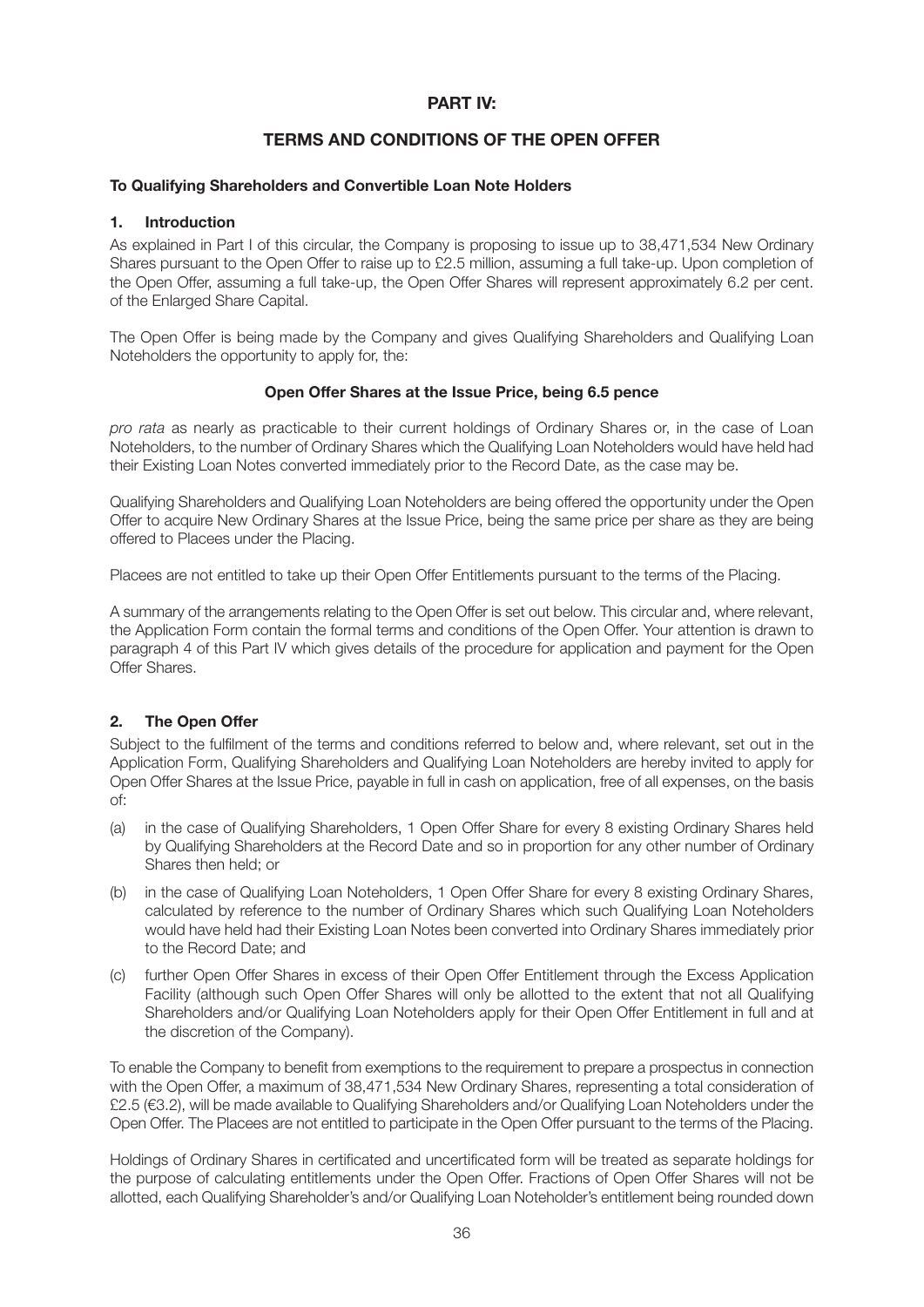to the nearest whole number, with fractional entitlements being aggregated and made available under the Excess Application Facility.

Qualifying Shareholders and Qualifying Loan Noteholders may apply for any whole number of Open Offer Shares up to their maximum entitlement which, in the case of Qualifying non-CREST Shareholders and Qualifying non-CREST Loan Noteholders, is equal to the number of Open Offer Entitlements as shown on their Application Form or, in the case of Qualifying CREST Shareholders and Qualifying CREST Noteholders, is equal to the number of Open Offer Entitlements standing to the credit of their stock account in CREST and, if they so wish, may apply for Open Offer Shares in excess of their Open Offer Entitlement. For the avoidance of doubt, Placees are not entitled to participate in the Open Offer.

The Excess Application Facility will enable Qualifying Shareholders and Qualifying Loan Noteholders, provided that they take up their Open Offer Entitlement in full, to apply for Excess Open Offer Entitlements. Qualifying non-CREST Shareholders and Qualifying non-CREST Loan Noteholders who wish to apply to subscribe for more than their Open Offer Entitlement should complete the relevant sections on the Application Form. Qualifying CREST Shareholders and Qualifying CREST Noteholders will have Excess CREST Open Offer Entitlements credited to their stock account in CREST and should refer to paragraph 4(ii)(j) of Part IV of this circular for information on how to apply for Excess Shares pursuant to the Excess Application Facility.

Applications for Excess Open Offer Entitlements will be satisfied only to the extent that corresponding applications by other Qualifying Shareholders and Qualifying Loan Noteholders are not made or are made for less than their Open Offer Entitlements. Once subscriptions by Qualifying Shareholders and Qualifying Loan Noteholders under their respective Open Offer Entitlements have been satisfied, the Company shall, in its absolute discretion, determine whether to meet any excess applications in full or in part and no assurance can be given that applications by Qualifying Shareholders and/or Qualifying Loan Noteholders under the Excess Application Facility will be met in full, in part or at all.

Any monies paid for applications in excess of their Open Offer Entitlements which are not so satisfied will be returned to the applicant (at the applicant's risk) without interest within 14 days by way of cheque or CREST payment, as appropriate. The action to be taken in relation to the Open Offer depends on whether, at the time at which application and payment is made, you have an Application Form in respect of your entitlement under the Open Offer or have Open Offer Entitlements credited to your stock account in CREST in respect of such entitlement.

**Not all Shareholders or Loan Noteholders will be Qualifying Shareholders. Overseas Shareholders and Loan Noteholders who are located in, or who are citizens of, or have a registered address in certain overseas jurisdictions (including, without limitation, any Restricted Jurisdiction) will not qualify to participate in the Open Offer nor will Placees who participated in the Placing. The attention of Overseas Shareholders, Loan Noteholders or any person (including without limitation a custodian, nominee or trustee) who has a contractual or other legal obligation to forward this circular into a jurisdiction other than the United Kingdom is drawn to section 7 of this Part IV.**

If you have received an Application Form with this circular, please refer to section 4(i) and sections 5 to 8 of this Part IV.

If you hold your Ordinary Shares in CREST and have received a credit of Open Offer Entitlements to your CREST stock account, please refer to section 4(ii) and sections 5 to 8 of this Part IV and also to the CREST Manual for further information on the CREST procedures referred to below.

The existing Ordinary Shares are admitted to trading on AIM. Application will be made to the London Stock Exchange for the New Ordinary Shares to be admitted to trading on AIM. It is expected that Admission of the Open Offer Shares will become effective and that dealings for normal settlement in the Open Offer Shares on AIM will commence at 8.00 a.m. on 7 June 2016.

The Existing Ordinary Shares are already admitted to CREST. No further application for admission to CREST is accordingly required for the Open Offer Shares; all of such shares, when issued and fully paid, may be held and transferred by means of CREST.

Application has been made for the Open Offer Entitlements and Excess Open Offer Entitlements in respect of Qualifying CREST Shareholders and Qualifying CREST Noteholders to be admitted to CREST. It is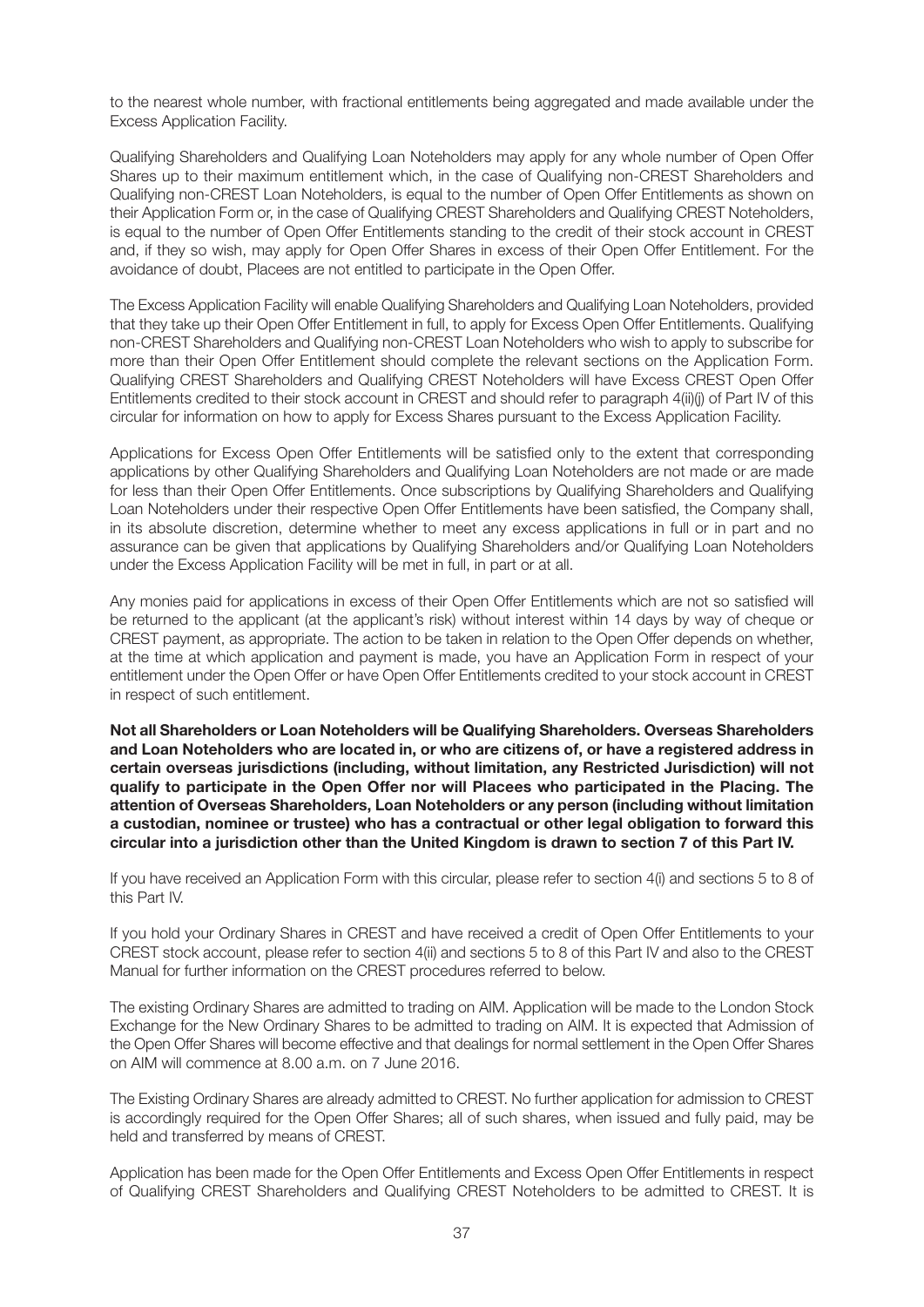expected that such Open Offer Entitlements and Excess Open Offer Entitlements will be admitted to CREST at 8.00 a.m. on 23 May 2016. Such Open Offer Entitlements and Excess Open Offer Entitlements will also be enabled for settlement in CREST at 8.00 a.m. on 23 May 2016. Applications through the means of the CREST system may only be made by the Qualifying Shareholder or Qualifying CREST Noteholders originally entitled or by a person entitled by virtue of a *bona fide* market claim.

Qualifying non-CREST Shareholders and Qualifying non-CREST Loan Noteholders will have received an Application Form with this circular which sets out their entitlement to Open Offer Shares as shown by the number of Open Offer Entitlements allocated to them. Qualifying CREST Shareholders and Qualifying CREST Noteholders will receive a credit to their appropriate stock accounts in CREST in respect of their Open Offer Entitlements on 23 May 2016. Any Placees that receive a credit to their appropriate stock accounts in CREST, are not entitled to apply for the Open Offer Entitlements.

The New Ordinary Shares will be issued fully paid and will be identical to, and rank *pari passu* in all respects with, the existing Ordinary Shares and will rank for all dividends or other distributions declared, made or paid after the date of issue of the New Ordinary Shares. No temporary documents of title will be issued.

**The Open Offer is not a rights issue. Qualifying Shareholders and Qualifying Loan Noteholders should be aware that in the Open Offer, unlike in a rights issue, entitlements to Open Offer Shares will neither be tradeable nor sold in the market and in the event that any Open Offer Shares not applied for are sold or placed in the market, this will be for the benefit of the Company and not the Qualifying Shareholders or Qualifying Loan Noteholders who do not apply under the Open Offer.**

**Qualifying CREST Shareholders and Qualifying CREST Loan Noteholders should note that although the Open Offer Entitlements and Excess Open Offer Entitlements will be admitted to CREST and be enabled for settlement, applications in respect of entitlements under the Open Offer may only be made by the Qualifying Shareholder or Qualifying CREST Loan Noteholder originally entitled or by a person entitled by virtue of a** *bona fide* **market claim raised by Euroclear UK & Ireland's Claims Processing Unit. Qualifying non-CREST Shareholders and and Qualifying non-CREST Loan Noteholders should note that the Application Form is not a negotiable document and cannot be traded.**

**Before making any decision to acquire Open Offer Shares, you are asked to read and carefully consider all of the information in this circular, including in particular the important information set out in the letter from the Chairman in Part I of this circular, as well as this Part IV and the Risk Factors set out in Part II of this circular.**

#### **3. Conditions of the Open Offer**

#### (a) *Qualifying Shareholders*

The Open Offer is conditional, *inter alia*, upon Admission of the Open Offer Shares becoming effective by not later than 8.00 a.m. on 7 June 2016 (or such later time and/or date as Peel Hunt and the Company may agree, not being later than 8.00 a.m. on 17 June 2016).

Accordingly, if the conditions are not satisfied, or, if applicable, waived, the Open Offer will not proceed. In such circumstances, application monies will be returned (at the applicant's sole risk), without payment of interest, as soon as practicable thereafter. Any Open Offer Entitlements admitted to CREST will thereafter be disabled.

Placees that partcipated in the Placing are not entitled to take up their Open Offer Entitlements.

No temporary documents of title will be issued in respect of Offer Shares held in uncertificated form. Definitive certificates in respect of Offer Shares taken up are expected to be posted to those Qualifying Shareholders who have validly elected to hold their Open Offer Shares in certificated form within 5 business days of Admission.

In respect of those Qualifying Shareholders who have validly elected to hold their Offer Shares in uncertificated form, the Open Offer Shares are expected to be credited to their stock accounts maintained in CREST by 7 June 2016.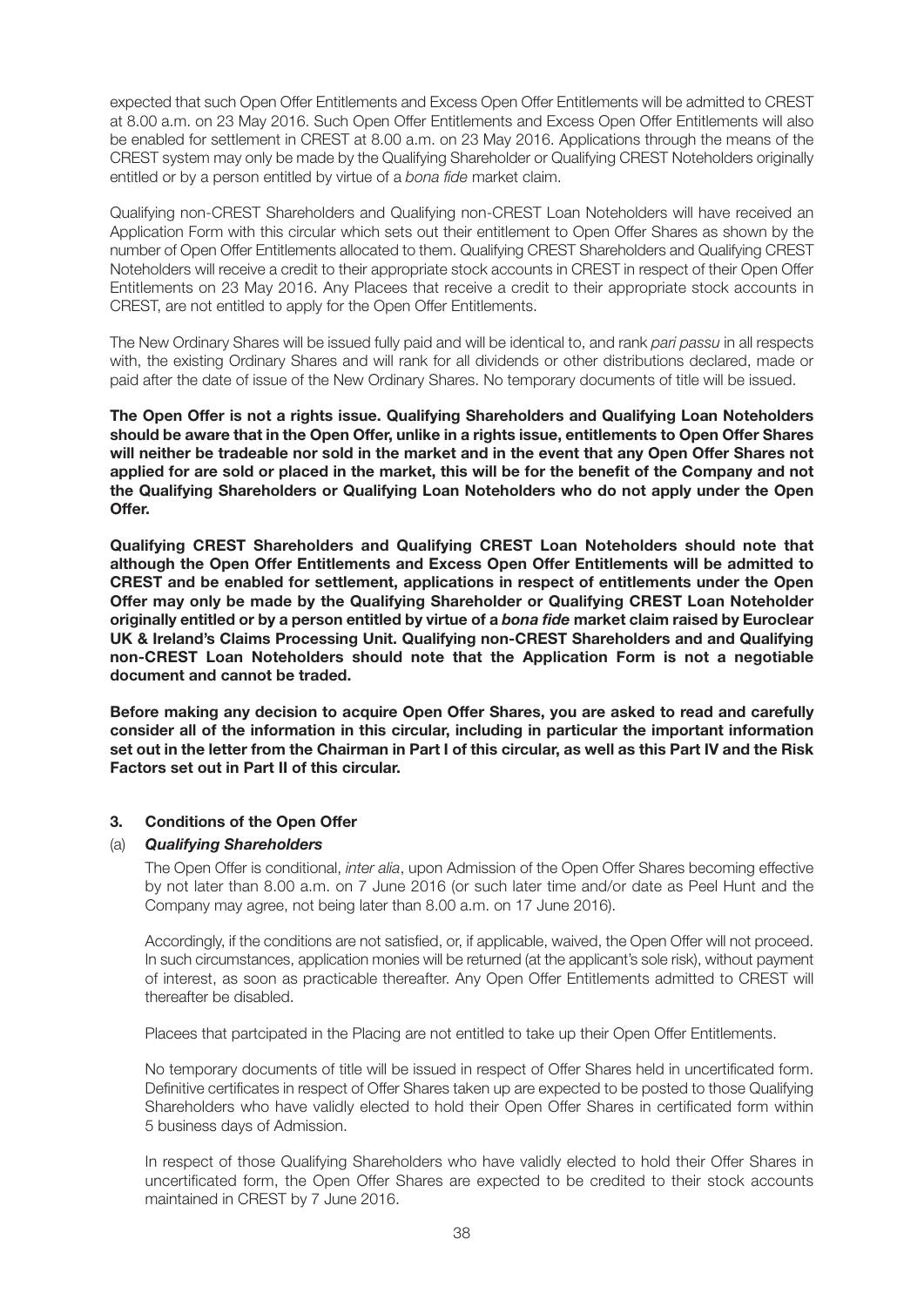Applications will be made for the Open Offer Shares to be admitted to trading on AIM. Admission is expected to occur on 7 June 2016, when dealings in the Open Offer Shares are expected to begin. If for any reason it becomes necessary to adjust the expected timetable as set out in this document, the Company will notify the London Stock Exchange and make an appropriate announcement to a Regulatory Information Service giving details of the revised dates.

#### (b) *Qualifying Loan Noteholders*

Subject to the terms and conditions of the Open Offer set out in this circular (and, where relevant, in the Application Form), Qualifying Loan Noteholders are being given the opportunity to apply for Ordinary Shares at the Issue Price (payable in full on application and free of all expenses) up to a maximum of their *pro rata* entitlement. This will be calculated by reference to the number of Ordinary Shares which such Qualifying Loan Noteholders would have held had their Existing Loan Notes been converted into Ordinary Shares immediately prior to the Record Date on the basis of:

#### **1 Open Offer Share for every 8 existing Ordinary Shares**

in each case registered in the name of each Qualifying Loan Noteholder at the Record Date and so in proportion for any other number of Existing Loan Notes then registered. Fractions of Open Offer Shares will not be allotted, each Qualifying Loan Noteholder's entitlement being rounded down to the nearest whole number, with fractional entitlements being aggregated and made available under the Excess Application Facility. Holdings of Existing Loan Notes in certificated and uncertificated form will be treated as separate holdings for the purpose of calculating entitlements under the Open Offer.

Applications by Qualifying Loan Noteholders will be satisfied in full up to the amount of their individual Open Offer Entitlement. Loan Noteholders that participated in the Placing are not entitled to participate in the Open Offer.

The Application Form shows the number of Existing Loan Notes registered in the relevant Qualifying non-CREST Loan Noteholder's name at the Record Date (in Box 1), and, in relation to the Qualifying non-CREST Loan Noteholder's the number of Ordinary Shares which a Qualifying Loan Noteholder would have had his or her Existing Loan Notes converted into Ordinary Shares (in Box A) and the maximum nominal amount of Open Offer Shares, for which they are entitled to apply pursuant to their Open Offer Entitlement (in Box B).

Qualifying CREST Loan Noteholders will have Open Offer Entitlements credited to their stock accounts in CREST and should refer to paragraph 4(ii) of this Part IV and also to the CREST Manual for further information on the relevant CREST procedures.

#### **4. Procedure for application and payment**

Save as provided in section 7 of this Part IV in relation to Overseas Shareholders, the action to be taken by you in respect of the Open Offer depends on whether at the relevant time you have an Application Form in respect of your entitlement under the Open Offer, including the Excess Application Facility, or you have Open Offer Entitlements and Excess Open Offer Entitlements credited to your CREST stock account in respect of such entitlement.

Placees are not entitled to take up their Open Offer Entitlements including any entitlement that such Placees have in respect of the Existing Loan Notes.

Qualifying Shareholders who hold all or part of their Existing Ordinary Shares, and Qualifying Loan Noteholders who hold their Existing Loan Notes, in certificated form (as applicable) will receive the Application Form, enclosed with this document. The Application Form shows, in relation to the Qualifying non-CREST Shareholders, the number of Existing Ordinary Shares held in certified form at the Record Date and, in relation to the Qualifying non-CREST Loan Noteholder's the number of Ordinary Shares which a Qualifying Loan Noteholder would have had his or her Existing Loan Notes converted into Ordinary Shares. It will also show Qualifying Shareholders and Qualifying Loan Noteholders their Open Offer Entitlement that can be allotted in certificated form. Qualifying Shareholders and Qualifying Loan Noteholders who hold all their Existing Ordinary Shares and/or Existing Loan Notes in CREST will be allotted Open Offer Shares in CREST.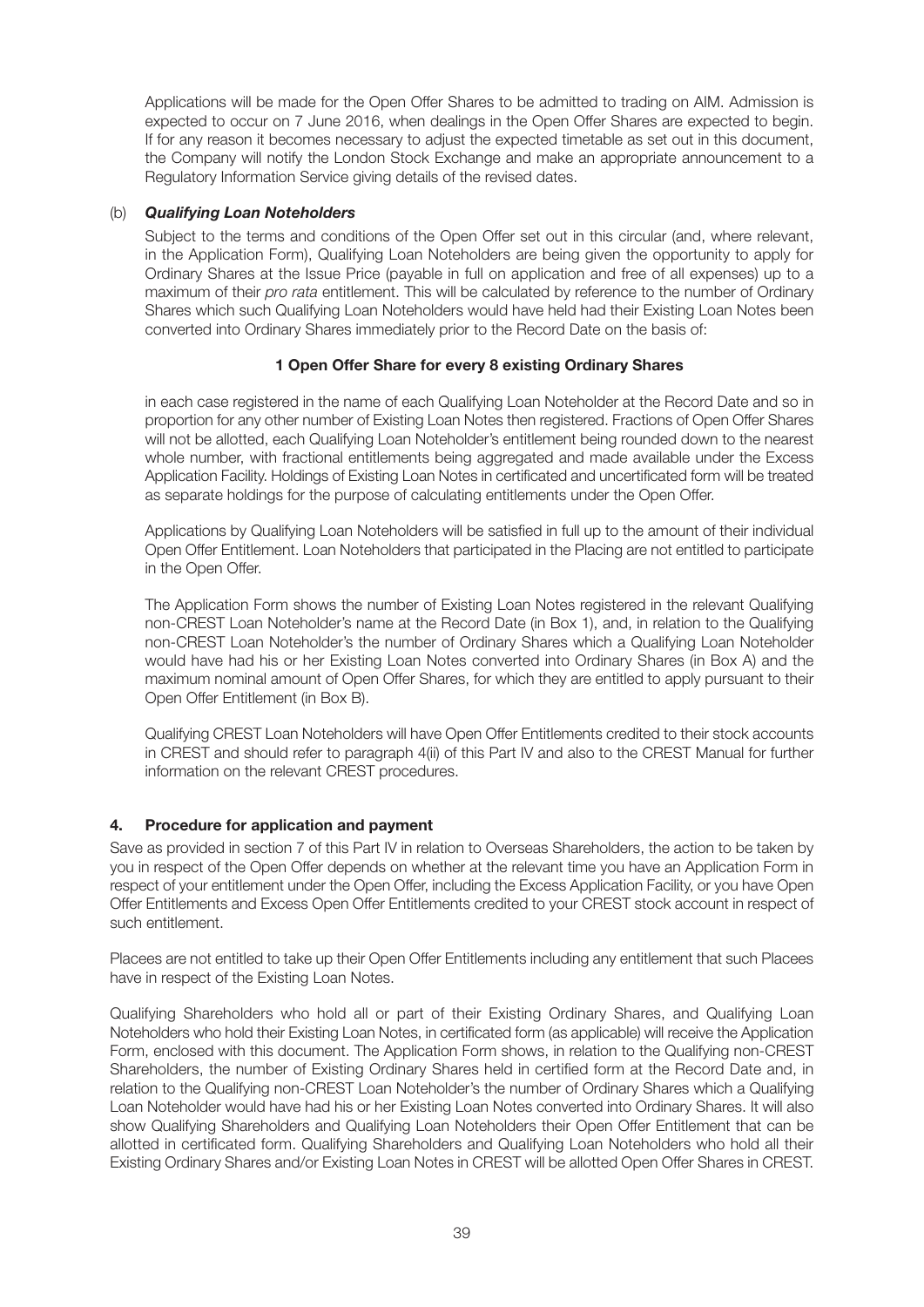Qualifying Shareholders who hold part of their Existing Ordinary Shares and Qualifying Loan Noteholders who hold their Existing Loan Notes, in uncertificated form (as applicable) on the Record Date and who take up Open Offer Shares under their entitlement will be allotted Open Offer Shares in uncertificated form to the extent that their entitlement to Open Offer Shares arises as a result of holding Existing Ordinary Shares or Existing Loan Notes in uncertificated form. Further information on deposit into CREST is set out in paragraph 4(ii)(f) of this Part IV.

CREST sponsored members should refer to their CREST Sponsor, as only their CREST Sponsor will be able to take the necessary action specified below to apply under the Open Offer in respect of the Open Offer Entitlements and Excess CREST Open Offer Entitlements of such members held in CREST. CREST members who wish to apply under the Open Offer in respect of their Open Offer Entitlements and Excess CREST Open Offer Entitlements in CREST should refer to the CREST Manual for further information on the CREST procedures referred to below.

If for any reason it becomes necessary to adjust the expected timetable as set out in this circular the Company will make an appropriate announcement to a Regulatory Information Service giving details of the revised dates.

Qualifying Shareholders and/or Qualifying Loan Noteholders who do not want to apply for Open Offer Shares under the Open Offer should take no action and should not complete or return the Application Form, or send a USE message through CREST.

#### (i) *If you have an Application Form in respect of your entitlement under the Open Offer*

(a) *General*

Subject to section 7 of this Part IV in relation to Overseas Shareholders, each Qualifying non-CREST Shareholder and each Qualifying non-CREST Loan Noteholders will have received an Application Form accompanying this circular. The Application Form shows the number of Existing Ordinary Shares or Existing Loan Notes registered in the relevant Qualifying non-CREST Shareholder's or Qualifying non-CREST Loan Noteholder's (as applicable) name at the close of business on the Record Date. It also shows the number of Open Offer Shares for which such relevant Qualifying non-CREST Shareholder or Qualifying non-CREST Loan Noteholders is entitled to apply under the Open Offer, calculated on the basis set out in section 2 of this Part IV, above. Entitlements to Open Offer Shares are rounded down to the nearest whole number and any fractional entitlements to Open Offer Shares will be aggregated and made available to the Excess Application Facility. Qualifying non-CREST Shareholders and/or Qualifying non-CREST Loan Noteholders may also apply for less than their maximum Open Offer Entitlements.

The instructions and other terms set out in the Application Form form part of the terms of the Open Offer.

The Excess Application Facility enables Qualifying Shareholders and/or Qualifying Loan Noteholders who have taken up their full Open Offer Entitlement to apply for Open Offer Shares in excess of their Open Offer Entitlement. Applications in excess of the Open Offer Entitlement will only be satisfied to the extent that applications made by other Qualifying Shareholders and/or Qualifying Loan Noteholders are less than their full Open Offer Entitlements and may therefore be scaled down at the Company's sole discretion. No assurance can be given that excess applications by Qualifying Shareholders and/or Qualifying Loan Noteholders will be met in full or in part or at all.

The instructions and other terms which are set out in the Application Form constitute part of the terms of the Open Offer.

(b) bona fide *Market Claims*

Applications for Open Offer Shares (including under the Excess Application Facility) may only be made on the Application Form and may only be made by the Qualifying Shareholder and/or Qualifying Loan Noteholders named in it or by a person entitled by virtue of a *bona fide* market claim in relation to a purchase of existing Ordinary Shares (or, in the case of Qualifying non-CREST Loan Noteholders, Existing Loan Notes) through the market prior to the date upon which the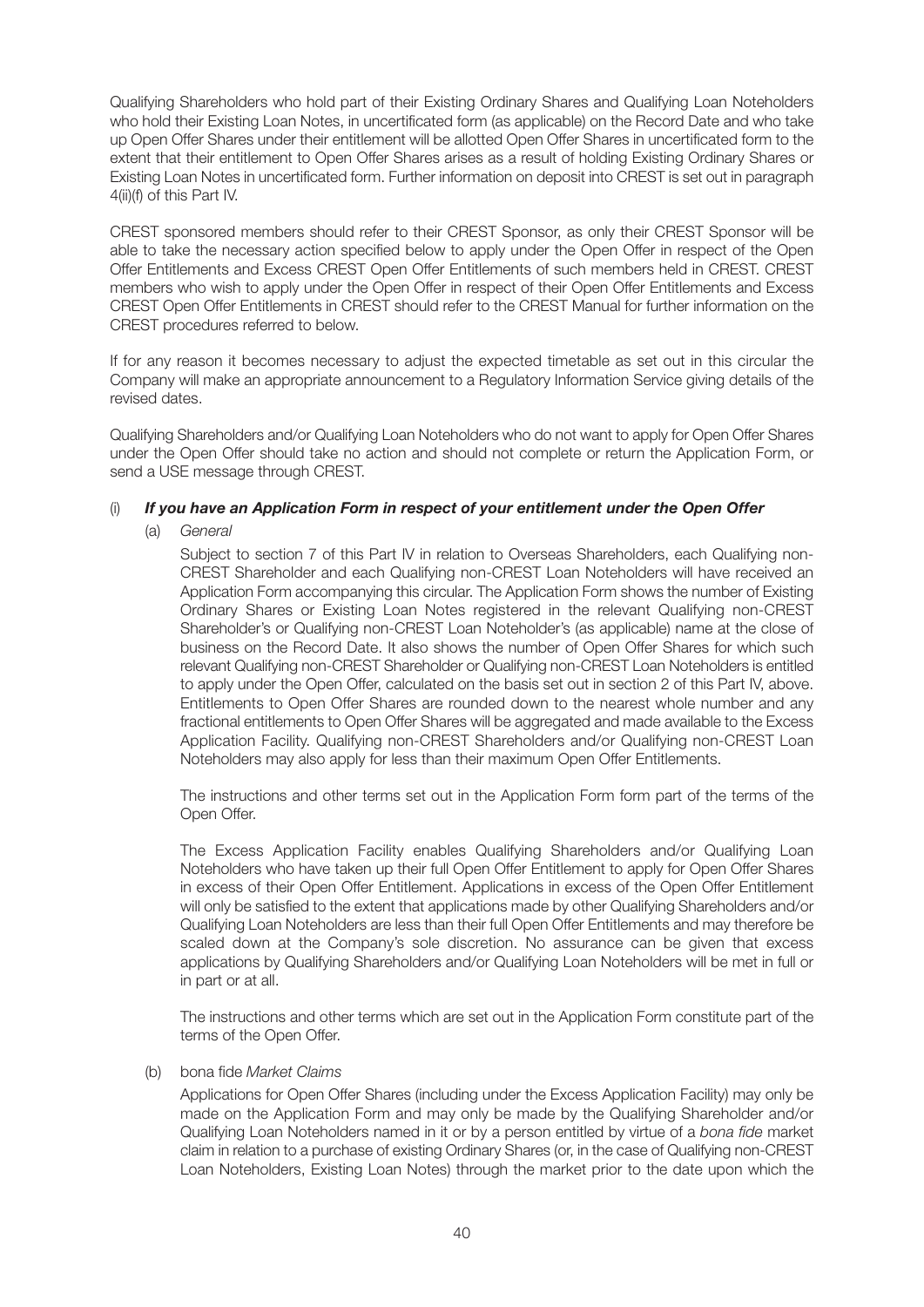existing Ordinary Shares were marked "ex" the entitlement to the Open Offer by AIM, being 20 May 2016. Application Forms may be split up to 3.00 p.m. on 2 June 2016.

Qualifying non-CREST Shareholders and/or Qualifying non-CREST Loan Noteholders may also apply for Excess Shares in excess of their *pro rata* entitlement to Open Offer Shares by completing Boxes D, E, F and G of the Application Form for the total number of Open Offer Shares for which they wish to make application (including their *pro rata* entitlement) and submitting the amount payable on such application. Further details on the Excess Application Facility are set out in section  $4(i)(q)$  of this Part IV.

The Application Form is not a negotiable document and cannot be separately traded. A Qualifying non-CREST Shareholder and/or Qualifying non-CREST Loan Noteholders who have sold or transferred all or part of his holding of existing Ordinary Shares (or, in the case of Qualifying non-CREST Loan Noteholders, Existing Loan Notes) prior to 20 May 2016, being the date upon which the existing Ordinary Shares were marked "ex" the entitlement to the Open Offer by AIM, should consult his broker or other professional adviser as soon as possible, as the invitation to acquire Open Offer Shares under the Open Offer (including under the Excess Application Facility) may be a benefit which may be claimed by the transferee from his counterparty pursuant to the rules of the London Stock Exchange. Qualifying Shareholders and/or Qualifying Loan Noteholders who have sold all or part of their registered holdings should, if the market claim is to be settled outside CREST, complete Box J on the Application Form and immediately send it to the stockbroker, bank or other agent through whom the sale or transfer was effected for transmission to the purchaser or transferee. The Application Form should not, however, subject to certain exceptions, be forwarded to or transmitted in or into the any of the Restricted Jurisdictions or to US persons, nor in or into any other jurisdiction where the extension of the Open Offer would breach any applicable law or regulation.

If the market claim is to be settled outside CREST, the beneficiary of the claim should follow the procedures set out in the accompanying Application Form. If the market claim is to be settled in CREST, the beneficiary of the claim should follow the procedures set out in paragraph 4(ii)(b) below.

A Qualifying non-CREST Shareholder who does not wish to apply for any of the Open Offer Shares to which he or she is entitled should not return a completed Application Form to the Receiving Agents.

#### (c) *Application Procedures*

Applications for Open Offer Shares (including under the Excess Application Facility) by Qualifying non-CREST Shareholders and Qualifying non-CREST Loan Noteholders may only be made on the Application Form, which is personal to the Qualifying non-CREST Shareholder(s) or Qualifying non-CREST Loan Noteholder(s) named on it and is not capable of being split, assigned or transferred except in the circumstances described below.

Qualifying non-CREST Shareholders and/or Qualifying non-CREST Loan Noteholders may also apply for Excess Shares in excess of their *pro rata* entitlement to Open Offer Shares by completing Boxes D, E, F and G of the Application Form for the total number of Open Offer Shares for which they wish to make application (including their *pro rata* entitlement) and submitting the amount payable on such application. Further details on the Excess Application Facility are set out in paragraph 4(i)(g) of this Part IV.

A Qualifying non-CREST Shareholder and/or Qualifying non-CREST Loan Noteholder who does not wish to apply for any of the Open Offer Shares to which he or she is entitled should not return a completed Application Form to the Receiving Agents.

If you are a Qualifying non-CREST Shareholder and/or Qualifying non-CREST Loan Noteholder and wish to apply for all or some of your entitlement to Open Offer Shares under the Open Offer (including any application for any Excess Shares under the Excess Application Facility) you should complete and sign the Application Form in accordance with the instructions on it and send it, together with the appropriate remittance, by post to Computershare Investor Services Plc, Corporate Actions Projects, Bristol, BS99 6AH or by hand (during normal business hours only)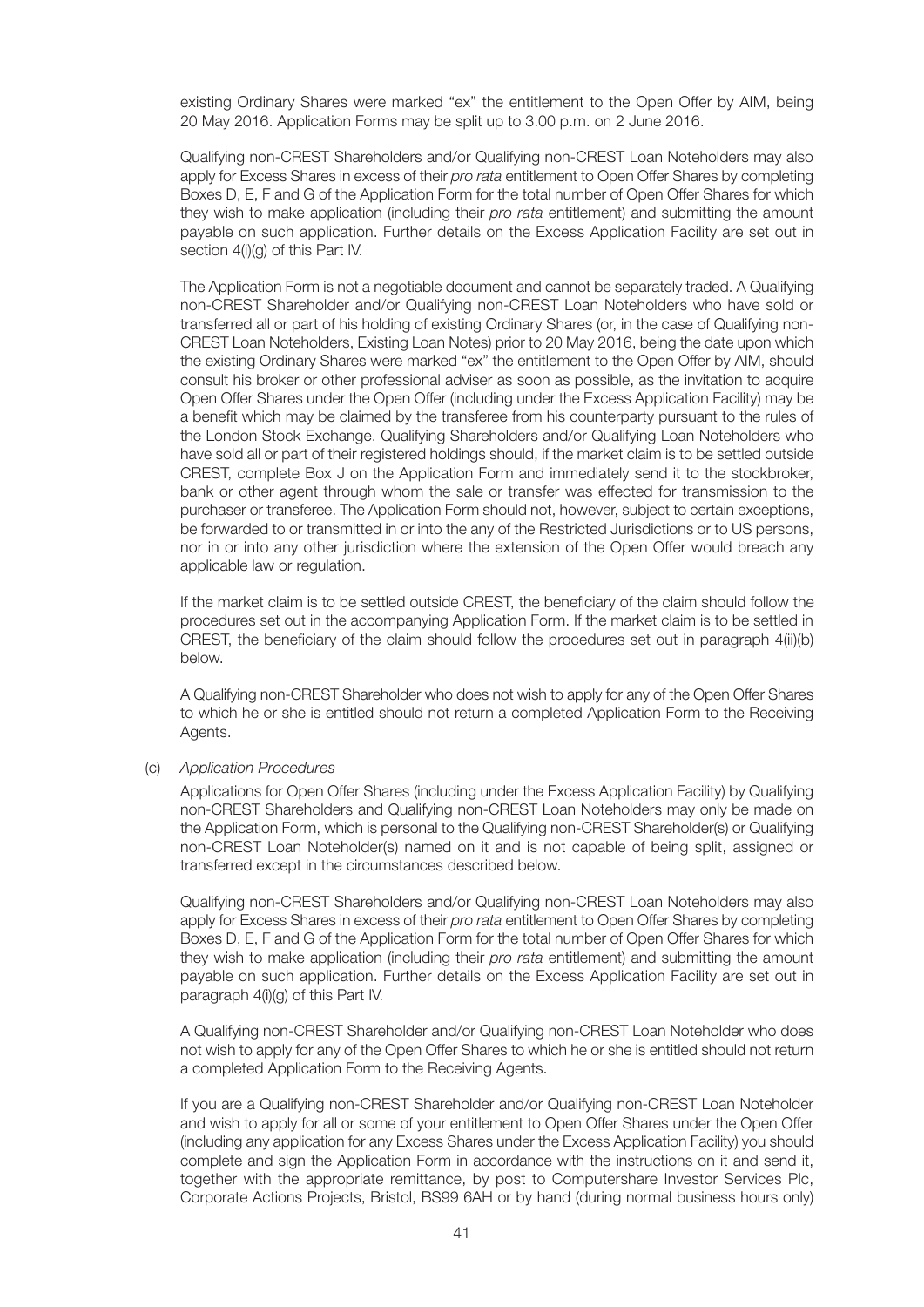to Computershare Investor Services Plc, The Pavilions, Bridgwater Road, Bristol, BS13 8AE so as to arrive no later than 11.00 a.m. on 6 June 2016. A reply paid envelope is enclosed for use by Qualifying non-CREST Shareholders in connection with the Open Offer. Your Application Form will not be valid unless you sign it.

The Application Form represents a right personal to the Qualifying non-CREST Shareholder and/or Qualifying non-CREST Loan Noteholder to apply to subscribe for Open Offer Shares (including under the Excess Application Facility); it is not a document of title and it cannot be traded. It is assignable or transferable only to satisfy *bona fide* market claims in relation to purchases in the market pursuant to the rules and regulations of the London Stock Exchange.

Application Forms may be split up to 3.00 p.m. on 2 June 2016 but only to satisfy such *bona fide* market claims. Qualifying non-CREST Shareholders and/or Qualifying non-CREST Loan Noteholder who have before the 'ex' date sold or transferred all or part of their registered holdings are advised to consult their stockbroker, bank or agent through whom the sale or transfer was effected or another professional adviser authorised under the FSMA as soon as possible, since the invitation to apply for Open Offer Shares (including under the Excess Application Facility) may represent a benefit which can be claimed from them by the purchaser(s) or transferee(s) under the rules of the London Stock Exchange.

Qualifying non-CREST Shareholders and/or Qualifying non-CREST Loan Noteholders who submit a valid application using the Application Form and accompanying payment will (subject to the terms and conditions set out in this Part IV, in the letter from the Chairman of the Company in Part I and in the Application Form) be allocated the Open Offer Shares applied for in full at the Issue Price (subject to the Company's discretion to accept, reject or scale back any application for any Open Offer Shares).

Applications will be irrevocable and, once submitted, may not be withdrawn and their receipt will not be acknowledged. The Company reserves the right to treat any application not strictly complying with the terms and conditions of application as nevertheless valid.

Multiple applications will not be accepted. All documents and remittances sent by post by or to an Applicant (or as the Applicant may direct) will be sent at the Applicant's own risk.

If Open Offer Shares have already been allotted to a Qualifying non-CREST Shareholder or Qualifying non-CREST Loan Noteholder and such Qualifying non-CREST Shareholder's or Qualifying non-CREST Loan Noteholder's cheque or a duly endorsed banker's draft is not honoured upon first presentation or such Qualifying non-CREST Shareholder's or Qualifying non-CREST Loan Noteholder's application is subsequently otherwise deemed to be invalid, the Company shall arrange (in its absolute discretion as to manner, timing and terms) to make arrangements for the sale of such Qualifying non-CREST Shareholder's or Qualifying non-CREST Loan Noteholder's Open Offer Shares and for the proceeds of sale (which for these purposes shall be deemed to be payments in respect of successful applications) to be paid to and retained by the Company. None of the Registrar, the Company or any other person shall be responsible for, or have any liability for, any loss, expense or damage suffered by such Qualifying non-CREST Shareholders or Qualifying non-CREST Loan Noteholders.

Please note that the Company's Registrars cannot provide financial advice on the merits of the Open Offer or as to whether or not you should take up your entitlement to Open Offer Shares under the Open Offer. If any Application Form is sent by first class post within the United Kingdom, Qualifying non-CREST Shareholders and Qualifying non-CREST Loan Noteholder's are recommended to allow at least four Business Days for delivery. The Company may in its absolute discretion elect to accept Application Forms and remittances after that date. The Company may also (in its sole discretion) elect to treat an Application Form as valid and binding on the person(s) by whom or on whose behalf it is lodged, even if it is not completed in accordance with the relevant instructions, or if it does not strictly comply with the terms and conditions of application. Applications will not be acknowledged.

The Company also reserves the right (but shall not be obliged) to accept applications in respect of which remittances are received prior to 11.00 a.m. on 6 June 2016 from an authorised person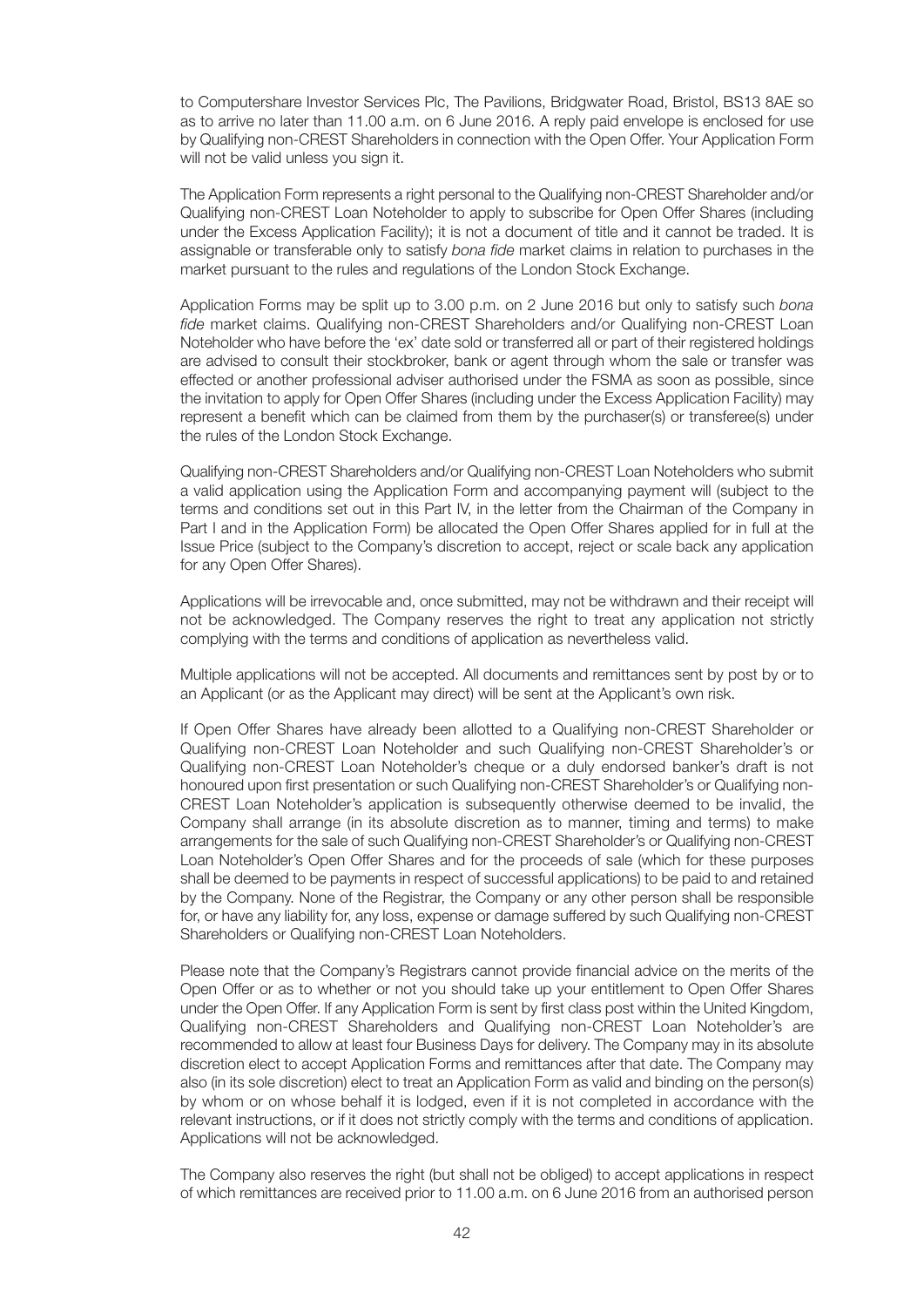(as defined in FSMA) specifying the number of Open Offer Shares concerned, and undertaking to lodge the relevant Application Form in due course.

(d) *Payments*

All payments must be in pounds sterling and cheques or duly endorsed banker's drafts should be made payable to "Computershare Investor Services Plc re: Shanta Gold Limited Open Offer Acceptance A/C" and crossed "A/C payee only". Cheques or banker's drafts must be drawn on the personal account of the individual investor to which they have sole or joint title to the funds and must be drawn on an account at a branch or a bank or building society in the United Kingdom, the Channel Islands or the Isle of Man which is either a settlement member of the Cheque and Credit Clearing Company Limited or the CHAPS Clearing Company Limited or which is a member of either of the Committees of Scottish or Belfast clearing houses or which has arranged for its cheques and banker's drafts to be cleared through the facilities provided by any of those companies or committees and must bear the appropriate sort code in the top right hand corner. Third party cheques may not be accepted except Building Society cheques or bankers' drafts where the Building Society or bank has confirmed the name of the account holder by stamping and endorsing the Building Society cheque or bankers' draft on the reverse to such effect.

Cheques or banker's drafts will be presented for payment upon receipt. The Company reserves the right to instruct its Registrars to seek special clearance of cheques and banker's drafts to allow the Company to obtain value for remittances at the earliest opportunity. No interest will be allowed on payments made before they are due and any interest earned on such payments will accrue for the benefit of the Company. It is a term of the Open Offer that cheques shall be honoured on first presentation, and the Company and/or Peel Hunt (on the Company's behalf) may elect in their absolute discretion to treat as invalid acceptances in respect of which cheques are not so honoured. All documents, cheques and banker's drafts sent through the post will be sent at the risk of the sender. Payments via CHAPS, BACS or electronic transfer will not be accepted.

Application monies will be paid into a separate bank account pending the Open Offer becoming unconditional. In the event that it does not become unconditional by 8.00 a.m. on 7 June 2016 or such later time and date as the Company shall agree (being no later than 8.00 a.m. on 17 June 2016), the Open Offer will lapse and application monies will be returned by post to Applicants, at the Applicants' risk and without interest, to the address set out on the Application Form, within 14 days thereafter.

The Company shall as soon as possible after 7 June 2016 refund any payment received with respect to an application for a number of Open Offer Shares in respect of an Open Offer Entitlement which has been rejected in whole or in part by the Company.

If the Open Offer does not become unconditional, no Open Offer Shares will be issued and all monies will be returned (at the applicant's sole risk), without payment of interest, to applicants as soon as practicable following the lapse of the Open Offer.

If Open Offer Shares have already been allotted to a Qualifying non-CREST Shareholder or Qualifying non-CREST Loan Noteholder and such Qualifying non-CREST Shareholder's or Qualifying non-CREST Loan Noteholder's cheque is not honoured upon first presentation or such Qualifying non-CREST Shareholder's or Qualifying non-CREST Loan Noteholder's application is subsequently otherwise deemed to be invalid, Computershare shall be authorised (in its absolute discretion as to manner, timing and terms) to make arrangements, on behalf of the Company, for the sale of such Qualifying non-CREST Shareholder's or Qualifying non-CREST Loan Noteholder's Offer Shares and for the proceeds of sale (which for these purposes shall be deemed to be payments in respect of successful applications) to be paid to and retained by the Company. None of Computershare, Peel Hunt or the Company nor any other person shall be responsible for, or have any liability for, any loss, expense or damage suffered by such Qualifying non-CREST Shareholders or Qualifying non-CREST Loan Noteholders.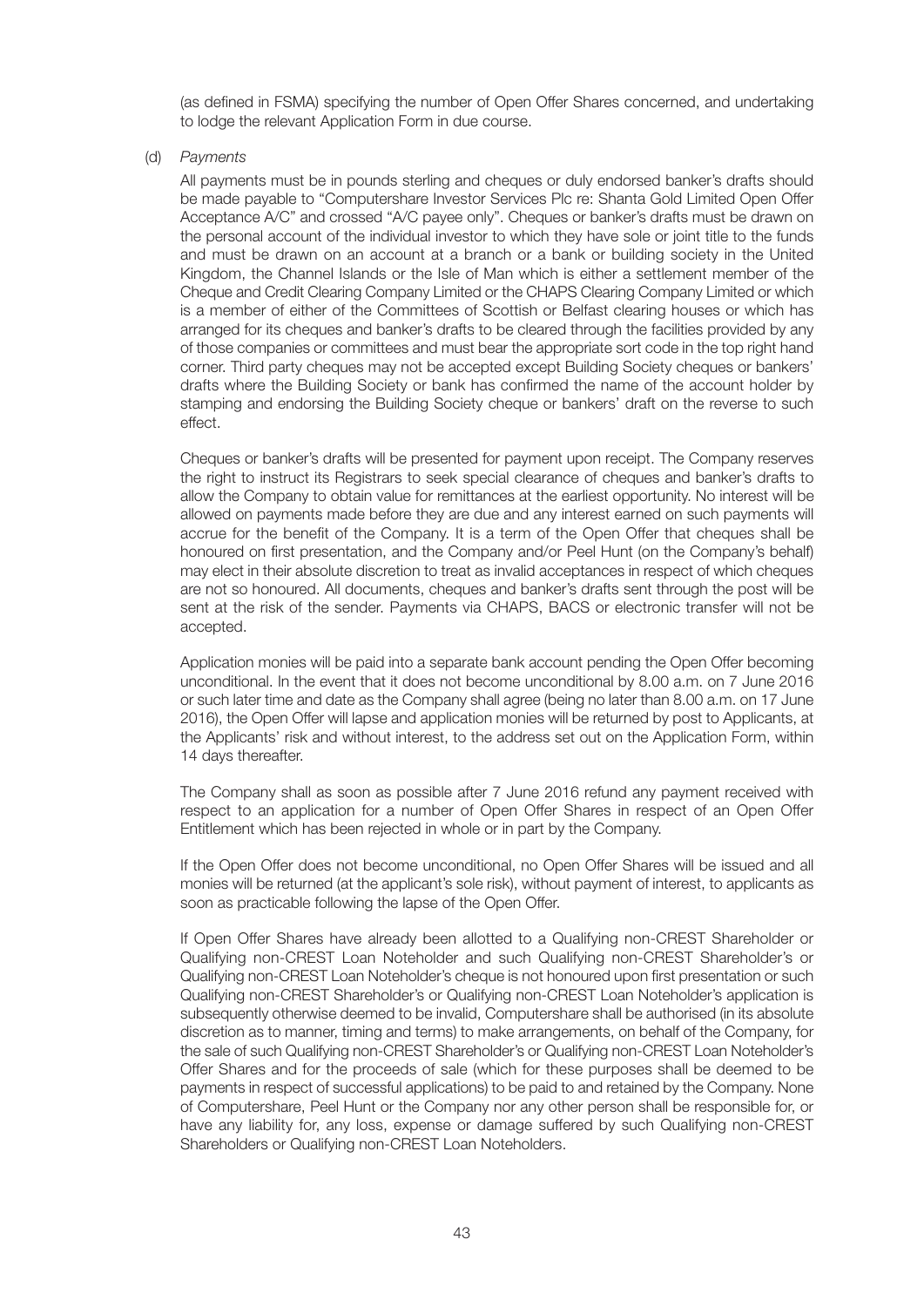#### (e) *Incorrect Sums*

If an Application Form encloses a payment for an incorrect sum, the Company through Computershare reserves the right:

- (i) to reject the application in full and return the cheque or refund the payment to the Qualifying non-CREST Shareholder or Qualifying non-CREST Loan Noteholder in question; or
- (ii) in the case that an insufficient sum is paid, to treat the application as a valid application for such lesser whole number of Open Offer Shares as would be able to be applied for with that payment at the Offer Price, refunding any unutilised sum to the Qualifying non-CREST Shareholder or Qualifying non-CREST Loan Noteholder in question, save that any sums of less than £1 will be retained for the benefit of the Company; or
- (iii) in the case that an excess sum is paid, to treat the application as a valid application for all of the Open Offer Shares referred to in the Application Form, refunding any unutilised sums to the Qualifying non-CREST Shareholder or Qualifying non-CREST Loan Noteholder in question, save that any sums of less than £1 will be retained for the benefit of the Company. All monies received by Computershare in respect of Open Offer Shares will be held in a separate non interest bearing account.
- (f) *Effect of Application*

All documents and remittances sent by post by or to an Applicant (or as the Applicant may direct) will be sent at the Applicant's own risk. By completing and delivering an Application Form, you (as the Applicant(s)):

- (i) agree and acknowledge that the Company and others will rely upon its representations, warranties, covenants, agreements and acknowledgements set forth therein, and you agree to notify the Company and Peel Hunt promptly in writing if any of your representations, warranties, covenants, agreements or acknowledgements ceases to be accurate and complete;
- (ii) agree that all applications, and contracts resulting therefrom, under the Open Offer shall be governed by, and construed in accordance with, the laws of England;
- (iii) confirm that in making the application you are not relying on any information or representation other than that contained in this circular, and you accordingly agree that no person responsible solely or jointly for this circular or any part thereof shall have any liability for any such information or representation not so contained and that having had the opportunity to read this circular you will be deemed to have notice of all the information concerning the Group contained within this circular;
- (iv) represent and warrant to the Company and Peel Hunt that you are the Qualifying Shareholder or Qualifying Loan Noteholder originally entitled to the Open Offer Entitlement;
- (v) represent and warrant to the Company and Peel Hunt that he is not a Placee;
- (vi) represent and warrant that if you have received some or all of your Open Offer Entitlements from a person other than the Company, you are entitled to apply under the Open Offer in relation to such Open Offer Entitlements by virtue of a *bona fide* market claim;
- (vii) represent and warrant that you are not a citizen or resident of a Restricted Jurisdiction or any other jurisdiction in which the application for Open Offer Shares is prevented by law and are not applying on behalf of, or with a view to the re-offer, re-sale or delivery of Open Offer Shares directly or indirectly in, into or within a Restricted Jurisdiction or to a resident of a Restricted Jurisdiction or to any person you believe is purchasing or subscribing for the purpose of such re-offer, re-sale or delivery;
- (viii) represent and warrant that you are not otherwise prevented by legal or regulatory restrictions from applying for Open Offer Shares or acting on behalf of such person(s) on a nondiscretionary basis;
- (ix) represent and warrant to the Company and Peel Hunt that you are not, and nor are you applying as nominee or agent for, a person who is or may be liable to notify and account for tax under the Stamp Duty Reserve Tax Regulations 1986 at any of the increased rates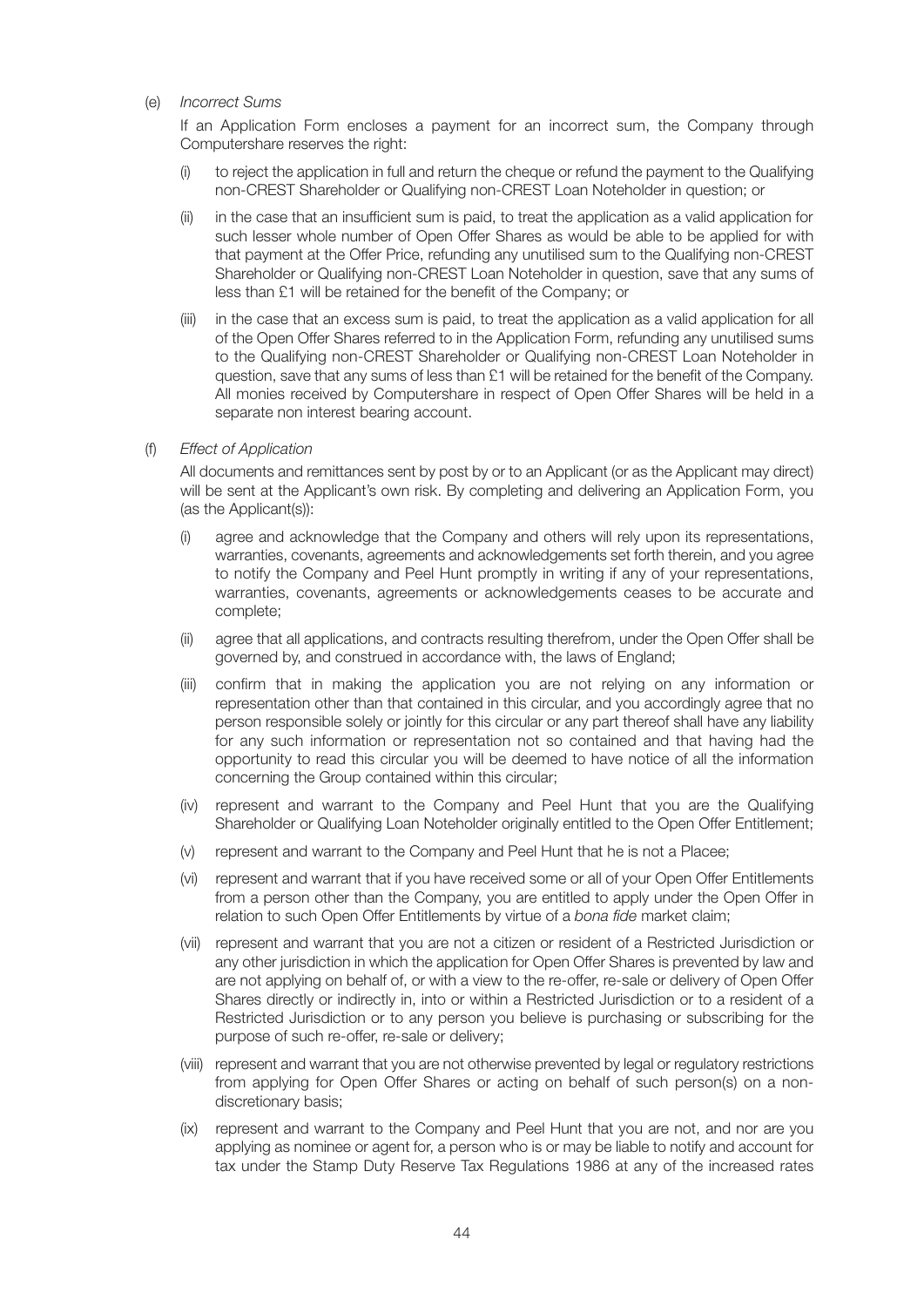referred to the increased rates referred to in sections 67, 70, 93 or 96 (depositary receipts and clearance services) of the Finance Act 1986; and

- (x) confirm that in making the application you are not relying and has not relied on the Company or Peel Hunt or any person affiliated with the Company or Peel Hunt in connection with any investigation of the accuracy of any information contained in this document or your investment decision; and
- (xi) will also be asked whether or not you can represent and warrant as follows: (i) you have not received the Application Form or any other document relating to the Open Offer in an Restricted Jurisdiction, nor have you mailed, transmitted or otherwise distributed or forwarded any such document in or into a Restricted Jurisdiction; (ii) you are not and were not located in a Restricted Jurisdiction at the time you accepted the Application Form or at the time you returned the Application Form; and (iii) if you are acting in a fiduciary, agency or other capacity as an intermediary, then either (A) you have full investment discretion with respect to the Open Offer Shares covered by the Application Form or (B) the person on whose behalf you are acting was located outside a Restricted Jurisdiction at the time he or she instructed you to submit the Application Form.

If you are unable to provide such representations and warranties you will be deemed not to have validly submitted an application for Open Offer Shares, save in the discretion of the Company and subject to certain conditions.

You should note that applications will be irrevocable. The Company reserves the right (but shall not be obliged) to treat any application not strictly complying in all respects with the terms and conditions of application as nevertheless valid.

If you do not wish to apply for any of the Open Offer Shares to which you are entitled under the Open Offer, you should not complete and return the Application Form.

If you are in doubt whether or not you should apply for any of the Open Offer Shares under the Open Offer, you should consult your independent financial adviser immediately. All enquiries in relation to the procedure for application for Qualifying non-CREST Shareholders and/or Qualifying non-CREST Loan Noteholders under the Open Offer should be addressed to Computershare Investor Services Plc, Corporate Actions Projects, Bristol, BS99 6AH or by telephone on 0370 707 4040 from within the UK or on +44 (0)370 707 4040 if calling from outside the UK. Lines are open 8.30 a.m. to 5.30 p.m. (London time) Monday to Friday. Calls may be recorded and randomly monitored for security and training purposes. Please note that Computershare cannot provide financial advice on the merits of the Open Offer or as to whether or not you should take up your entitlement.

#### (g) *The Excess Application Facility*

The Excess Application Facility enables Qualifying Shareholders and Qualifying Loan Noteholders who have taken up their Open Offer Entitlement in full to apply for additional Open Offer Shares.

Qualifying non-CREST Shareholders or Qualifying non-CREST Loan Noteholder who wish to apply for Open Offer Shares in excess of their Open Offer Entitlement must complete the Application Form in accordance with the instructions set out on the Application Form.

If applications under the Excess Application Facility are received for more than the total number of Open Offer Shares available following take up of Open Offer Entitlements, the Excess Shares may be allocated in such manner as the Directors may determine in their absolute discretion. No assurance can be given that excess applications by Qualifying Shareholders and/or Qualifying Loan Noteholders will be met in full or in part or at all.

Should the Open Offer become unconditional and applications for Open Offer Shares exceed the 38,471,534 Open Offer Shares being made available to Qualifying Shareholders or Qualifying Loan Noteholders as a result of applications made in respect of the Excess Application Facility, resulting in a scaling back of applications, each Qualifying non-CREST Shareholder and/or Qualifying non-CREST Loan Noteholders who has made a valid application for Open Offer Shares under the Excess Application Facility and from whom payment in full for such Open Offer Shares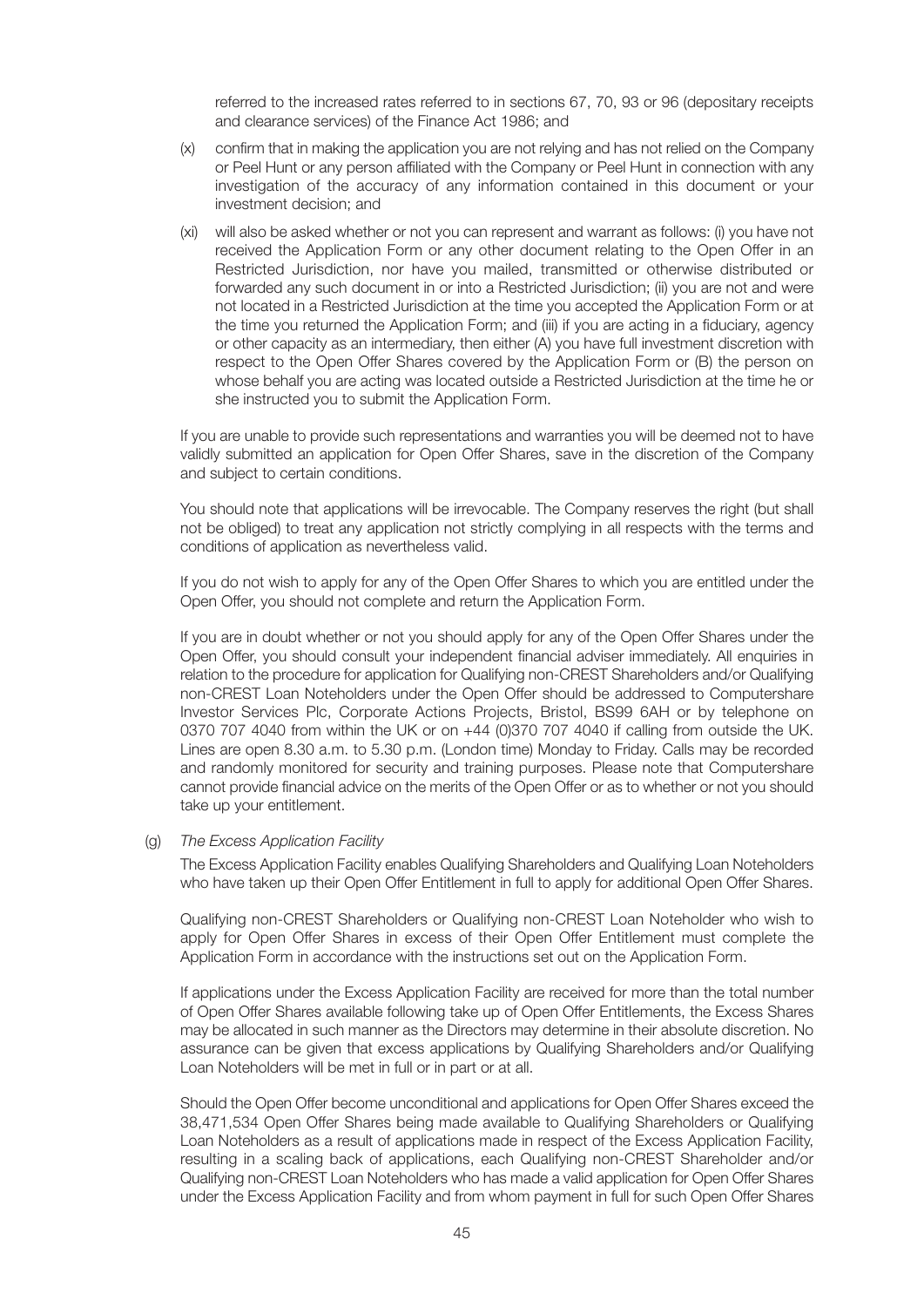has been received in cleared funds will receive a pounds sterling amount equal to the number of Open Offer Shares applied and paid for under the Excess Application Facility but not allocated to the relevant Qualifying non-CREST Shareholder or Qualifying non-CREST Loan Noteholder, multiplied by the Issue Price. Monies will be returned as soon as reasonably practicable, without payment of interest and at the Applicant's sole risk.

Fractions of Open Offer Shares will not be issued under the Excess Application Facility and fractions of Open Offer Shares will be rounded down to the nearest whole number.

#### (ii) *If you have Open Offer Entitlements and Excess Open Offer Entitlement credited to your stock account in CREST in respect of your entitlement under the Open Offer*

(a) *General*

Subject as provided in section 7 of this Part IV in relation to certain Overseas Shareholders and Overseas Loan Noteholders, each Qualifying CREST Shareholder and Qualifying CREST Loan Noteholder will receive a credit to his stock account in CREST of his Open Offer Entitlements equal to the maximum number of Open Offer Shares for which he is entitled to apply under the Open Offer. Qualifying CREST Shareholders and Qualifying CREST Loan Noteholders may also apply for Open Offer Shares in excess of their Open Offer Entitlement under the Excess Application Facility. Further details of Excess Offer Entitlements can be found in paragraph 4(ii)(j) of this Part IV.

The CREST stock account to be credited will be an account under the participant ID and member account ID that apply to the existing Ordinary Shares (or, in the case of Qualifying Loan Noteholders, Existing Loan Notes) held on the Record Date by the Qualifying CREST Shareholder or the Qualifying CREST Loan Noteholder in respect of which the Open Offer Entitlements and Excess Open Offer Entitlements have been allocated. Any Placees that receive a credit to their appropriate stock accounts in CREST are not entitled to apply for the Open Offer Entitlements.

If for any reason the Open Offer Entitlements cannot be admitted to CREST by, or the stock accounts of Qualifying CREST Shareholders or Qualifying CREST Loan Noteholder cannot be credited by, 5.00 p.m. or such later time as the Company may decide on 23 May 2016, an Application Form will be sent out to each Qualifying CREST Shareholder and Qualifying CREST Loan Noteholder in substitution for the Open Offer Entitlements and Excess Open Offer Entitlements credited to his stock account in CREST. In these circumstances the expected timetable as set out in this circular will be adjusted as appropriate and the provisions of this circular applicable to Qualifying non-CREST Shareholders and Qualifying non-CREST Loan Noteholder with Application Forms will apply to Qualifying CREST Shareholders and Qualifying CREST Loan Noteholders who receive Application Forms.

Qualifying CREST Shareholders and Qualifying CREST Loan Noteholders who wish to apply for some or all of their entitlements to Open Offer Shares (including any applications for Excess CREST Open Offer Entitlements) should refer to the CREST Manual for further information on the CREST procedures referred to below. If you have any questions relating to the procedure for acceptance, please telephone Computershare on 0370 707 4040 from within the UK or on +44 (0)370 707 4040 if calling from outside the UK. Lines are open 8.30 a.m. to 5.30 p.m. (London time) Monday to Friday. Calls may be recorded and randomly monitored for security and training purposes. Computershare cannot provide advice on the merits of the Open Offer nor give any financial, legal or tax advice.

If you are a CREST sponsored member you should consult your CREST Sponsor if you wish to apply for Open Offer Shares (including any applications for Excess CREST Open Offer Entitlements) as only your CREST Sponsor will be able to take the necessary action to make this application in CREST.

(b) *Market claims*

The Open Offer Entitlements and Excess Open Offer Entitlements will have separate ISIN/SEDOL numbers and will constitute separate securities for the purposes of CREST. Although Open Offer Entitlements and Excess Open Offer Entitlements will be admitted to CREST and be enabled for settlement, applications in respect of Open Offer Entitlements and Excess Open Offer Entitlements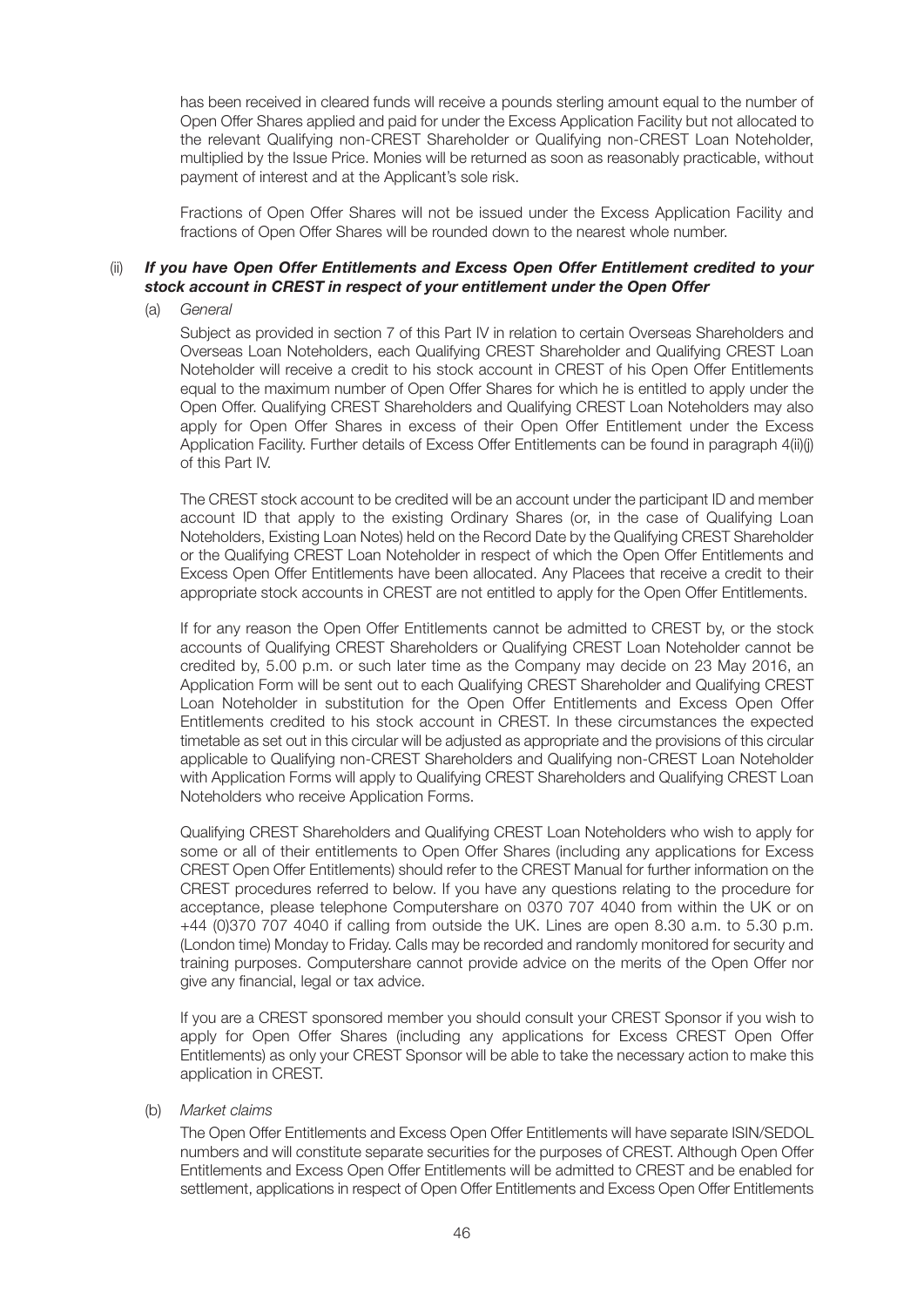may only be made by the Qualifying Shareholder or Qualifying CREST Loan Noteholder originally entitled or by a person entitled by virtue of a *bona fide* market claim transaction. Transactions identified by the CREST Claims Processing Unit as "cum" the Open Offer entitlement will generate an appropriate market claim transaction and the relevant Open Offer Entitlement(s) and Excess Open Offer Entitlement(s) will thereafter be transferred accordingly.

#### (c) *USE Instructions*

Qualifying CREST Shareholders and Qualifying CREST Loan Noteholders who wish to apply for Open Offer Shares in respect of all or some of their Open Offer Entitlements and Excess Open Offer Entitlements in CREST must send (or, if they are CREST sponsored members, procure that their CREST Sponsor sends) an Unmatched Stock Event ("**USE**") instruction to Euroclear which, on its settlement, will have the following effect:

- (i) the crediting of a stock account of Computershare under the participant ID and member account ID specified below, with a number of Open Offer Entitlements or Excess Open Offer Entitlements corresponding to the number of Open Offer Shares or Excess Shares applied for; and
- (ii) the creation of a CREST payment, in accordance with the CREST payment arrangements, in favour of the payment bank of Computershare in respect of the amount specified in the USE instruction which must be the full amount payable on application for the number of Open Offer Shares or Excess Shares referred to in (i) above.

#### (d) *Content of USE Instructions in respect of Open Offer Entitlements*

The USE instruction must be properly authenticated in accordance with Euroclear UK & Ireland's specifications and must contain, in addition to the other information that is required for settlement in CREST, the following details:

- the number of Open Offer Shares for which application is being made (and hence the number of the Open Offer Entitlement(s) being delivered to Computershare);
- (ii) the ISIN of the Open Offer Entitlement. This is GG00BYQPWT92;
- (iii) the participant ID of the accepting CREST member;
- (iv) the member account ID of the accepting CREST member from which the Open Offer Entitlements are to be debited;
- (v) the participant ID of Computershare, in its capacity as a CREST receiving agent. This is 3RA42;
- (vi) the member account ID of Computershare, in its capacity as CREST receiving agent. This is SHANTA;
- (vii) the amount payable by means of a CREST payment on settlement of the USE instruction. This must be the full amount payable on application for the number of Open Offer Shares referred to in (i) above;
- (viii) the intended settlement date. This must be on or before 6 June 2016; and
- (ix) the Corporate Action Number for the Open Offer. This will be available by viewing the relevant corporate action details in CREST.

In order for an application under the Open Offer to be valid, the USE instruction must comply with the requirements as to authentication and contents set out above and must settle on or before 11.00 a.m. on 6 June 2016.

In order to assist prompt settlement of the USE instruction, CREST members (or their sponsors, where applicable) may consider adding the following non-mandatory fields to the USE instruction:

- (i) a contact name and telephone number (in the free format shared note field); and
- (ii) a priority of at least 80.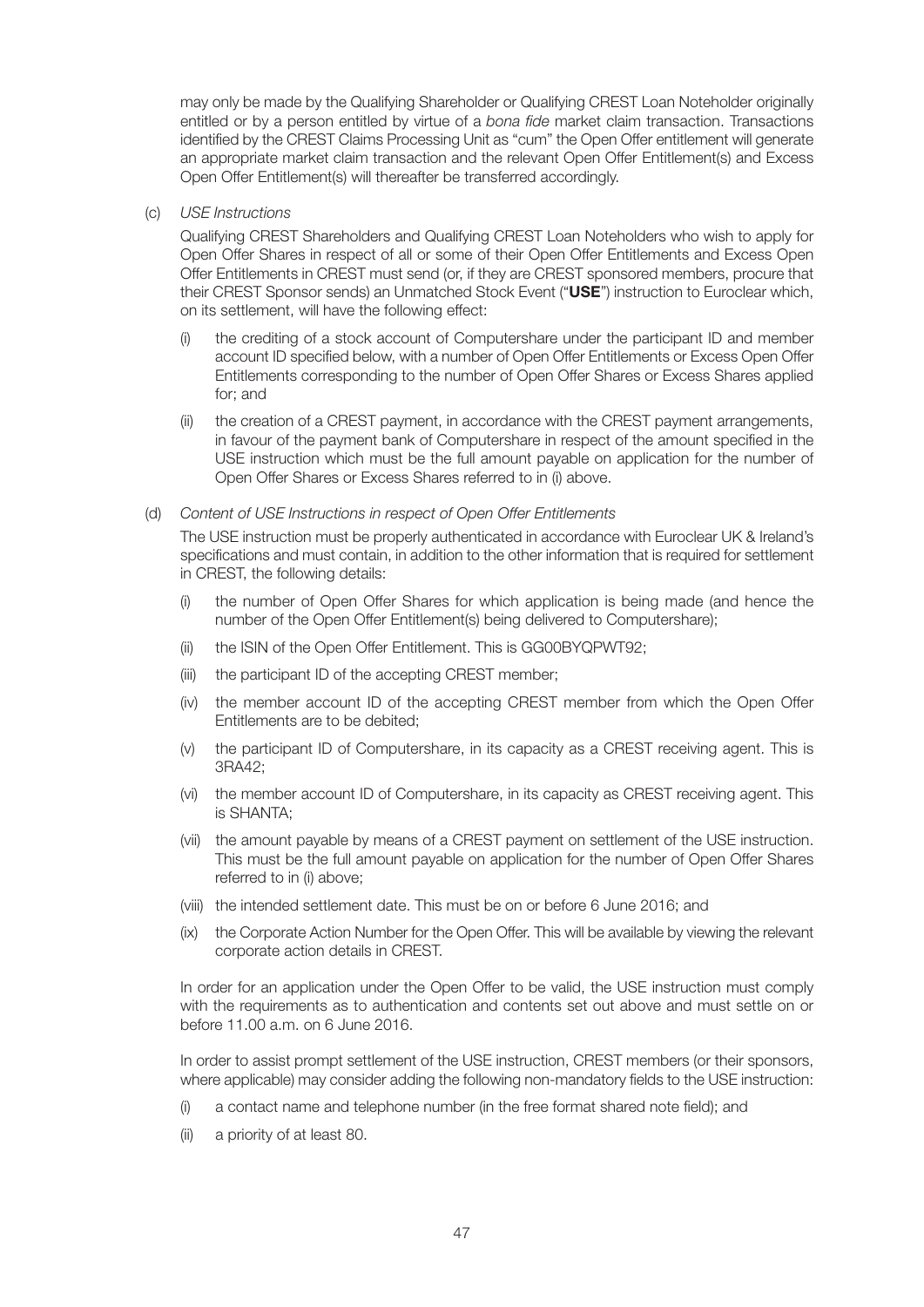CREST members and, in the case of CREST sponsored members, their CREST Sponsors, should note that the last time at which a USE instruction may settle on 6 June 2016 in order to be valid is 11.00 a.m. on that day.

In the event that the Open Offer does not become unconditional by 8.00 a.m. on 7 June 2016 (or such later time and date as the Company and Peel Hunt determine being no later than 8.00 a.m. on 17 June 2016), the Open Offer will lapse, the Open Offer Entitlements admitted to CREST will be disabled and Computershare will refund the amount paid by a Qualifying CREST Shareholder or Qualifying CREST Loan Noteholder by way of a CREST payment, without interest, as soon as practicable thereafter.

(e) *Content of USE Instructions in respect of Excess CREST Open Offer Entitlements*

The USE Instruction must be properly authenticated in accordance with Euroclear UK & Ireland's specifications and must contain, in addition to the other information that is required for settlement in CREST, the following details:

- (i) the number of Open Offer Shares for which application is being made (and hence the number of Excess CREST Open Offer Entitlement(s) being delivered to Computershare);
- (ii) the ISIN of the Excess CREST Open Offer Entitlement. This is GG00BYQPWV15;
- (iii) the CREST participant ID of the accepting CREST member;
- (iv) the CREST member account ID of the accepting CREST member from which the Excess CREST Open Offer Entitlements are to be debited;
- (v) the Participant ID of Computershare in its capacity as a CREST receiving agent. This is 3RA42;
- (vi) the member account ID of Computershare in its capacity as CREST receiving agent. This is SHANTA;
- (vii) the amount payable by means of a CREST payment on settlement of the USE instruction. This must be the full amount payable on application for the number of Open Offer Shares referred to in (i) above;
- (viii) the intended settlement date. This must be before 11.00 a.m. on 6 June 2016; and
- (ix) the Corporate Action Number for the Open Offer. This will be available by viewing the relevant corporate action details in CREST.

In order for an application in respect of an Excess CREST Open Offer Entitlement under the Open Offer to be valid, the USE instruction must comply with the requirements as to authentication and contents set out above and must settle on or before 11.00 a.m. on 6 June 2016.

In order to assist prompt settlement of the USE instruction, CREST members (or their sponsors, where applicable) should add the following non-mandatory fields to their USE instruction:

- (i) a contact name and telephone number (in the free format shared note field); and
- (ii) a priority of at least 80.

CREST members and, in the case of CREST sponsored members, their CREST Sponsors, should note that the last time at which a USE instruction may settle in order to be valid is 11.00 a.m. on 6 June 2016. Please note that automated CREST generated claims and buyer protection will not be offered on the Excess CREST Open Offer Entitlement security.

In the event that the Open Offer does not become unconditional by 8.00 a.m. on 7 June 2016 or such later time and date as the Company shall agree (being no later than 8.00 a.m. on 17 June 2016), the Open Offer will lapse, the Open Offer Entitlements and Excess Open Offer Entitlements admitted to CREST will be disabled and the Receiving Agent will refund the amount paid by a Qualifying CREST Shareholder or Qualifying CREST Loan Noteholder by way of a CREST payment, without interest, within 14 days thereafter. The Open Offer cannot be revoked once all conditions have been satisfied.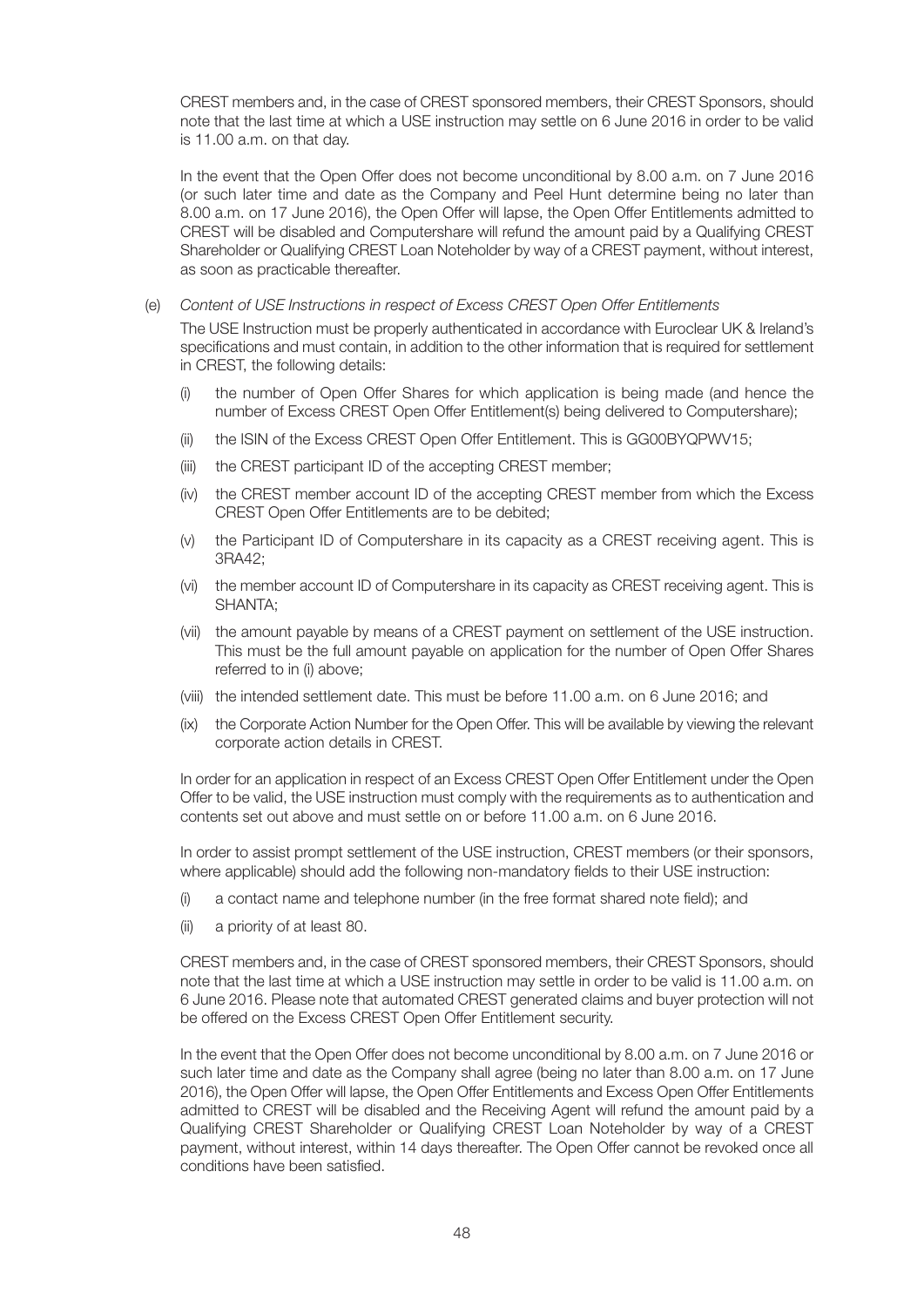#### (f) *Deposit of Open Offer Entitlements into, and withdrawal from, CREST*

A Qualifying non-CREST Shareholder's and/or Qualifying non-CREST Loan Noteholder's entitlement under the Open Offer as shown by the number of Open Offer Entitlements set out in his Application Form may be deposited into CREST (either into the account of the Qualifying Shareholder or Qualifying Loan Noteholder named in the Application Form or into the name of a person entitled by virtue of a *bona fide* market claim). Similarly, Open Offer Entitlements and Excess Open Offer Entitlements held in CREST may be withdrawn from CREST so that the entitlement under the Open Offer is reflected in an Application Form. Normal CREST procedures (including timings) apply in relation to any such deposit or withdrawal, subject (in the case of a deposit into CREST) as set out in the Application Form.

A holder of an Application Form who is proposing so to deposit the entitlement set out in such form is recommended to ensure that the deposit procedures are implemented in sufficient time to enable the person holding or acquiring the Open Offer Entitlements and Excess Open Offer Entitlements following their deposit into CREST to take all necessary steps in connection with taking up the entitlement prior to 11.00 a.m. on 6 June 2016. After depositing their Open Offer Entitlement into their CREST account, CREST holders will shortly thereafter receive a credit for their Excess CREST Open Offer Entitlement, which will be managed by Computershare.

In particular, having regard to normal processing times in CREST and on the part of Computershare, the recommended latest time for depositing an Application Form with the CCSS, where the person entitled wishes to hold the entitlement under the Open Offer set out in such Application Form as Open Offer Entitlements in CREST, is 3.00 p.m. on 1 June 2016, and the recommended latest time for receipt by Euroclear of a dematerialised instruction requesting withdrawal of Open Offer Entitlements and Excess Open Offer Entitlements from CREST is 4.30 p.m. on 31 May 2016, in either case so as to enable the person acquiring or (as appropriate) holding the Open Offer Entitlements and Excess Open Offer Entitlements following the deposit or withdrawal (whether as shown in an Application Form or held in CREST) to take all necessary steps in connection with applying in respect of the Open Offer Entitlements and Excess Open Offer Entitlements prior to 11.00 a.m. on 6 June 2016.

Delivery of an Application Form with the CREST Deposit Form duly completed whether in respect of a deposit into the account of the Qualifying Shareholder or Qualifying Loan Noteholder named in the Application Form or into the name of another person, shall constitute a representation and warranty to the Company by the relevant CREST member(s) that it/they is/are not in breach of the provisions of the notes on page 2 of the Application Form, and a declaration to the Company from the relevant CREST member(s) that it/they is/are not citizen(s) or resident(s) of any of the Restricted Jurisdictions and, where such deposit is made by a beneficiary of a market claim, a representation and warranty that the relevant CREST member(s) is/are entitled to apply under the Open Offer by virtue of a *bona fide* market claim.

(g) *Validity of Application*

A USE instruction complying with the requirements as to authentication and contents set out above which settles by no later than 11.00 a.m. on 6 June 2016 will constitute a valid application under the Open Offer.

#### (h) *CREST Procedures and Timings*

**CREST members and (where applicable) their CREST Sponsors should note that Euroclear does not make available special procedures, in CREST, for any particular corporate action. Normal system timings and limitations will therefore apply in relation to the input of a USE instruction and its settlement in connection with the Open Offer.**

**It is the responsibility of the CREST member concerned to take (or, if the CREST member is a CREST sponsored member, to procure that his CREST Sponsor takes) such action as shall be necessary to ensure that a valid application is made as stated above by 11.00 a.m. on 6 June 2016. In this connection CREST members and (where applicable) their CREST Sponsors are referred in particular to those sections of the CREST Manual concerning practical limitations of the CREST system and timings.**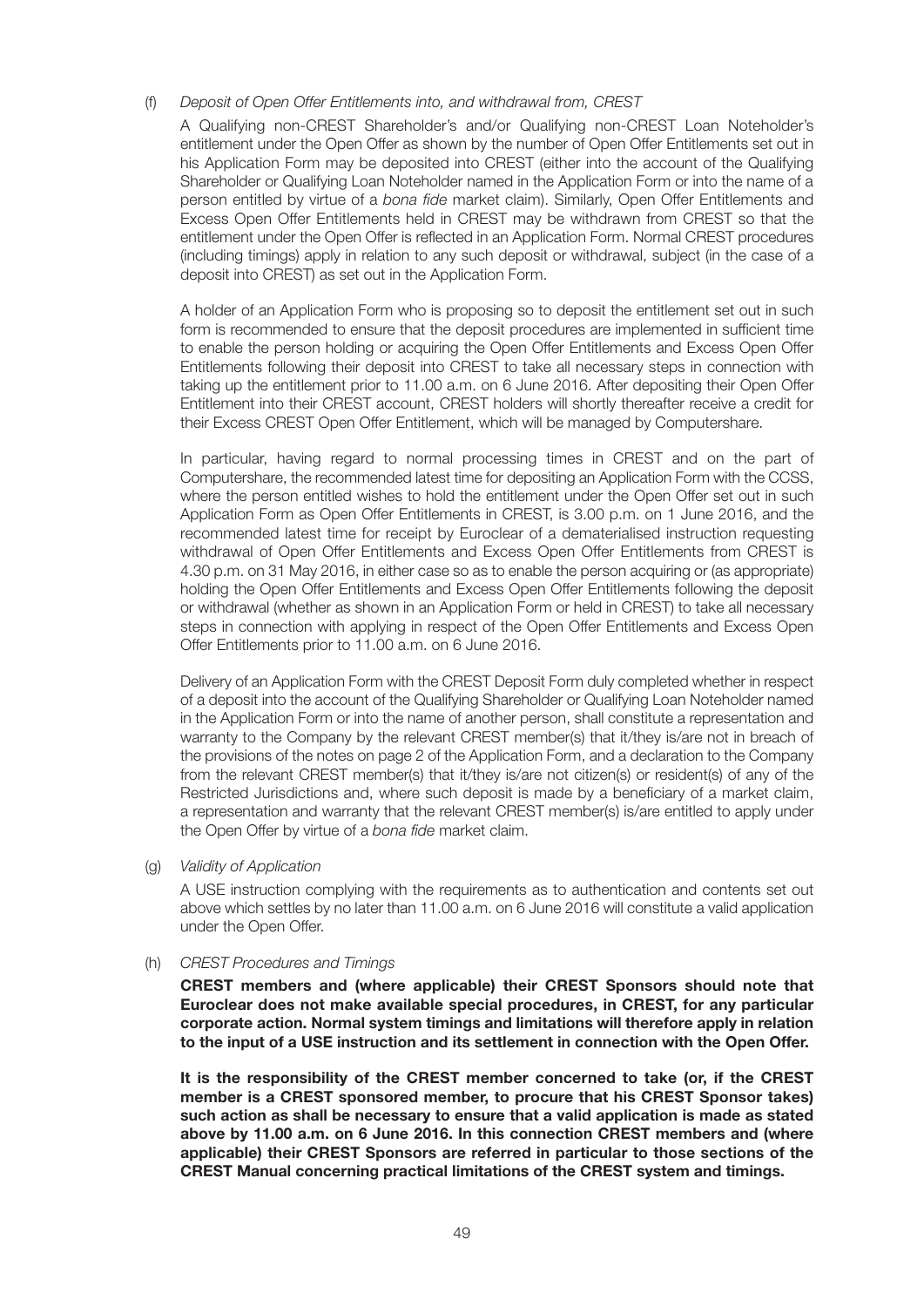#### (i) *Incorrect or Incomplete Applications*

If a USE instruction includes a CREST payment for an incorrect sum, the Company through Computershare reserves the right:

- (i) to reject the application in full and refund the payment to the CREST member in question;
- (ii) in the case that an insufficient sum is paid, to treat the application as a valid application for such lesser whole number of Open Offer Shares and/or Excess Shares as would be able to be applied for with that payment at the Issue Price, refunding any unutilised sum to the CREST member in question;
- (iii) in the case that an excess sum is paid, to treat the application as a valid application for all the Open Offer Shares referred to in the USE instruction refunding any unutilised sum to the CREST member in question (without interest).

#### (j) *The Excess Application Facility*

Provided that a Qualifying CREST Shareholder and/or Qualifying CREST Loan Noteholders chooses to take up their Open Offer Entitlement in full, the Excess Application Facility enables Qualifying CREST Shareholders and/or Qualifying CREST Loan Noteholders to apply for Open Offer Shares in excess of their Open Offer Entitlements. Any such applications will be granted at the absolute discretion of the Company.

If applications under the Excess Application Facility are received for more than the total number of Open Offer Shares available following take up of Open Offer Entitlements, such applications may be allocated in such manner as the Directors may determine, in their absolute discretion, and no assurance can be given that any applications under the Excess Application Facility by Qualifying Shareholders and/or Qualifying Loan Noteholders will be met in full or in part or at all.

Applications for Excess Open Offer Entitlements will be satisfied only if, and to the extent that, corresponding applications by other Qualifying Shareholders and/or Qualifying Loan Noteholders are not made or are made for less than their Open Offer Entitlements. Once subscriptions by Qualifying Shareholders and/or Qualifying Loan Noteholders under their respective Open Offer Entitlements have been satisfied, the Company shall, in its absolute discretion, determine whether to meet any excess applications in full or in part and no assurance can be given that applications by Qualifying Shareholders and/or Qualifying Loan Noteholders under the Excess Application Facility will be met in full, in part or at all.

An Excess CREST Open Offer Entitlement may not be sold or otherwise transferred. Subject as provided in section 7 of this Part IV in relation to certain Overseas Shareholders, the CREST accounts of Qualifying CREST Shareholders and/or Qualifying CREST Loan Noteholders will be credited with an Excess CREST Open Offer Entitlement in order for any applications for Excess Shares to be settled through CREST. The credit of such Excess CREST Open Offer Entitlement does not in any way give Qualifying CREST Shareholders and/or Qualifying CREST Loan Noteholders a right to the Open Offer Shares attributable to the Excess CREST Open Offer Entitlement as an Excess CREST Open Offer Entitlement is subject to scaling back in accordance with the terms of this circular.

To apply for Excess Shares pursuant to the Open Offer, Qualifying CREST Shareholders and Qualifying CREST Loan Noteholders should follow the instructions above and must not return a paper form and cheque. Should a transaction be identified by the CREST Claims Processing Unit as "cum" the Open Offer Entitlement and the relevant Open Offer Entitlement(s) be transferred, the Excess CREST Open Offer Entitlements will not transfer with the Open Offer Entitlement(s) claim, but will be transferred as a separate claim. Should a Qualifying CREST Shareholder or Qualifying CREST Loan Noteholders cease to hold all of his Existing Ordinary Shares as a result of one or more *bona fide* market claims, the Excess CREST Open Offer Entitlement credited to CREST, and allocated to the relevant Qualifying Shareholder ot Qualifying Loan Noteholder, will be transferred to the purchaser. Please note that an additional USE instruction must be sent in respect of any application under the Excess CREST Open Offer Entitlement.

Should the Open Offer become unconditional and applications for Open Offer Shares by Qualifying Shareholders and/or Qualifying CREST Loan Noteholders under the Open Offer exceed the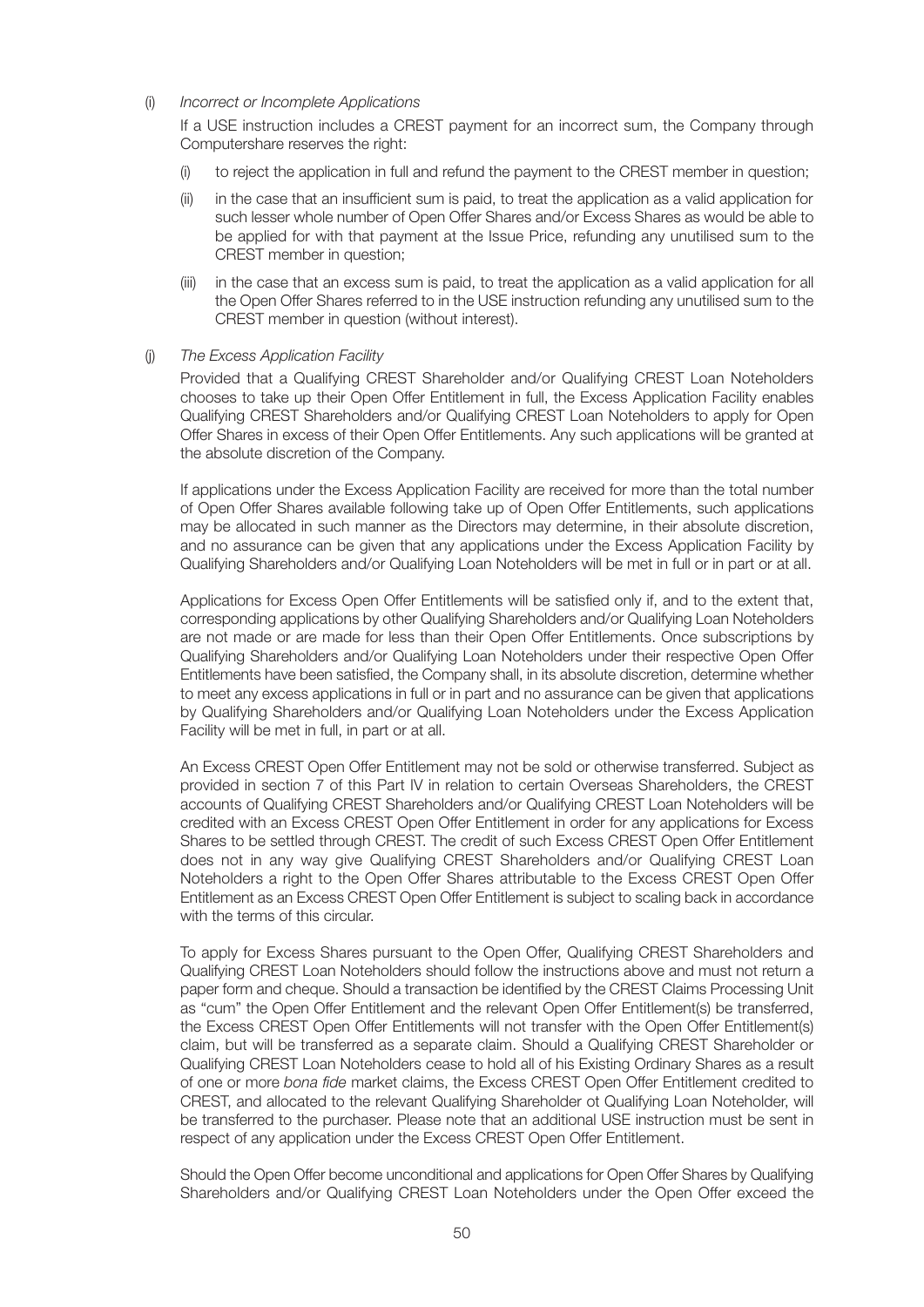number of Open Offer Shares being made available, resulting in a scale back of applications under the Excess Application Facility, each Qualifying CREST Shareholder and/or Qualifying CREST Loan Noteholders who has made a valid application for Excess Shares under the Excess Application Facility, and from whom payment in full for the Excess Shares has been received, will receive a pounds sterling amount equal to the number of Open Offer Shares validly applied and paid for but which are not allocated to the relevant Qualifying CREST Shareholder and/or Qualifying CREST Loan Noteholders multiplied by the Issue Price. Monies will be returned as soon as reasonably practicable, without payment of interest, and at the Applicant's sole risk.

Fractions of Open Offer Shares will be aggregated and made available under the Excess Application Facility.

(k) *Effect of Valid Application*

A CREST member who makes or is treated as making a valid application in accordance with the above procedures will thereby:

- (i) agree and acknowledge that the Company and others will rely upon its representations, warranties, covenants, agreements and acknowledgements set forth therein, and agree to notify the Company and Peel Hunt promptly in writing if any of his representations, warranties, covenants, agreements or acknowledgements ceases to be accurate and complete;
- (ii) represent and warrant to the Company and Peel Hunt that he has the right, power and authority, and has taken all action necessary, to make the application under the Open Offer and to execute, deliver and exercise his rights, and perform his obligations, under any contracts resulting therefrom and that he is not a person otherwise prevented by legal or regulatory restrictions from applying for Open Offer Shares or acting on behalf of any such person on a non-discretionary basis;
- (iii) pay the amount payable on application in accordance with the above procedures by means of a CREST payment in accordance with the CREST payment arrangements (it being acknowledged that the payment to Computershare's payment bank in accordance with the CREST payment arrangements shall, to the extent of the payment, discharge in full the obligation of the CREST member to pay to the Company the amount payable on application);
- (iv) request that the Open Offer Shares to which he will become entitled be issued to him on the terms set out in this circular and subject to the Memorandum and Articles of Incorporation of the Company;
- (v) agree that all applications and contracts resulting therefrom under the Open Offer shall be governed by, and construed in accordance with, the laws of England;
- (vi) represent and warrant that he is not applying on behalf of any Shareholder who is a citizen or resident or which is a corporation, partnership or other entity created or organised in or under any laws of any Restricted Jurisdiction and he is not applying with a view to reoffering, reselling, transferring or delivering any of the Open Offer Shares which are the subject of this application to, or for the benefit of, a Shareholder who is a citizen or resident or which is a corporation, partnership or other entity created or organised in or under any laws of any Restricted Jurisdiction except where proof satisfactory to the Company has been provided to the Company and that he is able to accept the invitation by the Company of any requirement which it (in its absolute discretion) regards as unduly burdensome, nor acting on behalf of any such person on a nondiscretionary basis nor (a) person(s) otherwise prevented by legal or regulatory restrictions from applying for Open Offer Shares under the Open Offer;
- (vii) confirm to the Company and Peel Hunt that in making the application he is not relying on any information or representation in relation to the Company other than that contained in this document, and the applicant accordingly agrees that no person responsible solely or jointly for this document or any part thereof, or involved in the preparation thereof, shall have any liability for any such information or representation not so contained and further agrees that, having had the opportunity to read this document, he will be deemed to have had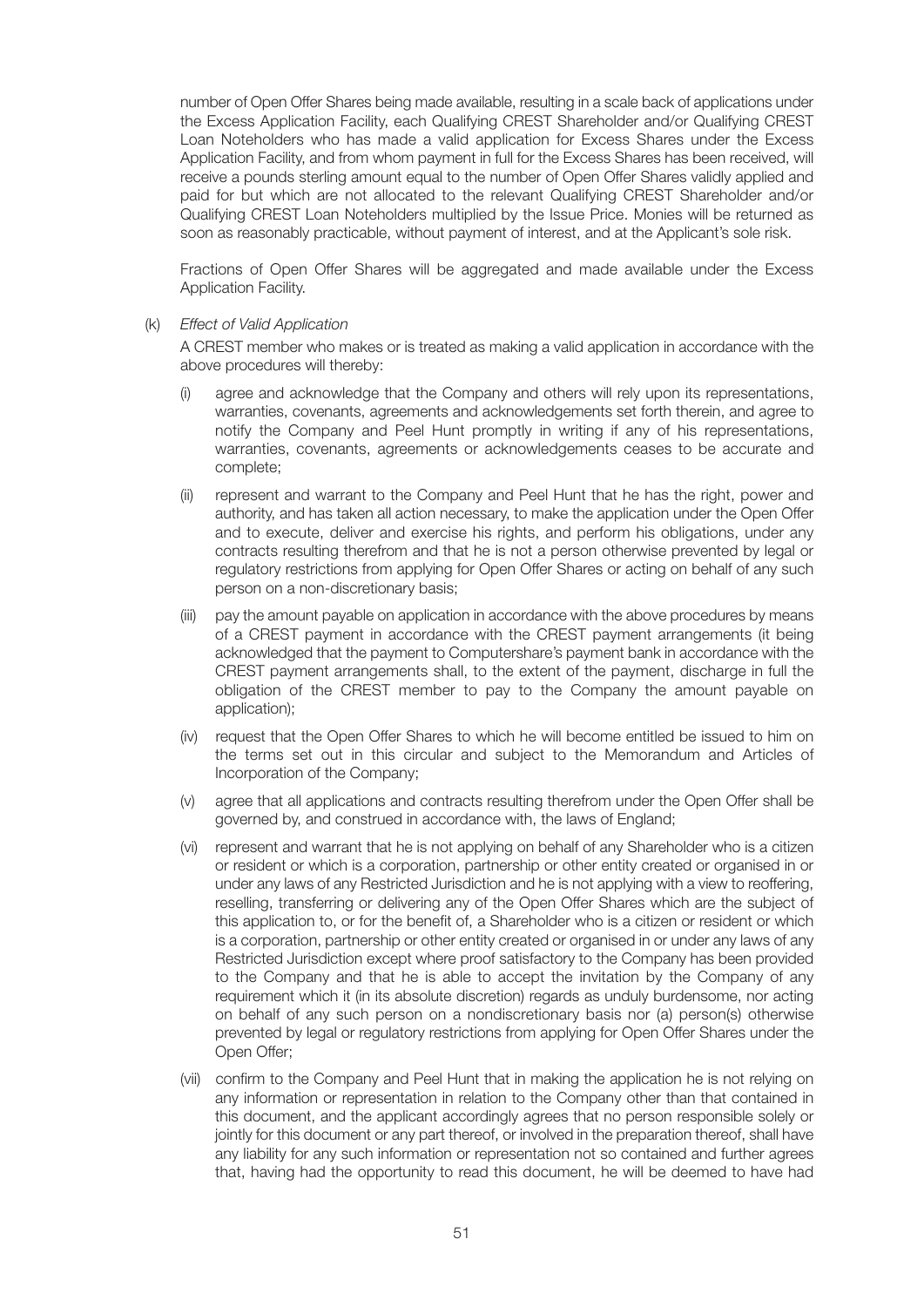notice of all the information in relation to the Company contained in this document (including information incorporated by reference);

- (viii) represent and warrant that he is not, and nor is he applying as nominee or agent for, a person who is or may be liable to notify and account for tax under the Stamp Duty Reserve Tax Regulations 1986 at any of the increased rates referred to in sections 67, 70, 93 or 96 (depositary receipts and clearance services) of the Finance Act 1986;
- (ix) represent and warrant that he is the Qualifying Shareholder and/or Qualifying Loan Noteholder originally entitled to the Open Offer Entitlements or that he has received such Open Offer Entitlements and Excess Open Offer Entitlements by virtue of a *bona fide* market claim;
- (x) represent and warrant to the Company and Peel Hunt that he is not a Placee; and
- (xi) confirm that in making the application he is not relying and has not relied on Peel Hunt or any person affiliated with the Company or Peel Hunt in connection with any investigation of the accuracy of any information contained in this document or his investment decision.

#### (l) *Company's discretion as to Rejection and Validity of Applications*

The Company may in its sole discretion:

- (i) treat as valid (and binding on the CREST member concerned) an application which does not comply in all respects with the requirements as to validity set out or referred to in this Part IV;
- accept an alternative properly authenticated dematerialised instruction from a CREST member or (where applicable) a CREST Sponsor as constituting a valid application in substitution for or in addition to a USE instruction and subject to such further terms and conditions as the Company may determine;
- (iii) treat a properly authenticated dematerialised instruction (in this sub-paragraph the "first instruction") as not constituting a valid application if, at the time at which Computershare receives a properly authenticated dematerialised instruction giving details of the first instruction or thereafter, either the Company or Computershare have received actual notice from CRESTCo of any of the matters specified in Regulation 35(5)(a) in relation to the first instruction. These matters include notice that any information contained in the first instruction was incorrect or notice of lack of authority to send the first instruction; and
- (iv) accept an alternative instruction or notification from a CREST member or CREST sponsored member or (where applicable) a CREST Sponsor, or extend the time for settlement of a USE instruction or any alternative instruction or notification, in the event that, for reasons or due to circumstances outside the control of any CREST member or CREST sponsored member or (where applicable) CREST Sponsor, the CREST member or CREST sponsored member is unable validly to apply for Open Offer Shares by means of the above procedures. In normal circumstances, this discretion is only likely to be exercised in the event of any interruption, failure or breakdown of CREST (or any part of CREST) or on the part of the facilities and/or systems operated by Registrar in connection with CREST.
- (m) *Issue of Open Offer Shares in CREST*

Open Offer Entitlements and Excess Open Offer Entitlements held in CREST are expected to be disabled in all respects after the close of business on 6 June 2016. If the conditions to the Open Offer described above are satisfied, Open Offer Shares will be issued in uncertificated form to those persons who submitted a valid application for Open Offer Shares by utilising the CREST application procedures and whose applications have been accepted by the Company on the day on which such conditions are satisfied. On this day, the Receiving Agent will instruct Euroclear to credit the appropriate stock accounts of such persons with such persons' Open Offer Entitlements with effect from the next Business Day. The stock accounts to be credited will be accounts under the same Participant IDs and Member Account IDs in respect of which the USE instruction was given.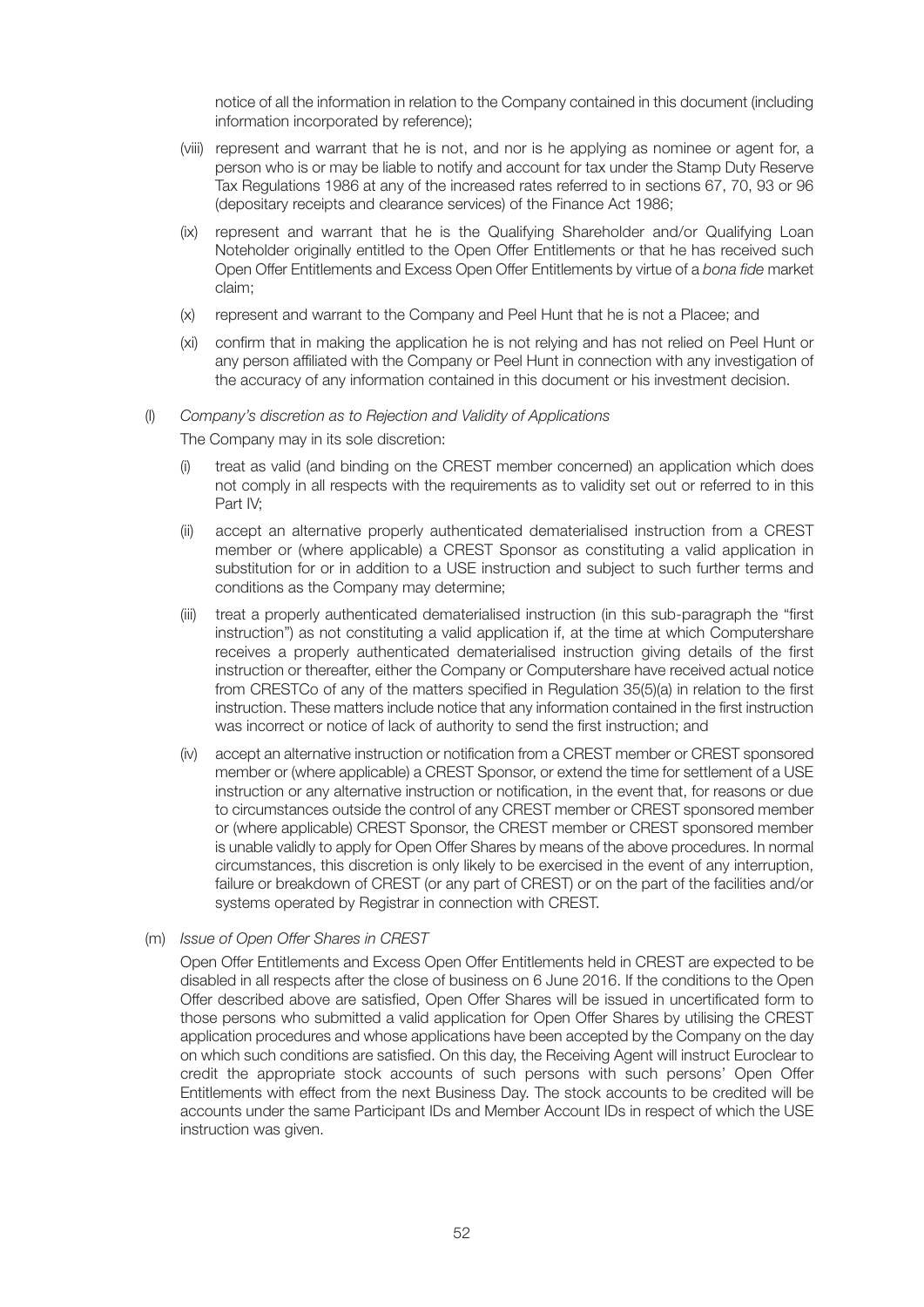#### (n) *Lapse of the Open Offer*

In the event that the Open Offer does not become unconditional by 8.00 a.m. on 7 June 2016 or such later time and date as the Company and Peel Hunt may agree (being no later than 8.00 a.m. on 17 June 2016), the Open Offer will lapse, the Open Offer Entitlements admitted to CREST will be disabled and Computershare will refund the amount paid by a Qualifying CREST Shareholder or Qualifying CREST Loan Noteholder by way of a CREST payment, without interest, as soon as practicable thereafter.

#### **5. Money Laundering Regulations**

#### (i) *Holders of Application Forms*

It is a term of the Open Offer that, in order to ensure compliance with the Money Laundering Regulations 2007 (as amended) (the "Regulations"), the Registrar may require verification of the identity of the person by whom or on whose behalf an Application Form is lodged with payment (which requirements are referred to below as the "verification of identity").

The verification of identity requirements pursuant to the Regulations will apply to applications with a value of €15,000 (or its Pound Sterling equivalent) or greater, or to one of a series of linked applications whose aggregate value exceeds that amount, and in the case of such applications verification of the identity of Applicant(s) for Open Offer Shares may be required.

If within a reasonable period of time following a request, for verification of identity, but in any event by 11.00 a.m. on 6 June 2016, the Receiving Agent has not received evidence satisfactory to it, the Company may, in its absolute discretion, elect not to treat as valid the relevant application, in which event the money payable or paid in respect of the application will be returned (without interest and at the Applicant's risk) to the account of the drawee bank or building society from which sums were originally debited (but in each case without prejudice to any rights the Company may have to take proceedings in respect of loss or damage suffered or incurred by it as a result of the failure to produce satisfactory evidence as aforesaid).

In order to avoid this, payment should be made by means of a cheque drawn by and in the name of the Applicant named on the accompanying Application Form or (where an Application Form has been transferred and/or split to satisfy *bona fide* market claims in relation to transfers of Existing Ordinary Shares or, in the case of the Qualifying Loan Noteholders, Existing Loan Notes) through the market prior to 3.00 p.m. on 6 June 2016), by the person(s) named in Box 1 on the Application Form. If this is not practicable and the Applicant uses a cheque drawn on a building society or a banker's draft, the Applicant should:

- (i) ask the building society or bank to endorse on the cheque or draft the name and account number of the person whose building society or bank account is being debited which must be the same name as that printed on the Application Form, such endorsement being validated by a stamp and authorised signature by the building society or bank on the reverse of the cheque or banker's draft;
- (ii) if the Applicant is making the application as agent for one or more persons, indicate on the Application Form whether it is a United Kingdom or European Union regulated person or institution (e.g. a bank or broker), and specify its status. If you have any questions relating to the procedure for acceptance, please telephone Computershare on 0370 707 4040 from within the UK or on +44 (0)370 707 4040 if calling from outside the UK. Lines are open 8.30 a.m. to 5.30 p.m. (London time) Monday to Friday. Calls may be recorded and randomly monitored for security and training purposes. Computershare cannot provide advice on the merits of the Open Offer nor give any financial, legal or tax advice;
- (iii) if the Applicant delivers the Application Form by hand, bring with them the appropriate photographic evidence of identity, such as a passport or driving licence; and
- (iv) third party cheques may not be accepted unless covered by (i) above.

In any event, if it appears to the Receiving Agent that an Applicant is acting on behalf of some other person, further verification of the identity of any person on whose behalf the Applicant appears to be acting will be required.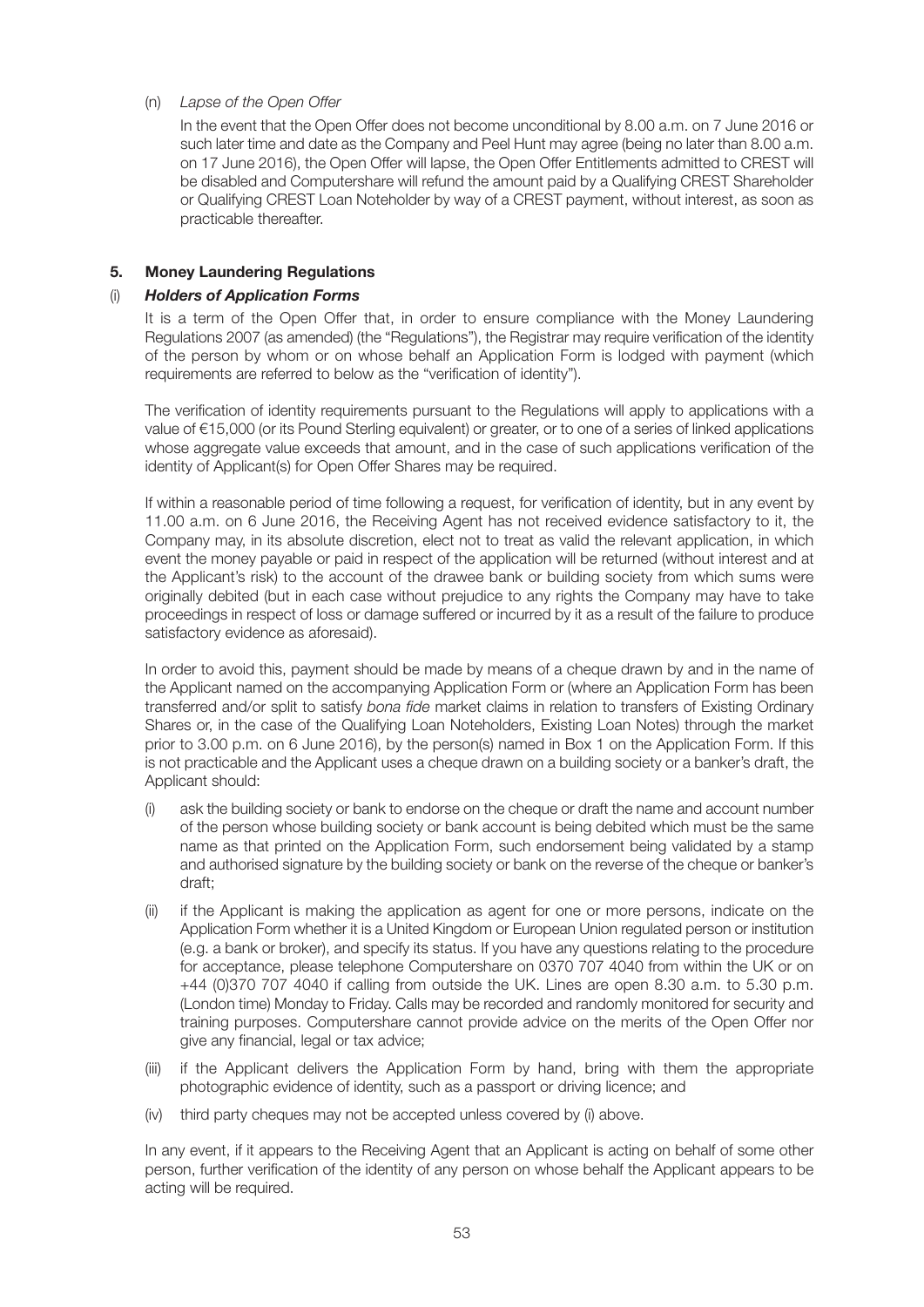Neither the Receiving Agent nor the Company will be liable to any person for any loss suffered or incurred as a result of the exercise of any discretion to require verification. By lodging an Application Form, each Qualifying Shareholder undertakes to provide evidence of his identity at the time of lodging the Application Form, or, at the absolute discretion of the Company, at such specified time thereafter as may be required to ensure compliance with the Regulations.

#### (ii) *Open Offer Entitlements and Excess Open Offer Entitlements in CREST*

If you hold your Open Offer Entitlements or Excess Open Offer Entitlements in CREST and apply for Open Offer Shares in respect of all or some of your Open Offer Entitlements (and Excess Open Offer Entitlements) as agent for one or more persons and you are not a United Kingdom or European Union regulated person or institution (e.g. a United Kingdom financial institution), then, irrespective of the value of the application, the Receiving Agent is obliged to take reasonable measures to establish the identity of the person or persons on whose behalf you are making the application. You must therefore contact the Receiving Agent before sending any USE or other instruction so that appropriate measures may be taken.

Submission of a USE instruction which on its settlement constitutes a valid application as described above constitutes a warranty and undertaking by the Applicant to provide promptly to the Receiving Agent such information as may be specified by the Receiving Agent as being required for the purposes of the Regulations. Pending the provision of evidence satisfactory to the Receiving Agent as to identity, the Receiving Agent may in its absolute discretion take, or omit to take, such action as it may determine to prevent or delay issue of the Open Offer Shares concerned. If satisfactory evidence of identity has not been provided within a reasonable time, then the application for the Open Offer Shares represented by the USE instruction will not be valid. This is without prejudice to the right of the Company to take proceedings to recover any loss suffered by it as a result of any failure to provide satisfactory evidence.

#### **6. Taxation**

Shareholders who are in any doubt as to their tax position in relation to taking up their entitlements under the Open Offer, or who are subject to tax in any jurisdiction other than the United Kingdom, should immediately consult a suitable professional adviser.

#### **7. Overseas Shareholders**

#### (a) *General*

**The distribution of this circular and the Application Form and the making or acceptance of the Open Offer to persons who have registered addresses in, or who are resident or ordinarily resident in, or citizens of, or which are corporations, partnerships or other entities created or organised under the laws of countries other than the United Kingdom or to persons who are nominees of or custodians, trustees or guardians for citizens, residents in or nationals of, countries other than the United Kingdom may be affected by the laws or regulatory requirements of the relevant jurisdictions. Those persons should consult their professional advisers as to whether they require any governmental or other consents or need to observe any applicable legal requirement or other formalities to enable them to apply for Open Offer Shares under the Open Offer. The comments set out in this section 7 are intended as a general guide only and any Overseas Shareholders or Overseas Loan Noteholders who are in any doubt as to their position should consult their professional advisers without delay.**

No action has been or will be taken by the Company or any other person, to permit a public offering or distribution of this circular (or any other offering or publicity materials or Application Form(s) in any jurisdiction where action for that purpose may be required, other than in the United Kingdom.

Application Forms will not be sent to and Open Offer Entitlements and Excess Open Offer Entitlements will not be credited to a stock account in CREST of persons with registered addresses in a Restricted Jurisdiction or their agent or intermediary, except where the Company is satisfied that such action would not result in the contravention of any registration or other legal requirement in any jurisdiction.

No person receiving a copy of this circular and/or an Application Form and/or a credit of Open Offer Entitlements and/or a credit of Excess Open Offer Entitlements to a stock account in CREST in any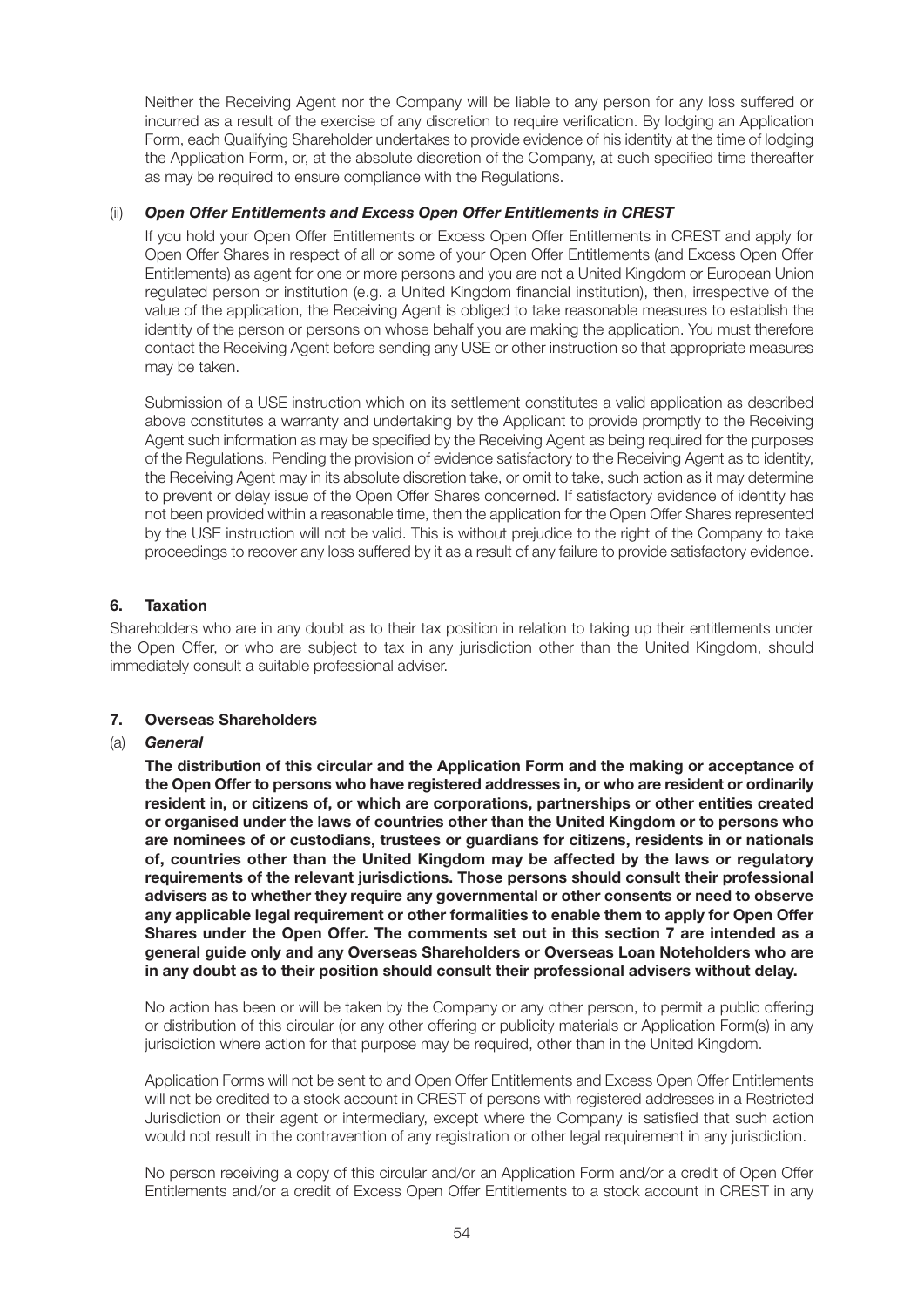territory other than the United Kingdom may treat the same as constituting an invitation or offer to him or her nor should he or she in any event use any such Application Form and/or credit of Open Offer Entitlements and/or credit of Excess Open Offer Entitlements to a stock account in CREST unless, in the relevant territory, such an invitation or offer could lawfully be made to him or her and such Application Form and/or credit of Open Offer Entitlements and/or credit of Excess Open Offer Entitlements to a stock account in CREST could lawfully be used, and any transaction resulting from such use could be effected, without contravention of any registration or other legal or regulatory requirements. In circumstances where an invitation or offer would contravene any registration or other legal or regulatory requirements, this circular and/or the Application Form must be treated as sent for information only and should not be copied or redistributed.

It is the responsibility of any person (including, without limitation, custodians, agents, nominees and trustees) outside the United Kingdom wishing to apply for Open Offer Shares under the Open Offer to satisfy himself or herself as to the full observance of the laws of any relevant territory in connection therewith, including obtaining any governmental or other consents that may be required, observing any other formalities required to be observed in such territory and paying any issue, transfer or other taxes due in such territory. Neither the Company, nor any of its respective representatives, is making any representation to any offeree or purchaser of the Open Offer Shares regarding the legality of an investment in the Open Offer Shares by such offeree or purchaser under the laws applicable to such offeree or purchaser.

Persons (including, without limitation, custodians, agents, nominees and trustees) receiving a copy of this circular and/or an Application Form and/or a credit of Open Offer Entitlements and/or a credit of Excess Open Offer Entitlements to a stock account in CREST in connection with the Open Offer or otherwise, should not distribute or send either of those documents nor transfer Open Offer Entitlements or Excess Open Offer Entitlements in or into any jurisdiction where to do so would or might contravene local securities laws or regulations. If a copy of this circular and/or an Application Form and/or a credit of Open Offer Entitlements and/or a credit of Excess Open Offer Entitlements to a stock account in CREST is received by any person in any such territory, or by his or her custodian, agent, nominee or trustee, he or she must not seek to apply for Open Offer Shares in respect of the Open Offer unless the Company determines that such action would not violate applicable legal or regulatory requirements.

Any person (including, without limitation, custodians, agents, nominees and trustees) who does forward a copy of this circular and/or an Application Form and/or transfers Open Offer Entitlements and/or Excess Open Offer Entitlements into any such territory, whether pursuant to a contractual or legal obligation or otherwise, should draw the attention of the recipient to the contents of this Part IV and specifically the contents of this section 7.

The Company reserves the right, but shall not be obliged, to treat as invalid any application or purported application for Open Offer Shares that appears to the Company or its agents to have been executed, effected or dispatched from a Restricted Jurisdiction or in a manner that may involve a breach of the laws or regulations of any jurisdiction or if the Company or its agents believe that the same may violate applicable legal or regulatory requirements or if it provides an address for delivery of the share certificates of Open Offer Shares or, in the case of a credit of an Open Offer Entitlement and/or an Excess Open Offer Entitlement to a stock account in CREST, to a member whose registered address would be in a Restricted Jurisdiction or any other jurisdiction outside the United Kingdom in which it would be unlawful to deliver such share certificates or make such a credit.

The attention of Overseas Shareholders and Overseas Loan Noteholders is drawn to sections 7(b) to 7(e) below.

Notwithstanding any other provision of this circular or the Application Form, the Company reserves the right to permit any person to apply for Open Offer Shares in respect of the Open Offer if the Company, in its sole and absolute discretion, is satisfied that the transaction in question is exempt from, or not subject to, the legislation or regulations giving rise to the restrictions in question.

Overseas Shareholders and Overseas Loan Noteholders who wish, and are permitted, to apply for Open Offer Shares should note that payment must be made in sterling denominated cheques or banker's drafts. The Open Offer Shares have not been and will not be registered under the relevant laws of any Restricted Jurisdiction or any state, province or territory thereof and may not be offered,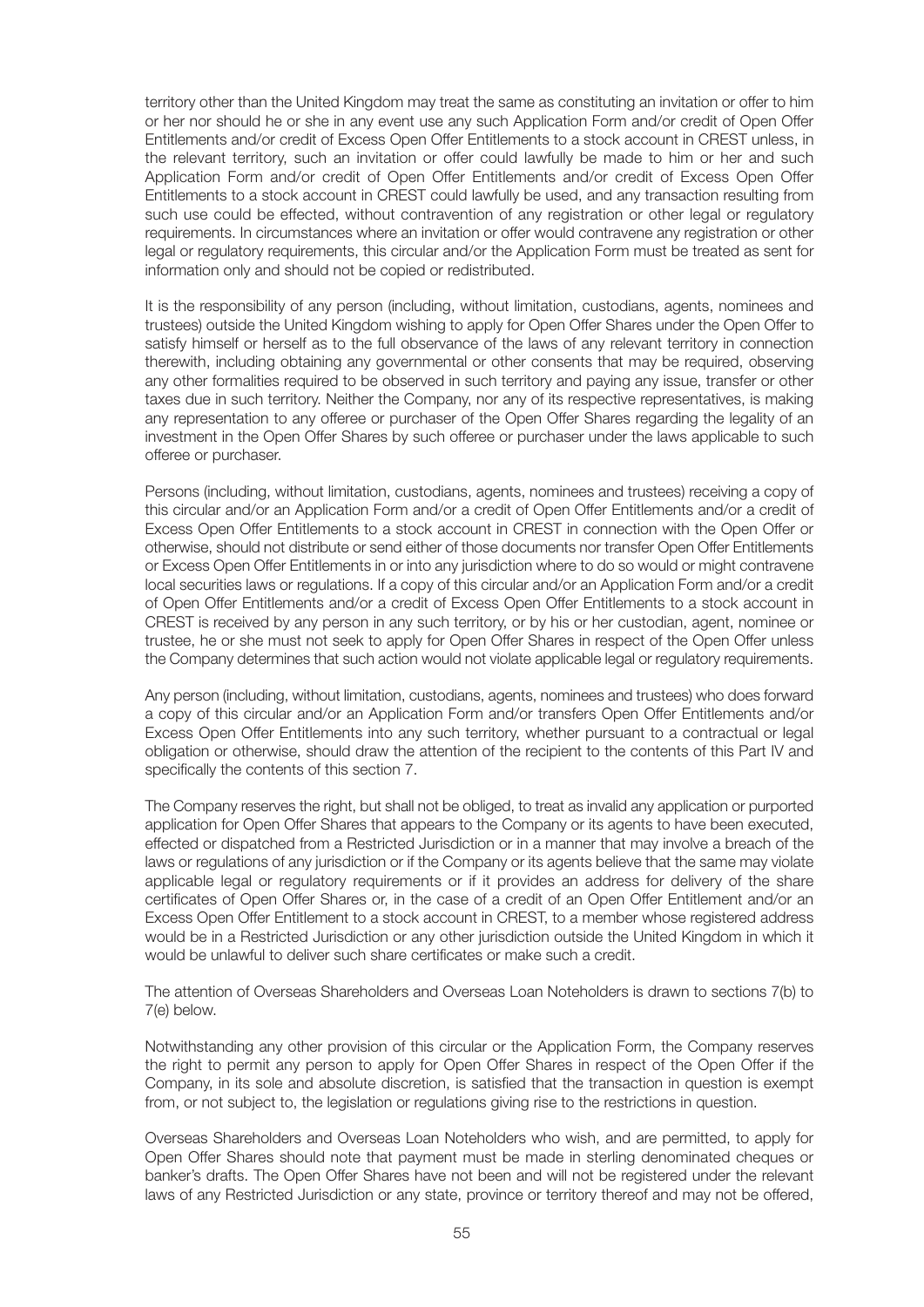sold, resold, transferred, delivered or distributed, directly or indirectly, in or into any Restricted Jurisdiction or to, or for the account or benefit of, any person with a registered address in, or who is resident or ordinarily resident in, or a citizen of, any Restricted Jurisdiction except pursuant to an applicable exemption.

No public offer of Open Offer Shares is being made by virtue of this circular or the Application Forms into any Restricted Jurisdiction. Receipt of this circular and/or an Application Form and/ or a credit of an Open Offer Entitlement and/or a credit of Excess Open Offer Entitlements to a stock account in CREST will not constitute an invitation or offer of securities for subscription, sale or purchase in those jurisdictions in which it would be illegal to make such an invitation or offer and, in those circumstances, this circular and/or the Application Form must be treated as sent for information only and should not be copied or redistributed.

#### (b) *United States*

None of the New Ordinary Shares, the Open Offer Entitlements or the Excess Open Offer Entitlements has been or will be registered under the US Securities Act or the laws of any state or other jurisdiction of the United States and, therefore, the New Ordinary Shares, the Open Offer Entitlements and the Excess Open Offer Entitlements may not be, directly or indirectly, offered, sold, taken up, delivered, renounced or transferred in or into the United States except pursuant to an applicable exemption from, or in a transaction not subject to, the registration requirements of the US Securities Act and in compliance with any applicable securities laws of any state or other jurisdiction of the United States.

Accordingly, the Company is not extending the Open Offer into the United States and, subject to certain exceptions, none of this circular, the Application Forms or the crediting of Open Offer Entitlements or Excess Open Offer Entitlements to a stock account in CREST constitutes or will constitute an offer or an invitation to apply for an offer or an invitation to subscribe for any New Ordinary Shares in the United States. Neither this circular nor an Application Form will (unless an address within the United Kingdom for services of notices has been notified to the Company) be sent to, and no Open Offer Entitlements or Excess Open Offer Entitlements will be credited to, a stock account in CREST of any Qualifying Shareholder or Qualifying Loan Noteholder with a registered address in the United States. Subject to certain exceptions, Application Forms sent from, or post-marked in, the United States will be deemed to be invalid and all persons subscribing for New Ordinary Shares and wishing to hold such New Ordinary Shares in registered form must provide an address for registration of the New Ordinary Shares outside the United States.

#### (c) *Restricted Jurisdictions*

Due to restrictions under the securities laws the Restricted Jurisdictions and subject to certain exemptions, Qualifying Shareholders and Qualifying Loan Noteholders who have registered addresses in, or who are resident or ordinarily resident in, or citizens of any Restricted Jurisdiction will not qualify to participate in the Open Offer and will not be sent an Application Form, nor will their stock accounts in CREST be credited with Open Offer Entitlements or Excess Open Offer Entitlements.

The Open Offer Shares have not been and will not be registered under the relevant laws of any Restricted Jurisdiction or any state, province or territory thereof and may not be offered, sold, re-sold, delivered or distributed, directly or indirectly, in or into any Restricted Jurisdiction or to, or for the account or benefit of, any person with a registered address in, or who is resident or ordinarily resident in, or a citizen of any Restricted Jurisdiction except pursuant to an applicable exemption.

No offer of Open Offer Shares is being made by virtue of this circular or the Application Forms into any Restricted Jurisdiction.

#### (d) *Other overseas jurisdictions*

Application Forms will be sent to Qualifying non-CREST Shareholders and Qualifying non-CREST Loan Noteholders and an Open Offer Entitlement will be credited to the stock account in CREST of Qualifying CREST Shareholders or Qualifying CREST Loan Noteholders in other overseas jurisdictions. Qualifying Shareholders and Qualifying Loan Noteholders in jurisdictions other than any Restricted Jurisdiction may, subject to the laws of their relevant jurisdiction, take up Open Offer Shares under the Open Offer in accordance with the instructions set out in this circular and, if relevant, the Application Form.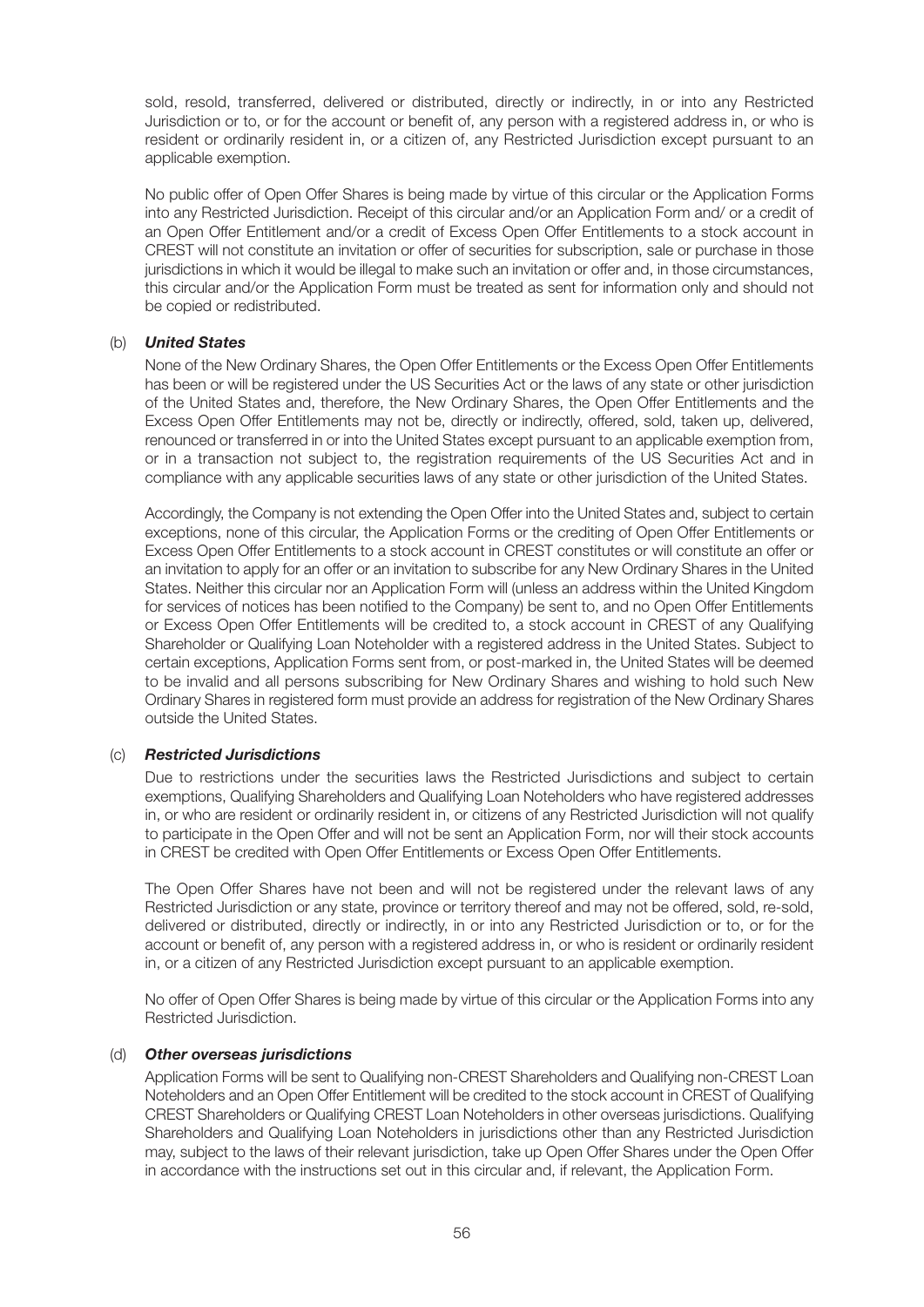Qualifying Shareholders and Qualifying Loan Noteholders who have registered addresses in or who are located or resident in, or who are citizens of, countries other than the United Kingdom should consult their professional advisers as to whether they require any governmental or other consents or need to observe any other formalities to enable them to apply for Open Offer Shares in respect of the Open Offer.

#### (e) *Representations and warranties relating to Overseas Shareholders and Overseas Loan Noteholders*

(i) *Qualifying non-CREST Shareholders and Qualifying non-CREST Loan Noteholders*

Any person completing and returning an Application Form or requesting registration of the Open Offer Shares comprised therein represents and warrants to the Company and/or the Receiving Agent that, except where proof has been provided to the Company's satisfaction that such person's use of the Application Form will not result in the contravention of any applicable legal requirements in any jurisdiction:

- (i) such person is not requesting registration of the relevant Open Offer Shares from within a Restricted Jurisdiction;
- (ii) such person is not in any territory in which it is unlawful to make or accept an offer to subscribe for Open Offer Shares in respect of the Open Offer or to use the Application Form in any manner in which such person has used or will use it;
- (iii) such person is not acting on a nondiscretionary basis on behalf of, a person located within a Restricted Jurisdiction or any territory referred to in (ii) above at the time the instruction to accept was given; and
- (iv) such person is not subscribing for Open Offer Shares with a view to the offer, sale, re-sale, transfer, delivery or distribution, directly or indirectly, of any such Open Offer Shares into a Restricted Jurisdiction or any territory referred to in (ii) above.

The Company and/or the Receiving Agent may treat as invalid any acceptance or purported acceptance of the allotment of Open Offer Shares comprised in an Application Form if it:

- (i) appears to the Company or its agents to have been executed, effected or despatched from a Restricted Jurisdiction or in a manner that may involve a breach of the laws or regulations of any jurisdiction or if the Company or its agents believe that the same may violate applicable legal or regulatory requirements;
- (ii) provides an address in any Restricted Jurisdiction for delivery of the share certificates of Open Offer Shares (or any other jurisdiction outside the United Kingdom in which it would be unlawful to deliver such share certificates); or
- (iii) purports to exclude the warranty required by this paragraph 7(e)(i).
- *(ii) Qualifying CREST Shareholders and Qualifying CREST Loan Noteholders*

A CREST member who makes a valid application either on its own behalf or on behalf of one of its clients in accordance with the procedures set out in this Part IV represents and warrants to the Company that, except where proof has been provided to the Company's satisfaction that such person's acceptance will not result in the contravention of any applicable legal requirement in any jurisdiction:

- (i) neither it nor its client is within a Restricted Jurisdiction;
- (ii) neither it nor its client is in any territory in which it is unlawful to make or accept an offer to subscribe for Open Offer Shares;
- (iii) it is not accepting on a non-discretionary basis on behalf of, or for the account or benefit of, a person located within a Restricted Jurisdiction or any territory referred to in (ii) above at the time the instruction to accept was given; and
- (iv) neither it nor its client is subscribing for any Open Offer Shares with a view to the offer, sale, resale, transfer, delivery or distribution, directly or indirectly, of any such Open Offer Shares into a Restricted Jurisdiction, or any territory referred to in (ii) above.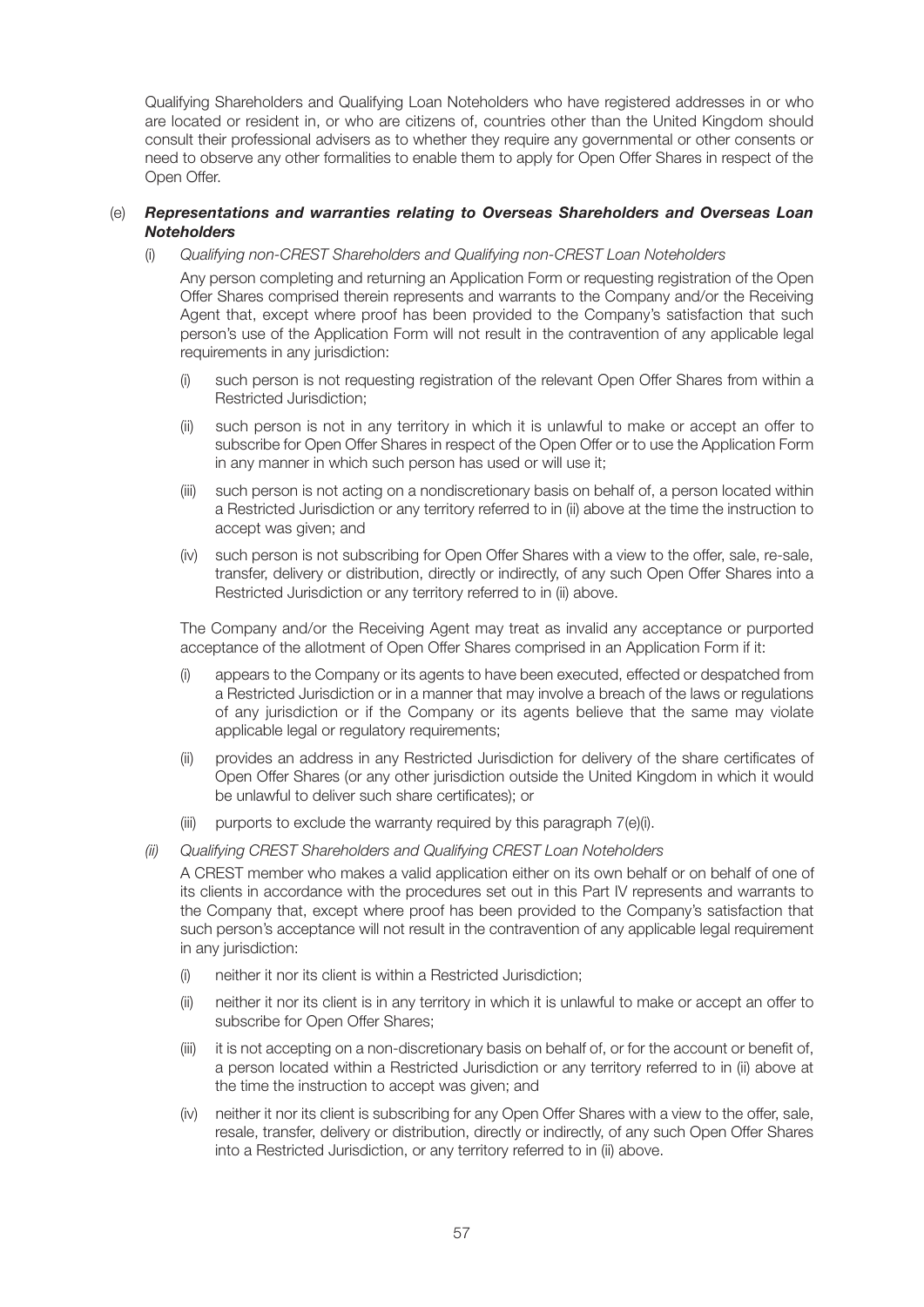The Company reserves the right to reject any USE instruction from a Restricted Jurisdiction or any territory referred to in (ii) above or by a CREST participant who is acting on a non-discretionary basis on behalf of a person located within a Restricted Jurisdiction or any territory referred to in (ii) above.

#### **8. Admission, Settlement and Dealings**

Application will be made to the London Stock Exchange for the New Ordinary Shares to be admitted to trading on AIM. Subject to the Open Offer becoming unconditional in all respects, it is expected that Admission of the New Ordinary Shares will become effective and that dealings in the New Ordinary Shares will commence at 8.00 a.m. on 7 June 2016.

Open Offer Entitlements and Excess Open Offer Entitlements held in CREST are expected to be disabled in all respects after 11.00 a.m. on 6 June 2016 (the latest date for applications under the Open Offer). If the conditions to the Open Offer described above are satisfied, Open Offer Shares will be issued in uncertificated form to those persons who submitted a valid application for Open Offer Shares by utilising the CREST application procedures and whose applications have been accepted by the Company on the day on which such conditions are satisfied (expected to be 7 June 2016). On this day, Computershare will instruct Euroclear to credit the appropriate stock accounts of such persons with such persons' entitlements to Open Offer Shares with effect from Admission (expected to be 7 June 2016). The stock accounts to be credited will be accounts under the same participant IDs and member account IDs in respect of which the USE instruction was given.

Notwithstanding any other provision of this circular, the Company reserves the right to send you an Application Form instead of crediting the relevant stock account with Open Offer Entitlements and Excess Open Offer Entitlements, and to allot and/or issue any Open Offer Shares in certificated form. In normal circumstances, this right is only likely to be exercised in the event of any interruption, failure or breakdown of CREST (or of any part of CREST) or on the part of the facilities and/or systems operated by Computershare in connection with CREST.

For Qualifying non-CREST Shareholders and Qualifying non-CREST Loan Noteholders who have applied by using an Application Form, share certificates in respect of the Open Offer Shares validly applied for are expected to be despatched by post by 13 June 2016. No temporary documents of title will be issued and, pending the issue of definitive certificates, transfers will be certified against the register. All documents or remittances sent by or to Applicants or as they may direct, will be sent through the post at their own risk. For more information as to the procedure for application, Qualifying non-CREST Shareholders and Qualifying non-CREST Loan Noteholders are referred to the Application Form.

#### **9. Times and Dates**

The Company shall, in agreement with Peel Hunt and after consultation with its financial and legal advisers, be entitled to amend the dates that Application Forms are despatched or amend or extend the latest date for acceptance under the Open Offer and all related dates set out in this document and in such circumstances shall notify the London Stock Exchange, and make an announcement on a Regulatory Information Service but Qualifying Shareholders and Qualifying Loan Noteholders may not receive any further written communication.

If a supplementary circular is issued by the Company two or fewer Business Days prior to the latest time and date for acceptance and payment in full under the Open Offer specified in this document, the latest date for acceptance under the Open Offer shall be extended to the date that is three Business Days after the date of issue of the supplementary circular (and the dates and times of principal events due to take place following such date shall be extended accordingly).

#### **10. Governing law and jurisdiction**

The terms and conditions of the Open Offer as set out in this circular shall be governed by, and construed in accordance with, the laws of England and Wales. The courts of England are to have exclusive jurisdiction to settle any dispute which may arise out of or in connection with the Open Offer including, without limitation, disputes relating to any non-contractual obligations arising out of or in connection with the Open Offer. By